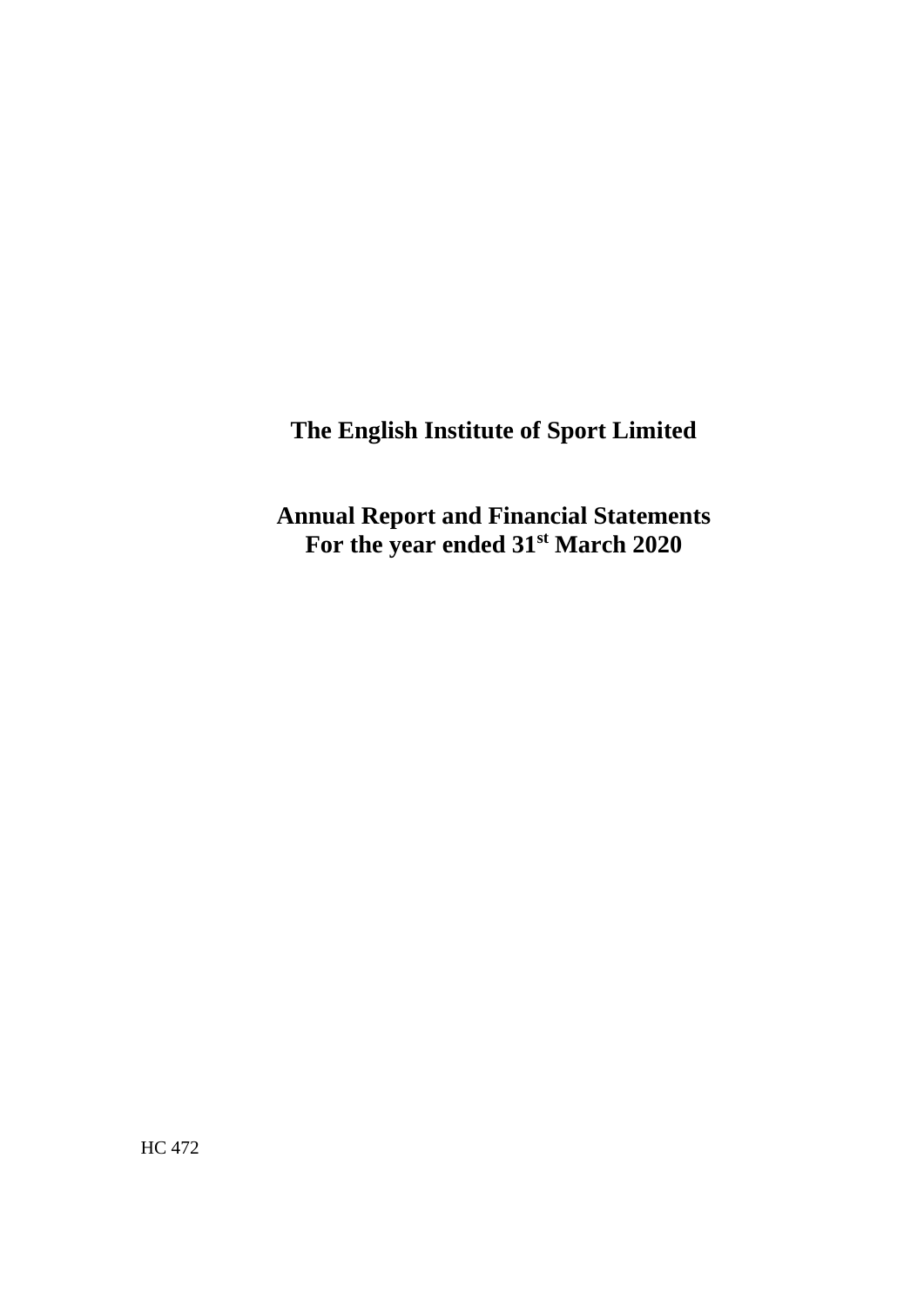# **Annual Report and Financial Statements For the year ended 31st March 2020**

Presented to Parliament pursuant to Article 6(2)(b) of the Government Resources and Accounts Act 2000 (Audit of Non-profit-making Companies) Order 2009 (SI2009/476)

Ordered by the House of Commons to be printed 24 February 2021

HC 472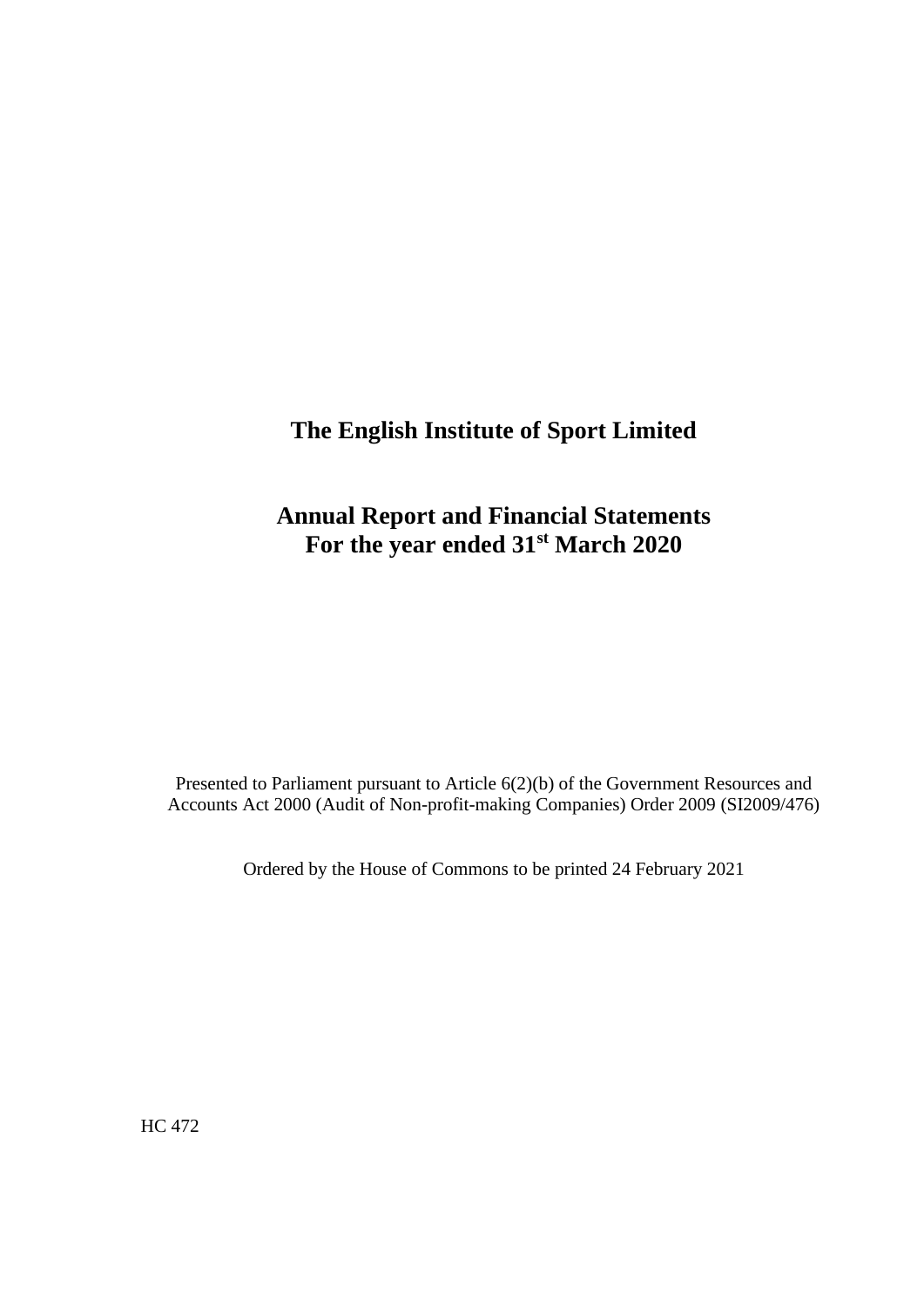

## © **The English Institute of Sport copyright 2021**

This publication is licensed under the terms of the Open Government Licence v3.0 except where otherwise stated. To view this licence, visit [nationalarchives.gov.uk/doc/open](http://www.nationalarchives.gov.uk/doc/open-government-licence/version/3)[government-licence/version/3.](http://www.nationalarchives.gov.uk/doc/open-government-licence/version/3)

Where we have identified any third-party copyright information you will need to obtain permission from the copyright holders concerned.

This publication is available at [www.gov.uk/official-documents](https://www.gov.uk/government/publications).

Any enquiries regarding this publication should be sent to us at [finance.enquiries@eis2win.co.uk](mailto:finance.enquiries@eis2win.co.uk)

ISBN 978-1-5286-1840-3

CCS0320374828 02/21

Printed on paper containing 75% recycled fibre content minimum

Printed in the UK by the APS Group on behalf of the Controller of Her Majesty's Stationery **Office**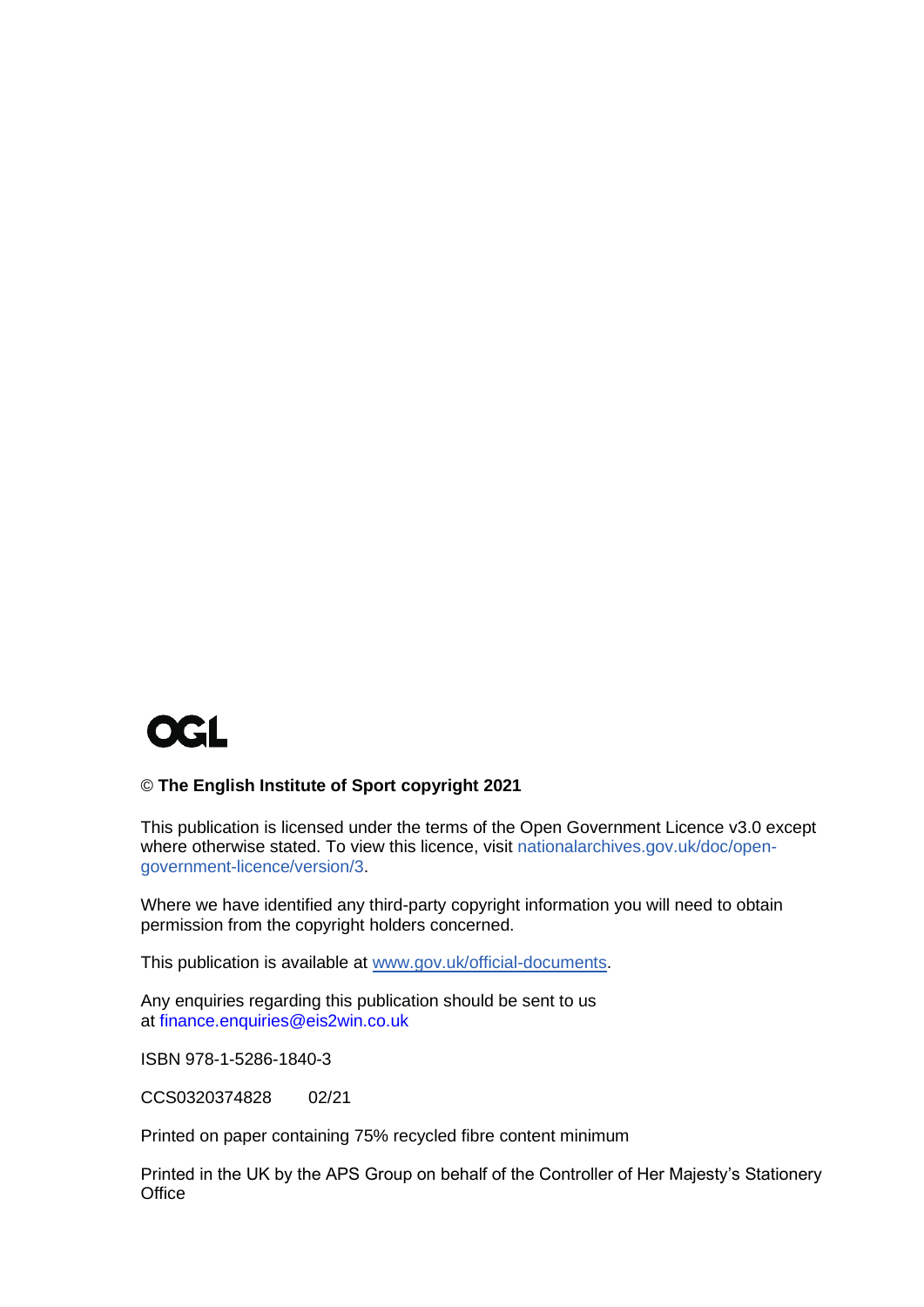## **Financial Statements**

## **Year Ended 31 March 2020**

| <b>Contents</b>                                                                     | <b>Pages</b> |
|-------------------------------------------------------------------------------------|--------------|
| <b>Officers and Professional Advisers</b>                                           | $\mathbf{1}$ |
| <b>Strategic Report</b>                                                             | $2 - 3$      |
| Directors' Report                                                                   | $4 - 12$     |
| The Certificate and Report of the Comptroller and Auditor General<br>to the Members | $13 - 16$    |
| Statement of comprehensive income                                                   | 17           |
| <b>Balance</b> sheet                                                                | 18           |
| Statement of changes in equity                                                      | 19           |
| Statement of cash flows                                                             | 20           |
| Notes to the Financial Statements                                                   | $21 - 36$    |
|                                                                                     |              |

# **The Following Pages Do Not Form Part of the Financial Statements**

| Detailed breakdown of Operating and Administrative expenses | 38 |
|-------------------------------------------------------------|----|
|-------------------------------------------------------------|----|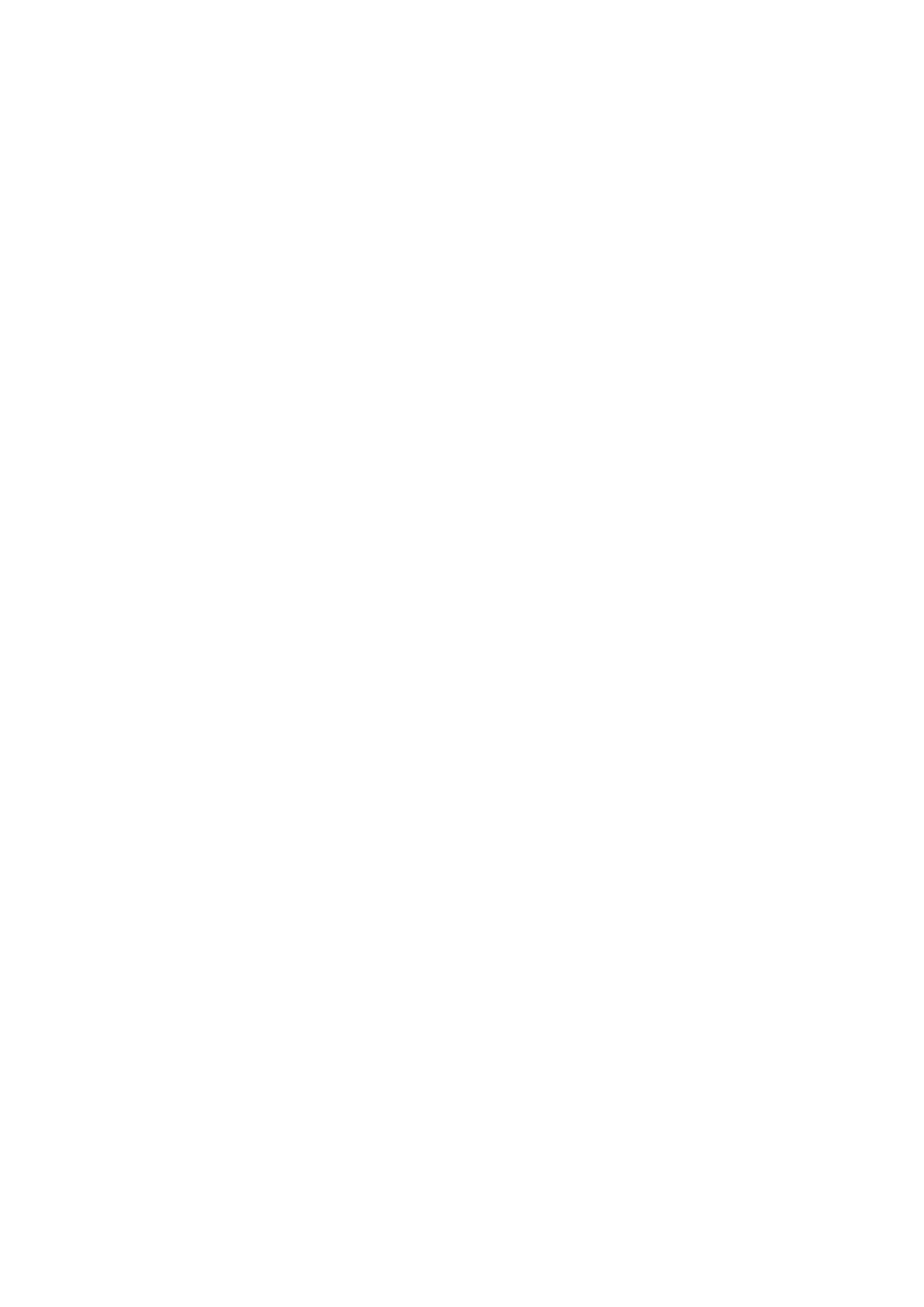## **The English Institute of Sport Limited Company Registration Number 04420052**

## **Officers and Professional Advisers**

| <b>Directors</b>         | J Steele - Chair (resigned 31 December 2020)<br>N Walker OBE – National Director<br>V Aggar<br>V Luck<br>S Munday (resigned 16 May 2019)<br><b>Sir David Tanner CBE</b><br>C Warr (resigned 10 February 2020)<br>J Skiggs<br>A Panter (resigned 17 December 2019)<br>M Rogan<br>K Van Someren |
|--------------------------|-----------------------------------------------------------------------------------------------------------------------------------------------------------------------------------------------------------------------------------------------------------------------------------------------|
|                          | E Boggis (appointed 18 October 2019)<br>A Parkinson (appointed 18 October 2019)                                                                                                                                                                                                               |
| <b>Company Secretary</b> | J Quick                                                                                                                                                                                                                                                                                       |
| <b>Registered Office</b> | The Manchester Institute of Health and Performance<br>299 Alan Turing Way<br>Manchester<br>M11 3BS                                                                                                                                                                                            |
| <b>Auditor</b>           | <b>Comptroller and Auditor General</b><br><b>National Audit Office</b><br>157 – 197 Buckingham Palace Road<br>Victoria<br>London<br>SW1W9SP                                                                                                                                                   |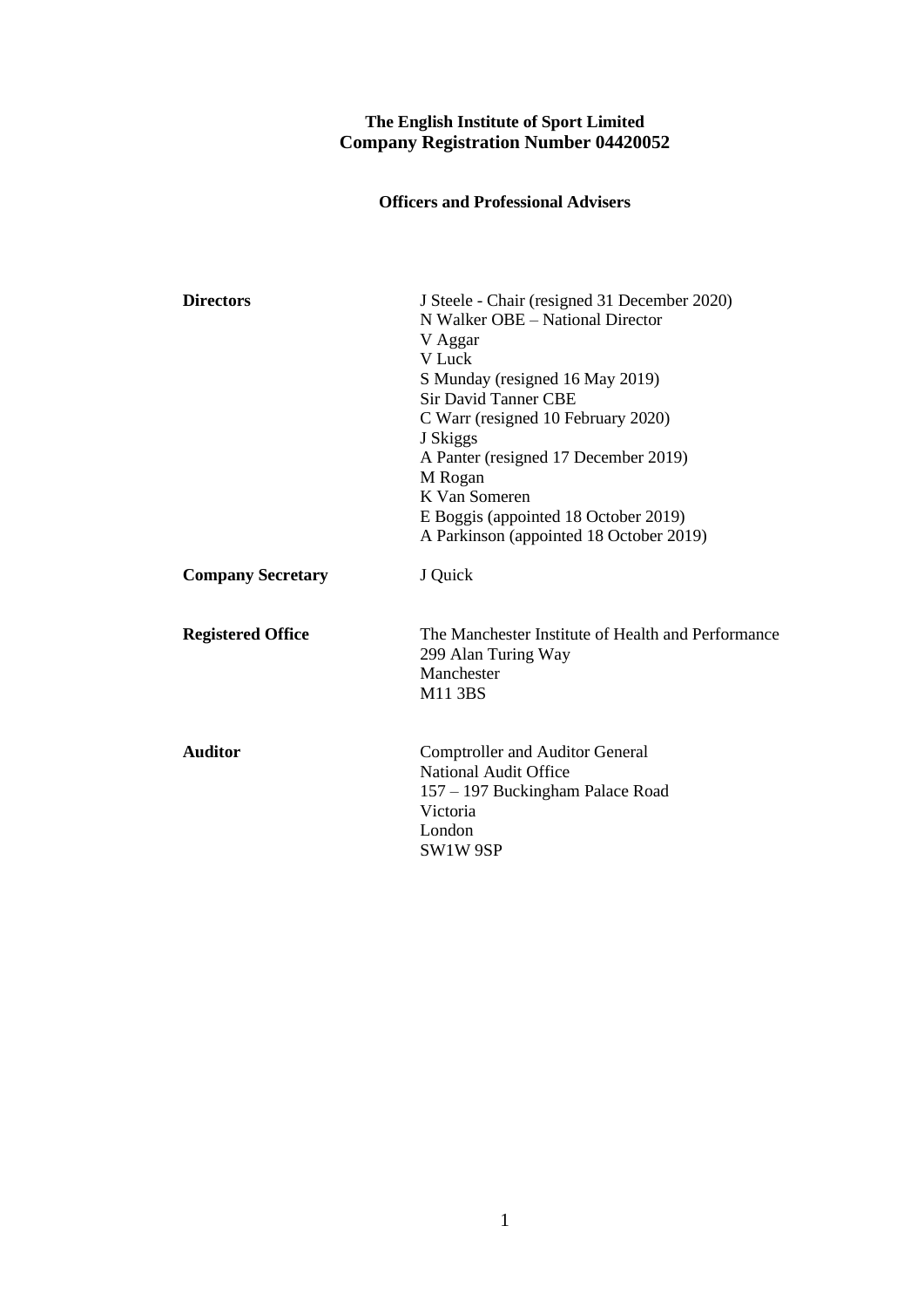#### **Strategic Report**

## **Year Ended 31 March 2020**

The results and a detailed review of the main activities carried out in the year are contained in the Directors' Report.

At the heart of The English Institute of Sport (EIS) Tokyo strategy (the four-year cycle to 2021) is the drive to ensure that our service provision is specifically tailored to achieve maximum performance impact for each World Class Programme (WCP) and is delivered as effectively and efficiently as possible. The eight strategies to deliver this goal remain in place although the timeline has moved by a year with the postponement of the Olympic and Paralympic Games to 2021

- What it Takes to Win deliver and develop world leading front line support to achieve 'What it Takes to Win' (WITTW) within each sport.
- Prioritising Athlete Health contribute to optimal athlete well-being and availability for preparation and performance by supporting risk management of sports' most prevalent injuries and illnesses.
- Performance Innovation cultivate an environment that enables athletes to gain a performance advantage through novel application of ideas.
- People Development Work in Partnership with sports to attract, develop and retain high performing individuals who can deliver our vision aligned to our values.
- Exceptional Athlete and Coach Support Exceptional athlete and coach support, through exceptional services and people.
- Managing World Class Programmes in partnership with National Governing Bodies (NGBs) provide effective performance leadership and governance to targeted WCPs.
- Operational Excellence provide robust and agile support to performance through operational excellence and strong governance.
- Organisational Health optimise long term organisational performance through rigorous focus on organisational health.

There are several risks that are actively being managed, with the primary ones being:

- Risks around long term funding;
- Risks around staff retention and the loss of talent due to restrictions on pay increases;
- Risks around recruitment and the challenges attracting new practitioners of the required standard;
- Risks associated with practice going beyond boundaries of ethical acceptability;
- Risks around cyber security, data protection and information management;

In addition, the EIS is monitoring the risk that COVID-19 has on both the EIS and the wider sports system. These include impact on EIS people's wellbeing, financial impact, impact on service quality and impact on its relationships with NGBs. The Senior Leadership Team (SLT) increased employee engagement, continued to liaise directly with stakeholders and NGBs, enhanced mental health provision and continued to monitor the financial situation.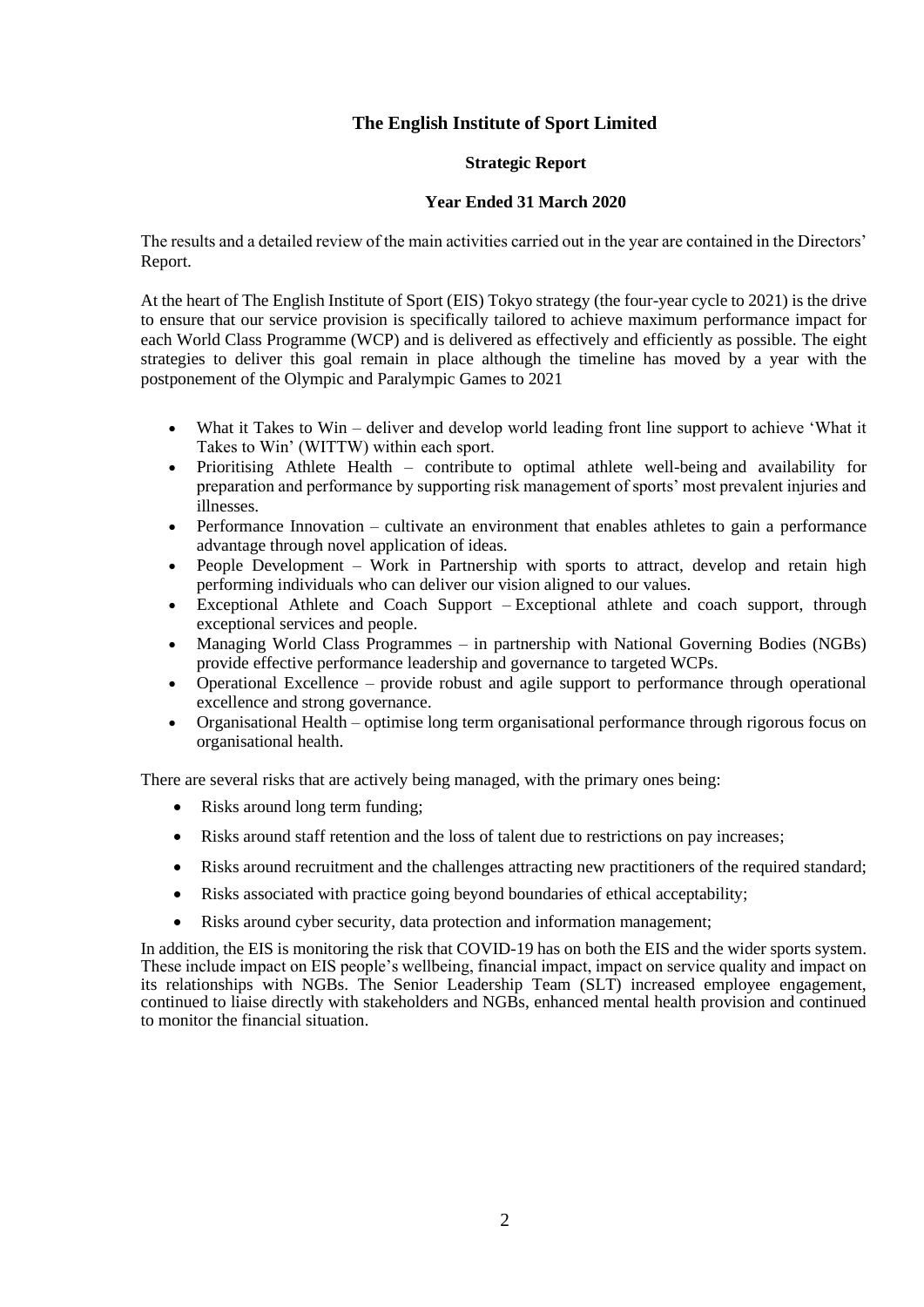## **Strategic Report** *(continued)*

## **Year Ended 31 March 2020**

The emphasis over the next 12 months will be on ensuring maximum resources are dedicated to Tokyo performance impact alongside athlete welfare initiatives.

Signed by order of the directors

N Walker OBE, Director Approved by the directors on 2 February 2021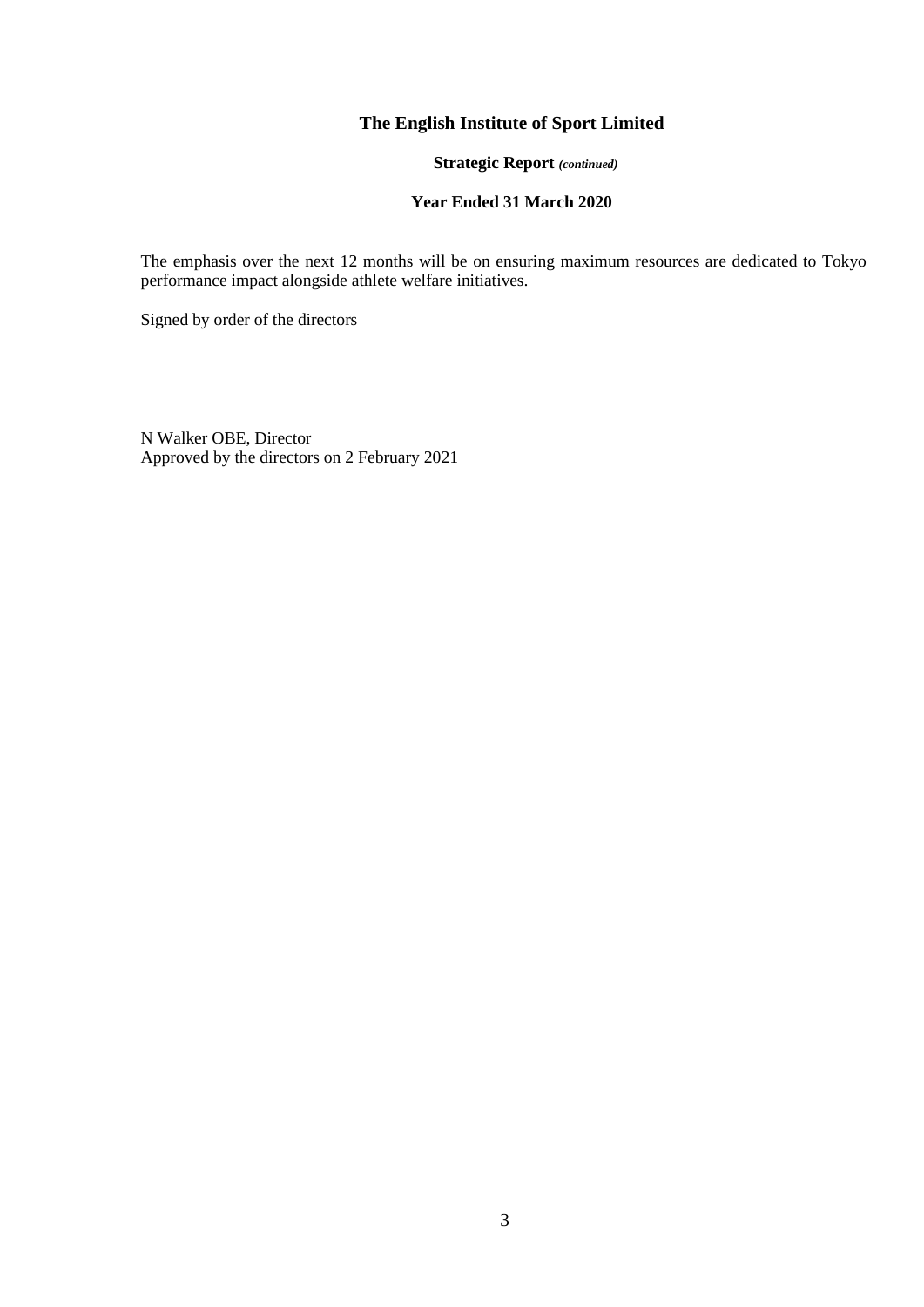#### **Directors' Report**

## **Year Ended 31 March 2020**

The directors have pleasure in presenting their report and the financial statements of the Company for the year ended 31 March 2020.

### **Principal Activities and Business Review**

The EIS provides sport science, medicine, technology and engineering services to elite athletes, primarily in World Class funded sports (the company's principal activity). The company is a wholly owned subsidiary of The United Kingdom Sports Council (UKS).

EIS continues to receive core funding from UKS to support its infrastructure, with direct costs of service provision funded by charging the National Governing Bodies (NGBs) for agreed levels of service. NGB income has increased above expectations for the third year in a row as more sports engage practitioners across more disciplines than in the past.

The main activities during the year have included:

- The EIS continues to work with 33 Olympic, Paralympic and English sports;
- The EIS manages the Sport Climbing Medal Support Plan (MSP) for Shauna Coxsey. Shauna secured qualification for the Olympic Games becoming the first climber selected for Team GB;
- The EIS continues to manage the Wheelchair Fencing World Class Programme. Piers Gilliver and Dimitri Coutya have continued to have medal success in World Cup events over the past 12 months with both ranking at number one in their classification;
- As part of the EIS Athlete Health strategy 48 mental health awareness workshops were run across 26 sports, UKS and the EIS in 2019. A MSc research project looking at the workshops' impact showed an increase in confidence in talking about mental health. Mental Health Champions Training has been developed and started to be delivered as the next step in mental health education;
- A mental health panel of experts provides guidance and support. To date 105 requests have been made to access the resource;
- The EIS mental health team has helped to develop mental health strategies in 19 WCP's;
- A study on upper respiratory tract infections completed the testing phase in March 2020. This is the largest cause of lost training days across the high-performance system. Close to 100 athletes with specific susceptibility to infection were tested. The output of this will be evaluated through the course of the coming months;
- The EIS worked closely alongside the British Paralympic Association (BPA) to ensure Paralympic athletes are as prepared as possible for the Paralympic Games in Tokyo. Project Theta involved the creation of heat alleviation resources, heat screening and development of strategies to alleviate heat impact in Tokyo;
- The EIS continued its specific work around female athletes (branded SmartHer). This involved 'female athlete fundamentals' roadshows, optimising bra fitting and specific projects around the menstrual cycle and female hormones;
- The Performance Innovation Team worked on 130 projects across 33 sports.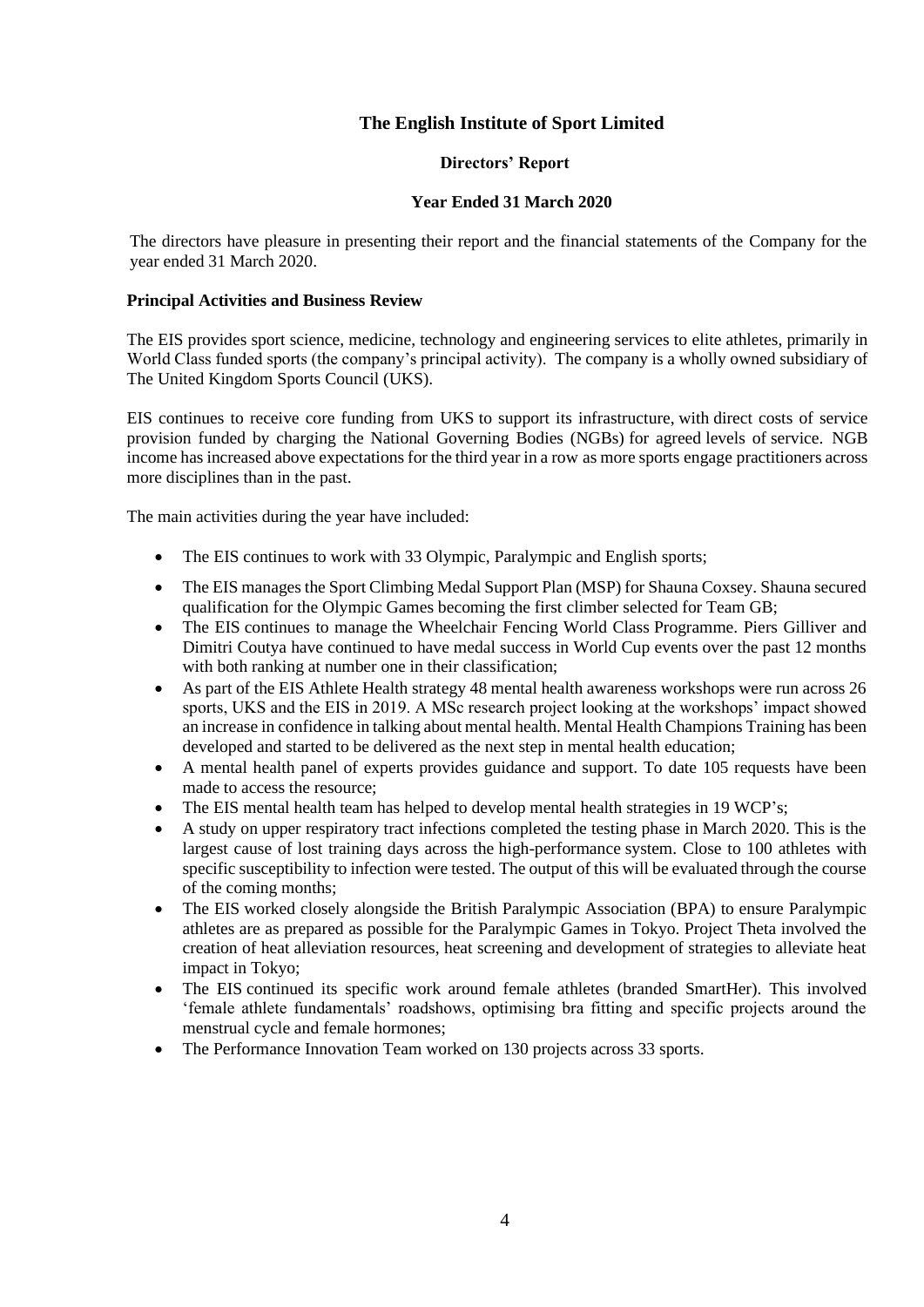#### **Directors' Report** *(continued)*

#### **Year Ended 31 March 2020**

#### **Principal Activities and Business Review** *(continued)*

• The EIS continued its commitment to learning by providing opportunities for its people through professional studies, learning events, online resources and communities of practice

Communication of progress against strategies and developments within the organisation remained a high priority through the year. Staff have been kept informed and updated via a variety of communication methods, including the annual national conference, all staff teleconferences held quarterly and weekly updates. Engagement with NGBs has been a priority and all members of EIS SLT actively engage and seek feedback from governing bodies. Market share of relevant services with NGBs has grown by over 10% since the start of the cycle.

The EIS conducted its own staff survey in 2019.

Some of the key findings included:

- 95% of staff agreed: "I feel proud to work for the EIS" (2018: 94%)
- 84% of staff agreed: "This job is good for my personal growth" (2018: 84%)
- 89% of staff agreed: "I feel I have the right support to provide a great service" (2018: 88%).

The Senior Leadership Team (SLT) works through the key areas for improvement and feeds this back to staff regularly.

There have been a number of activities to improve the recruitment, retention and development of staff over the past twelve months. These include regional recruitment skills workshops, investment in technology to improve the recruitment process and line manager training. This is supplemented by online support.

The EIS has taken steps to enhance cyber security protection over the past twelve months. This includes simulated phishing attacks, simulated ransomware attacks and enhanced technical security. Regular organisation wide communication is undertaken to highlight risks in this area. There have been no successful attacks in the last twelve months.

In 2020, the EIS reported on the gender pay gap for the third time. The gender pay gap looks at the average hourly pay of all male and female employees. The median gender pay gap is 14.5% (last year 10.4%). The mean gender pay gap of the EIS is 14.9% (last year 13.4%). Unfortunately, both the mean and median gender pay gap has moved in the wrong direction. The Senior Leadership Team continues to lead and investigate the underlying causes of the pay gap. The SLT is currently reviewing the overall pay and benefits package as part of the future strategy, which will come into play, subject to funding decisions to be made by UK Sport in 2021. We will continue to focus on actions with respect to continuing to encourage and support females to develop towards and thrive in senior posts within the EIS.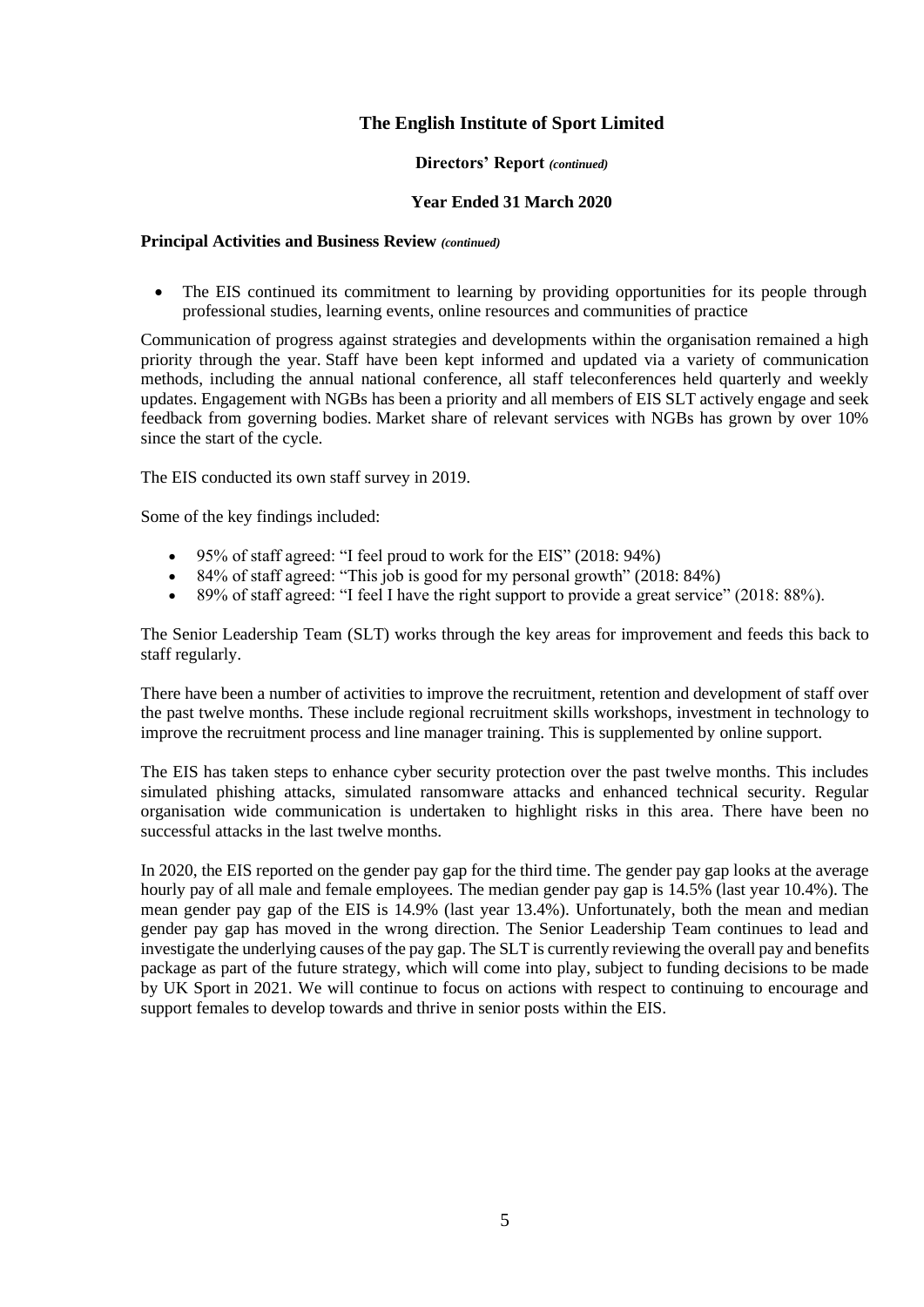#### **Directors' Report** *(continued)*

#### **Year Ended 31 March 2020**

#### **Principal Activities and Business Review** *(continued)*

The outbreak of COVID-19 had little direct impact on the EIS financial performance for the year ended 31 March 2020. EIS sites were closed from Monday 23 March. A number of learning and development events were cancelled and there was a general reduction in travel throughout March. The organisation was prepared to work from home. Disciplines have worked closely with sports to continue to provide services remotely.

#### **Governance**

The EIS Board meets up to six times a year to provide strategic direction to the organisation. Board members are appointed for a maximum term of four years. At the end of this time directors may be reappointed for a further four-year term (i.e. maximum of two, four-year terms in total).

UK Sport is entitled to appoint three Directors to the Board of EIS, one of whom is appointed as the Chair. John Steele was the Chair for the period of these accounts. He resigned his position at the end of December 2020 at the end of his second term and in line with the Code for Sport's Governance. Recruitment of a new Chair is in progress. Chelsea Warr, the UKS Director of Performance was a member of the EIS Board until her resignation in February 2020. Anne Panter was the UKS Board's third representative member on the EIS Board until her resignation in December 2019. These two positions are still vacant. Two new appointments were made in the year. Andy Parkinson joined in October replacing Sally Munday who resigned in May 2019, following her appointment as UK Sport CEO in September 2019. Emma Boggis also joined in October 2019. Vic Luck is the Senior non-executive Director. The Board comprises two females and seven males.

Monitoring of strategic KPIs are undertaken by EIS Mission Control group attended by two external advisors. KPIs include market share, employee and customer satisfaction and cost per day. Reporting is provided to the Board quarterly.

The Boards of UK Sport and the EIS have a Group Audit and Risk Committee (GARC) to support them in their respective responsibilities for issues of risk, control and governance. Membership consists of three UK Sport non-executive board members, one of whom is the chair, one non-executive EIS board member and up to two independent members. Responsibilities include advising on accounting policies, risk monitoring frameworks, internal and external audit planning and anti-fraud, anti-bribery and anti-corruption arrangements and review of annual reports. The GARC meets 4 times per year and reports back to the EIS Board. BDO provides internal audit services on behalf of the GARC. Their annual report stated that the EIS has adequate systems of governance, risk management and internal control.

The Nomination and Remuneration Committee is a sub-committee of the EIS Board. Key responsibilities include setting executive pay, executive role descriptions, review of board skills and appointments. The committee reports back to board bi-annually.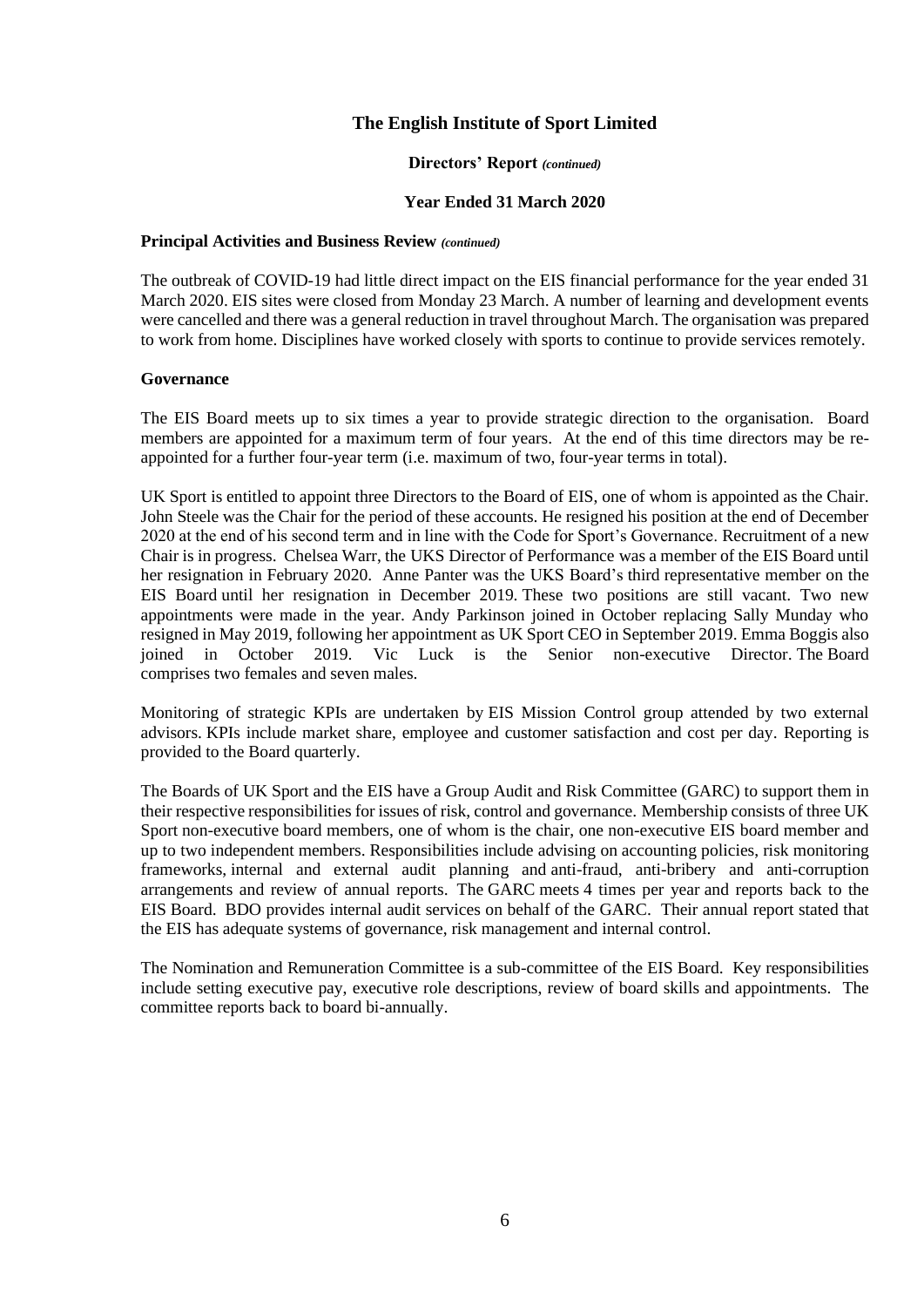#### **Directors' Report** *(continued)*

### **Year Ended 31 March 2020**

#### **Governance** *(continued)*

The EIS continues to monitor compliance with General Data Protection Regulations (GDPR) through a data privacy framework that tracks key areas of activity. This includes KPI to monitor subject access requests, Data Protection Impact assessments completed and data incidents. During 2019, there were no data incidents that were reportable to the Information Commissioner's Office (2018: 1).

The EIS SLT monitors all strategic risks under the headings of People, Reputation, Finance / Governance and Performance. These include staff retention, budgetary compliance, cyber security, performance impact and data protection. This is reviewed regularly within the EIS and reported to the Group Audit and Risk Committee and EIS Board quarterly.

The EIS has a number of policies and procedures that effectively describe to staff the details of their responsibilities. These include anti-fraud, anti-bribery, anti-corruption, gifts and hospitality, health and safety, EIS professional code, information retention and whistleblowing and confidential disclosure.

The EIS is classified as a tier 3 organisation under the Code for Sports Governance and were deemed compliant with the code in 2017. EIS SLT monitors ongoing compliance with the code and the Board is regularly updated.

#### **Future Developments**

A key focus for the SLT will be to ensure our activities enable athletes' maximum opportunity of success at the postponed Tokyo Games in 2021. This will be a continuation of the Tokyo strategy aligned with specific return to training plans.

Whilst Tokyo remains a priority, preparations for the Paris cycle have begun. The strategy has been created with a goal to put "people at the heart of extraordinary performance". The strategy was completed following extensive consultation with stakeholders and presents an evolution from the Tokyo strategy. Activity will be prioritised on the basis of athlete, sport and high-performance system need and aligned to the funding levels available. In December 2020, UKS indicated the EIS would receive an indicative award of £66M for the period April 2021 to March 2025, with 25% of this available in year 1 of the cycle. The EIS SLT will be developing a program of activity within this funding envelope.

Putting performance planning with sports at the heart of what the EIS does and orientating the EIS around the support and development of high performing Performance Support Teams will be another key focus area.

The EIS will continue to lead on areas of Athlete Health within high performance sport. Extra emphasis will be put into improving the support around athlete welfare and a significant growth in the support for positive mental health. This area has taken on added importance following the outbreak of COVID-19. Additional resources will support athletes and staff through the consequences of the postponement of the Tokyo Games to 2021. In addition, the EIS will develop travel protocols to ensure Athletes and staff can travel to the Games in 2021.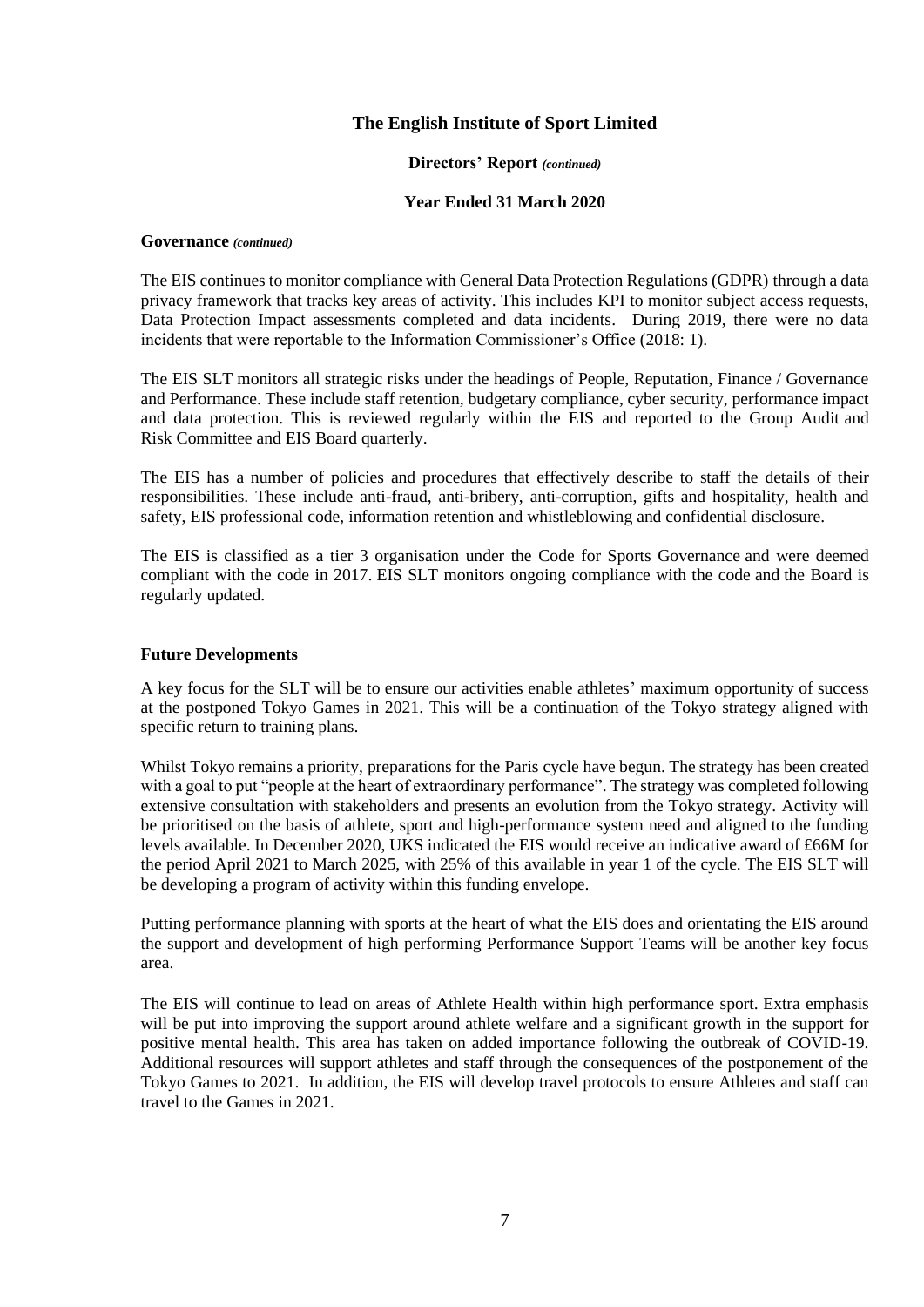#### **Directors' Report** *(continued)*

#### **Year Ended 31 March 2020**

#### **Future Developments** *(continued)*

A commitment to developing world leading knowledge and expertise in significant emerging areas of performance impact will continue to be the focus of our Performance Innovation strategy. This will ensure that the sports the EIS works with have world leading intelligence and cutting-edge practices at their disposal when competing on the world stage.

In partnership with sports, the EIS will continue to strive to underpin world class delivery by recruiting, developing and retaining exceptionally talented and motivated individuals. Further work will be undertaken to enhance the EIS overall employee reward package to ensure this supports the people development strategy to Paris and beyond.

The EIS will continue to manage expenditure in line with budget constraints. Long-term planning and prioritising of activities will ensure the maximum impact can be achieved from the funds available.

The EIS will continue to focus on long term organisational health. Specific KPIs and objectives have been developed. Key focus areas are: culture, market share, attracting and retaining talent, developing the brand, financial stability and governance. Organisational Health underpins the long-term health of the organisation.

The EIS will continue to take measures to enhance cyber security. This will involve employee education alongside enhancing physical security, working with our partners in the high-performance system and external experts.

We will continue to focus resources to create world leading performance environments, working closely with UKS in support of the Elite Training Centre concept and prioritising additional capital investment at our High-Performance Centres.

#### **Going Concern**

The accounts have been prepared on a going concern basis. The directors have reviewed this position and are satisfied that the company is operating as a going concern, despite ongoing budgetary pressures. Detailed budgets have been prepared for the remainder of the funding cycle, resulting in a breakeven position by 31 March 2021. UKS have indicated it will make an award of up to £16.5M for the year April 2021 to March 2022. The EIS SLT will prioritise activity within the funding available.

Service level agreements are in place with 33 Olympic, Paralympic and English funded sports, the majority of which are committed until March 2021. The process to renew these for the next four-year cycle is already underway. The EIS directors are confident these will be renewed given the preparations required ahead of the summer Olympic and Paralympic Games.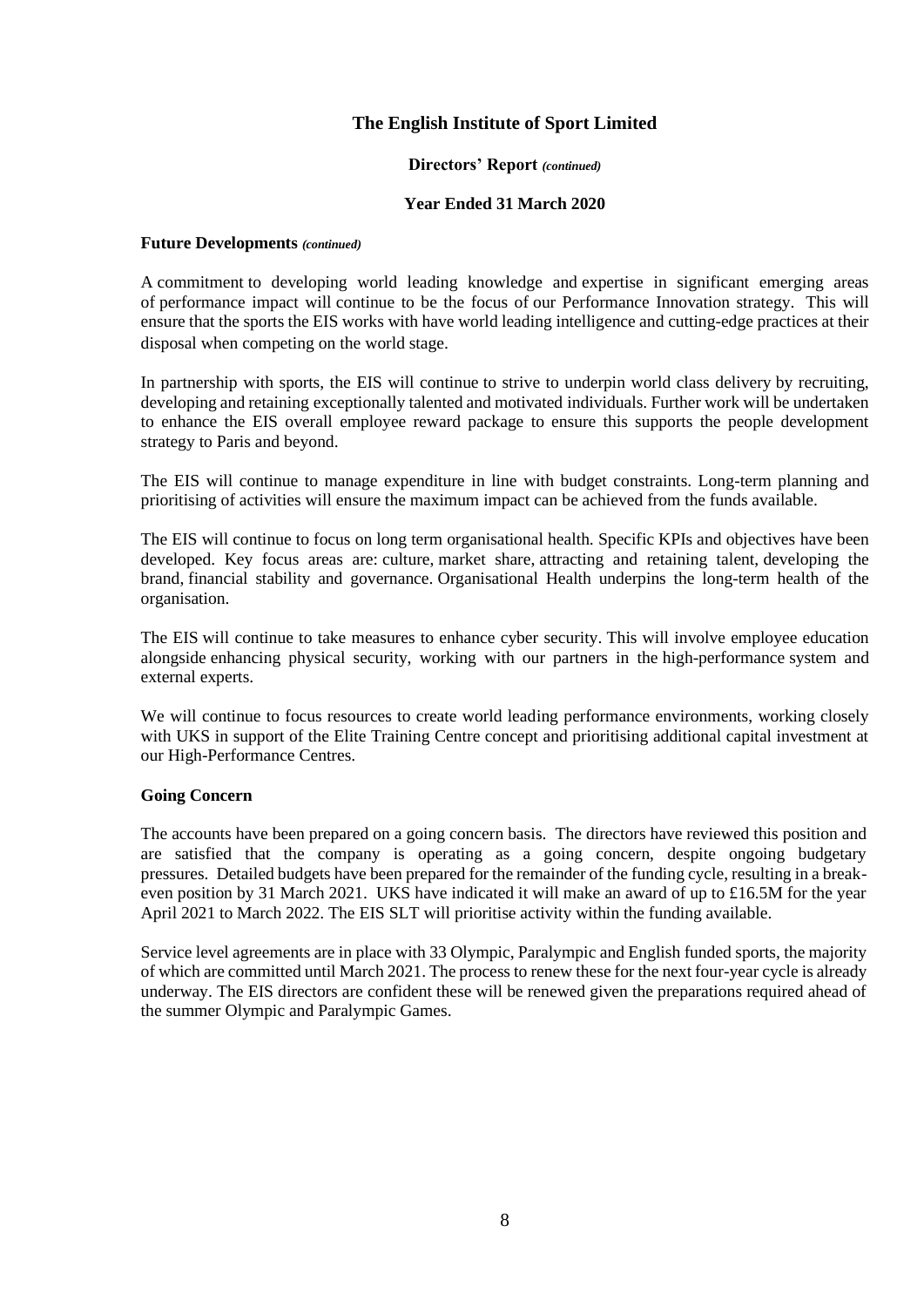#### **Directors' Report** *(continued)*

## **Year Ended 31 March 2020**

#### **Going Concern** *(continued)*

The SLT has assessed the impact of COVID-19 on the ongoing activities of the EIS. Firstly, 70% of our income is provided by UK Sport and this is guaranteed to March 2021. 27% of our income is through services sold to National Governing Bodies. In turn, their income for these services come from UK Sport. Discussions with key stakeholders give the EIS SLT comfort that these payments will continue to be made. The EIS has also taken steps to ensure our services can continue to be provided remotely. The EIS SLT are confident the financial risk can be managed accordingly.

The EIS is also working closely with all stakeholders to ensure the return to training environments will be smooth when the time comes.

At the last triennial pension valuation (March 2019) the EIS defined benefit scheme was in surplus with a funding level of 119.5% (March 2016 surplus was 116.6%). Contributions to fund the scheme are included in the financial plan for the cycle and remain at 12%.

Given all the above, the directors have reviewed cash flow forecasts for a period of 12 months from the date of approval of these financial statements, which indicate that, taking account of reasonable possible downsides, the company will have sufficient funds, to meet its liabilities as they fall due for that period.

#### **Disabled Persons**

EIS employs disabled persons on merit and every effort is made to ensure that all applicants are given full and fair consideration at all times. All reasonable adjustments are made to meet the needs of disabled employees and an occupational health service is provided to assess the needs of employees, where required, during the course of their employment. EIS is committed to providing training and development opportunities to all of its employees, both able bodied and disabled. EIS has achieved the Preliminary level of the Equality Standard for Sport and the Intermediate level of the Standards for Safeguarding and Protecting Children in Sport.

#### **Results**

The deficit for the year, after taxation, amounted to £4,273,000 *(2019: deficit £4,927,000).* The deficit is caused by a charge to pension contributions of £3,525,000 *(2019: £4,159,000)* in respect of service costs and a net interest charge on the defined liability of £807,000 *(2019: £763,000)* both as a result of the FRS102 actuarial valuation of the pension scheme. The lower service cost in the year to 31 March 2020 compared with the prior year is due to the net of an increase in the current service cost of £552,000 and a reduction of £1,121,000 in the past service cost which for the year to 31 March 2019 included an estimate of the McCloud/Sargent judgment (refer to note 13)

The balance sheet showed net liabilities as at 31 March 2020 of £26,163,000 *(2019: net liabilities of £33,820,000)* of which £26,272,000 *(2019: £33,812,000)* is caused by the Defined Benefit pension scheme liability. The pension scheme valuation for FRS102 purposes differs from the triennial valuation as a result of a different set of actuarial assumptions being used.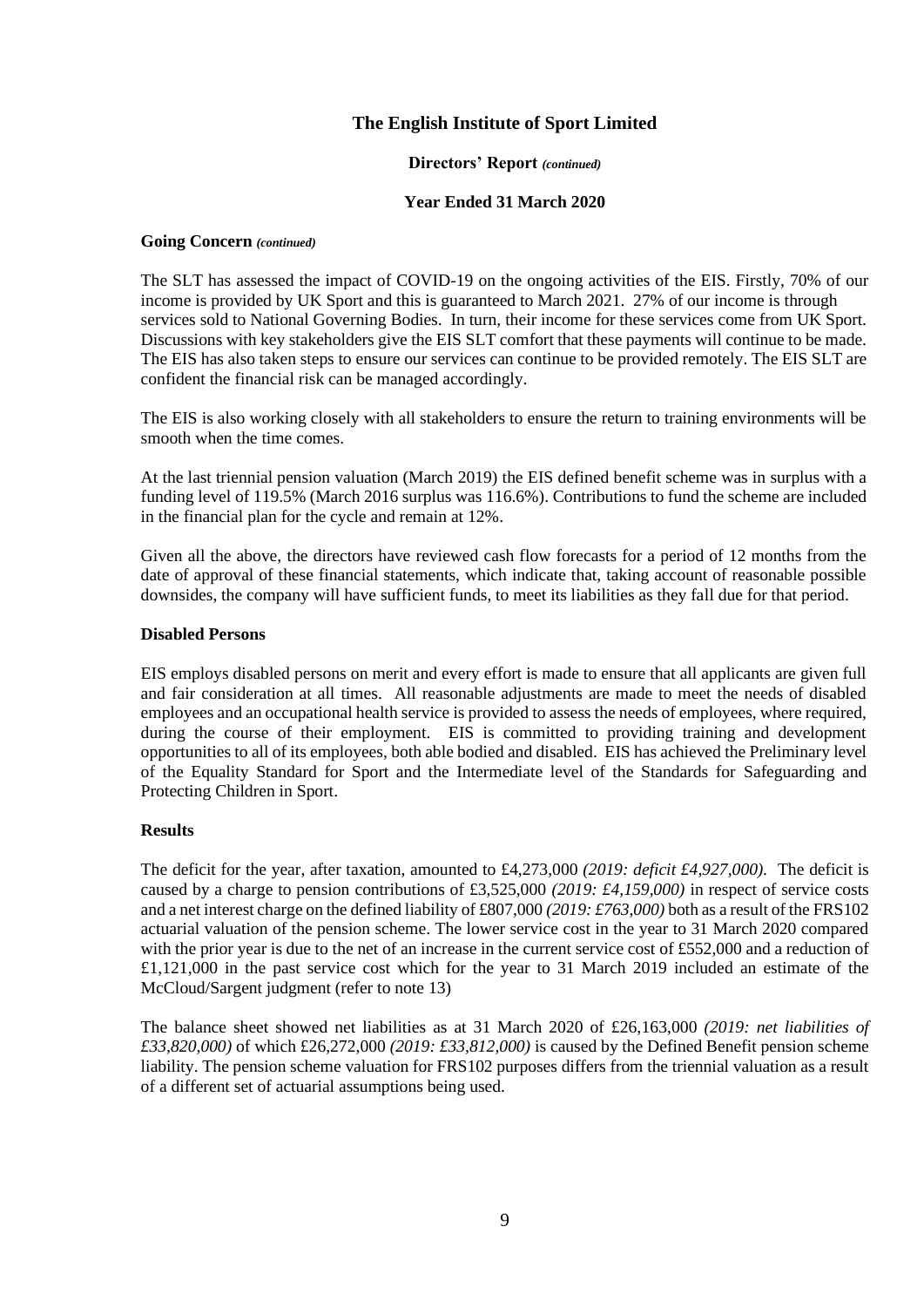#### **Directors' Report** *(continued)*

### **Year Ended 31 March 2020**

### **Financial Risk Management Objectives and Policies**

With approximately 27% of our funding secured through service level agreements with NGBs it is key that we meet the performance objectives set out in these agreements in order to retain this funding. To that end each of our sports has a dedicated point of contact who closely monitors both the quantity and quality of service provision provided, liaising regularly with the sport in the process.

The EIS is bound by Funding Agreements (alongside a separate Financial Memorandum) and KPIs are agreed annually to ensure we meet the requirements of our key funder, UKS. Progress against the KPIs is reviewed quarterly by the EIS SLT and by the EIS Board. The majority of KPIs being reported against are on target, and corrective action is being taken for those that are not.

Regular meetings have been held throughout 2019/20 with UK Sport to review performance. In addition, governance/risk issues are addressed via the Group Audit and Risk Committee.

An EIS Risk Management Strategy is in place which covers all areas of risk, financial or otherwise, and the EIS Risk Register is reviewed and updated by the SLT and Board on at least a quarterly basis. Specific areas of risk are addressed through the internal audit programme.

#### **Remuneration Policy**

In the interest of transparency, the EIS publishes the collective salary of the Senior Leadership Team which for the year ended 31 March 2020 was £888,869 *(2019: £902,085)*. The slight decrease on the prior year is mainly due to the departure of the Director of Performance Support part way through the year ended 31 March 2019 in August 2018. The position has not been replaced since to allow a review of the future role requirement.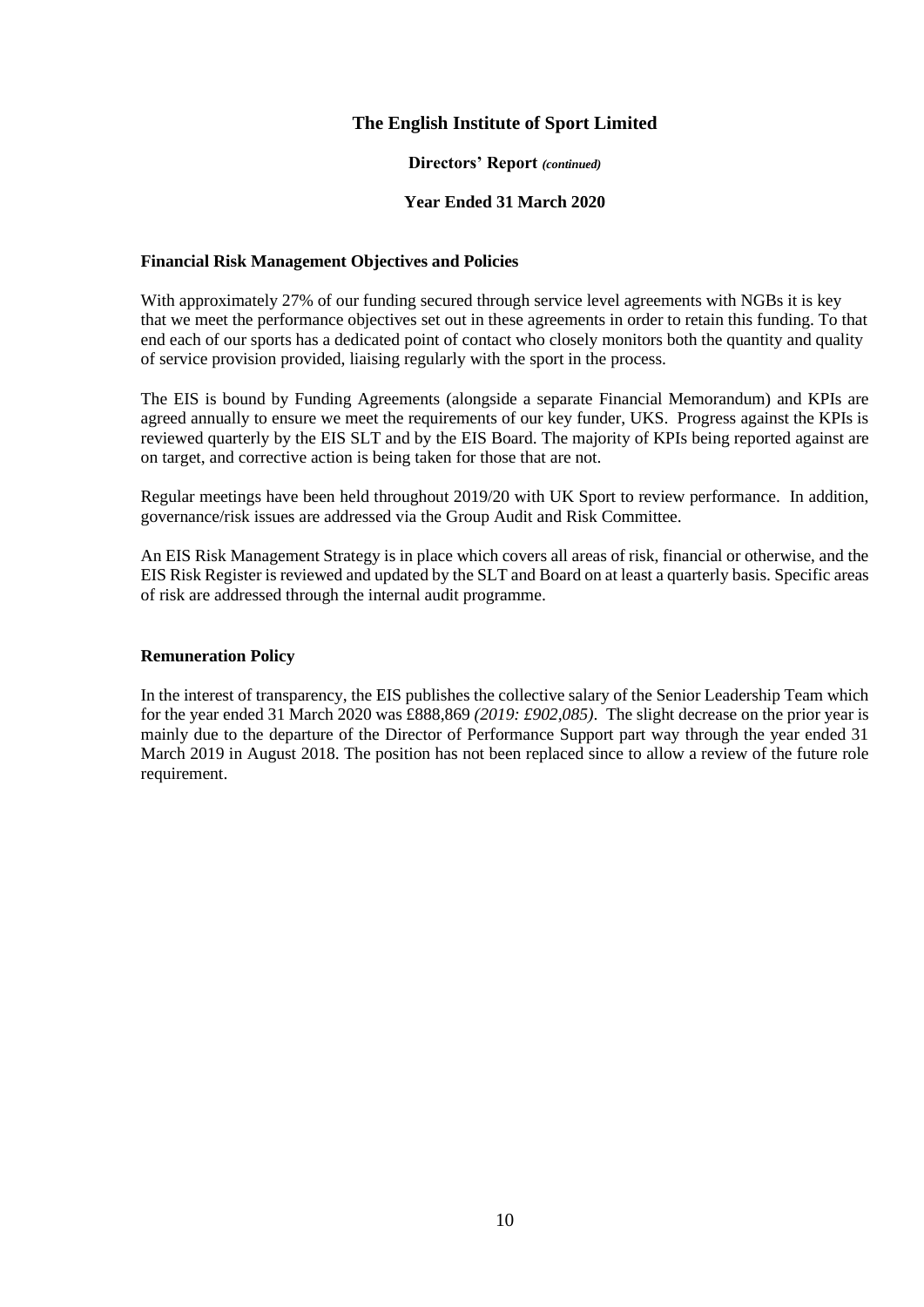#### **Directors' Report** *(continued)*

#### **Year Ended 31 March 2020**

## **Directors**

The directors who served the company during the year and their remuneration are detailed below, together with details of reimbursed meeting expenses for unremunerated non-executive directors:

| <b>Name</b>      | <b>Position</b>          | <b>Emoluments</b><br>(f000) | <b>Expenses</b><br>(f000) |                           |
|------------------|--------------------------|-----------------------------|---------------------------|---------------------------|
| J Steele         | Chairman                 | $10-15$                     |                           | Resigned 31 December 2020 |
| N Walker OBE     | <b>National Director</b> | 140-145                     | -                         |                           |
| V Aggar          | Director                 |                             |                           |                           |
| V Luck           | Director                 |                             | 3                         |                           |
| S Munday         | Director                 |                             |                           | Resigned 16 May 2019      |
| Sir D Tanner CBE | Director                 |                             | 1                         |                           |
| C Warr           | Director                 | -                           |                           | Resigned 10 February 2020 |
| J Skiggs         | Director                 | 95-100                      |                           |                           |
| A Panter         | Director                 |                             |                           | Resigned 17 December 2019 |
| M Rogan          | Director                 | $\overline{\phantom{0}}$    |                           |                           |
| K Van Someren    | Director                 |                             |                           |                           |
| E Boggis         | Director                 |                             | 1                         | Appointed 18 October 2019 |
| A Parkinson      | Director                 |                             |                           | Appointed 18 October 2019 |

The company has indemnity insurance in relation to the directors.

#### **Directors' Responsibilities**

The directors are responsible for preparing the Annual Report and the financial statements in accordance with applicable law and regulations.

Company law requires the directors to prepare financial statements for each financial year. Under that law the directors have elected to prepare the financial statements in accordance with United Kingdom Generally Accepted Accounting Practice (United Kingdom Accounting Standards and applicable law). The financial statements are required by law to give a true and fair view of the state of affairs of the company and of the surplus or deficit of the company for that period. In preparing these financial statements, the directors are required to:

- select suitable accounting policies and then apply them consistently;
- make judgments and estimates that are reasonable and prudent; and
- prepare the financial statements on the going concern basis unless it is inappropriate to presume that the company will continue in business.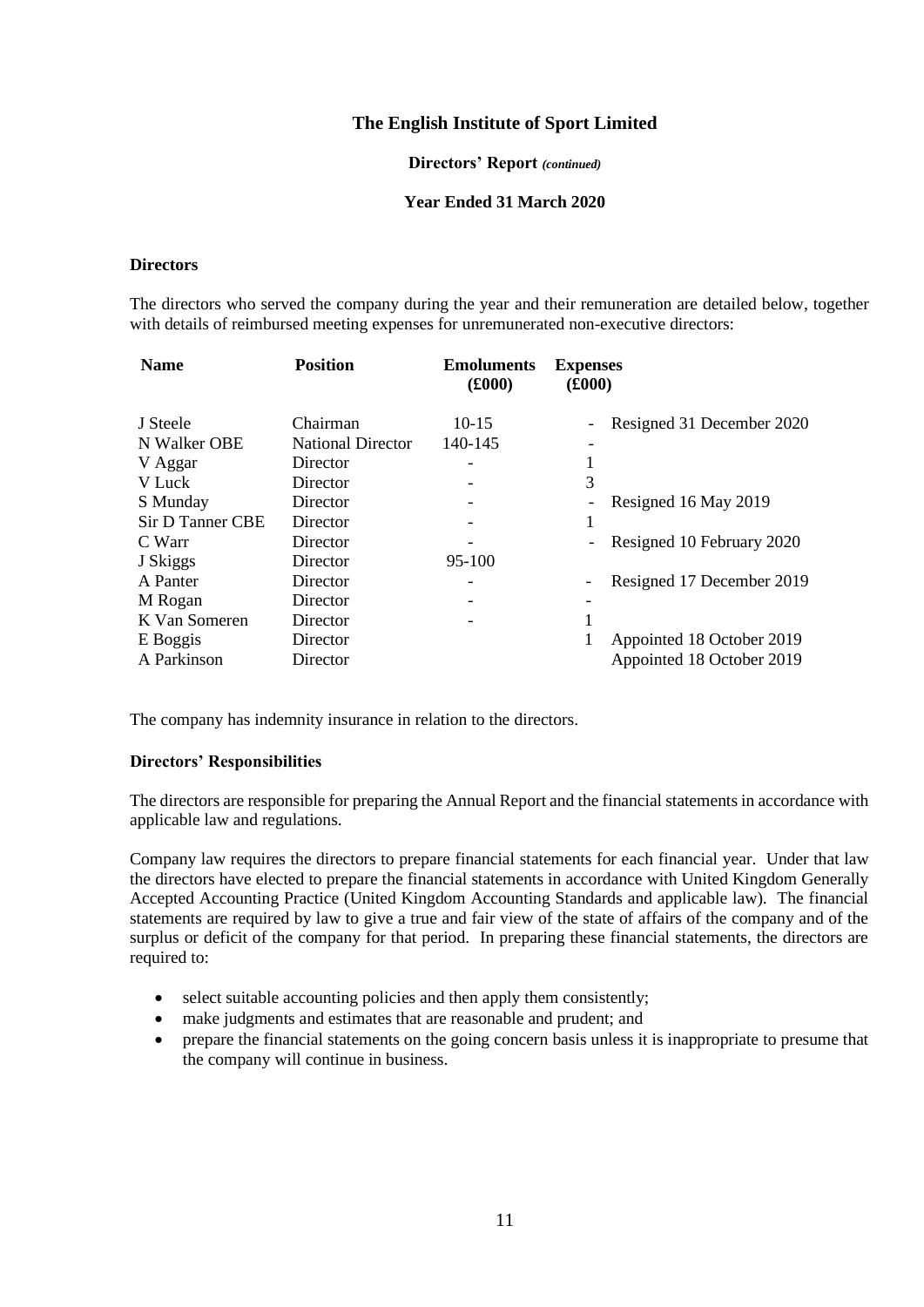#### **Directors' Report** *(continued)*

## **Year Ended 31 March 2020**

### **Directors' Responsibilities** *(continued)*

The directors are responsible for keeping proper accounting records that disclose with reasonable accuracy at any time the financial position of the company and enable them to ensure that the financial statements comply with the Companies Act 2006. They are also responsible for safeguarding the assets of the company and hence for taking reasonable steps for the prevention and detection of fraud and other irregularities.

In so far as the directors are aware:

- there is no relevant audit information of which the company's auditor is unaware; and
- the directors have taken all steps that they ought to have taken to make themselves aware of any relevant audit information and to establish that the auditor is aware of that information.

The Manchester Institute of Health and Performance 299 Alan Turing Way Manchester M11 3BS

Registered office; Signed by order of the directors

N Walker OBE Director

Approved by the directors on 2 February 2021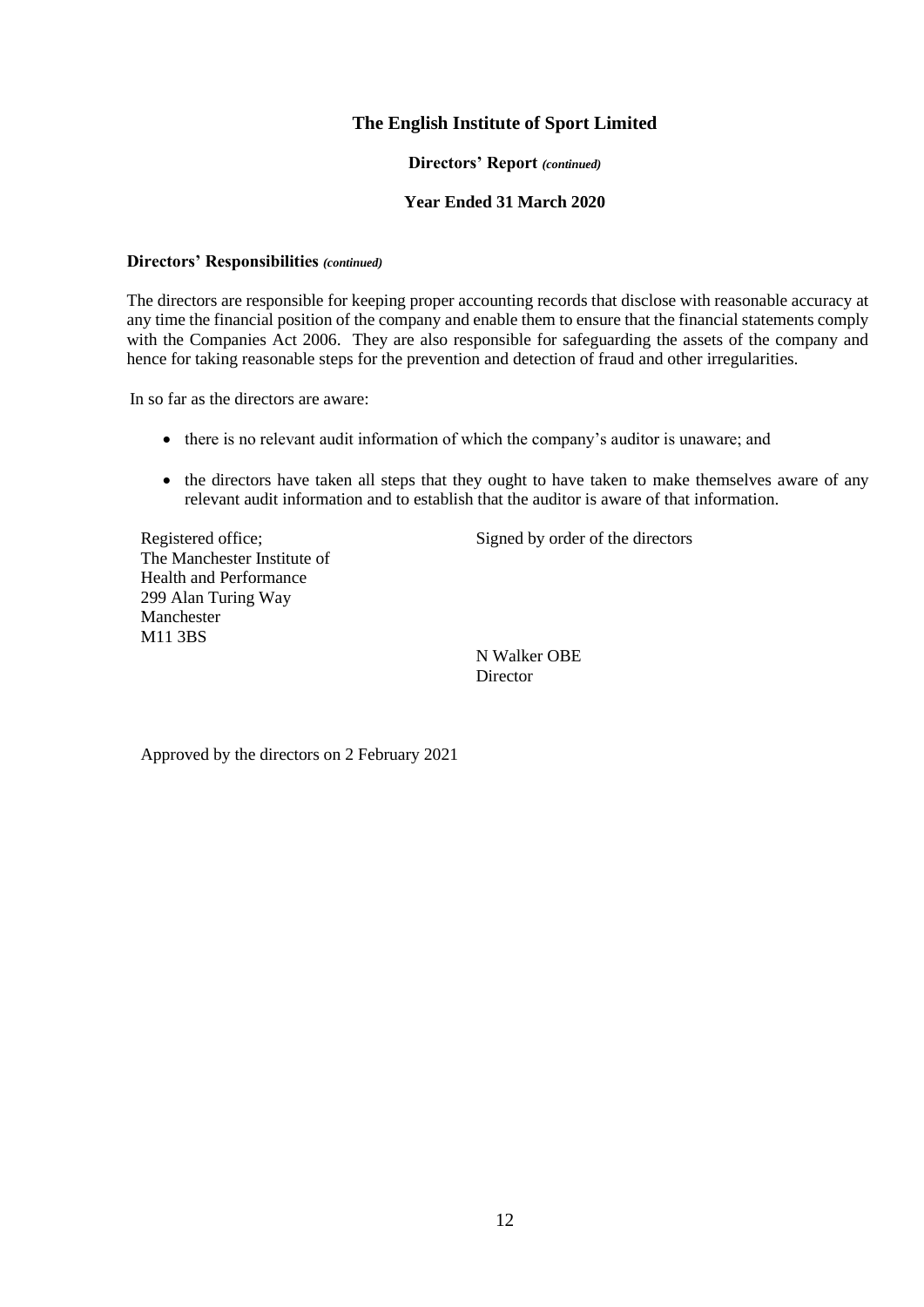## **The Certificate and Report of the Comptroller and Auditor General to the Members of The English Institute of Sport Limited**

## **Year Ended 31 March 2020**

#### **Opinion on financial statements**

I certify that I have audited the financial statements of The English Institute of Sport Limited for the year ended 31 March 2020 under the Government Resources and Accounts Act 2000. The financial statements comprise the Statement of Comprehensive Income, the Balance Sheet, the Statement of Cash Flows, the Statement of Changes in Equity and the related notes, including the significant accounting policies. The financial reporting framework that has been applied in their preparation is applicable law and United Kingdom accounting standards, including Financial Reporting Standard 102- "The Financial Reporting Standard applicable in the UK and Republic of Ireland" (FRS 102).

In my opinion:

- the financial statements give a true and fair view of the state of the company's affairs as at 31 March 2020 and of the total comprehensive net expenditure for the year then ended; and
- the financial statements have been properly prepared in accordance with the United Kingdom accounting standards, including FRS102; and
- the financial statements have been prepared in accordance with the Companies Act 2006.

#### **Emphasis of Matter – Disclosure in relation to the Company's Pension assets**

I draw attention to the disclosure made in note 13 to the financial statements concerning the material uncertainty in pension asset valuations triggered by the Covid-19 pandemic. My opinion is not modified in respect of this matter.

#### **Opinion on regularity**

In my opinion, in all material respects the income and expenditure recorded in the financial statements have been applied to the purposes intended by Parliament and the financial transactions recorded in the financial statements conform to the authorities which govern them.

#### **Basis on opinions**

I conducted my audit in accordance with International Standards on Auditing (ISAs) (UK) and Practice Note 10 'Audit of Financial Statements of Public Sector Entities in the United Kingdom'. My responsibilities under those standards are further described in the Auditor's responsibilities for the audit of the financial statements section of my certificate. Those standards require me and my staff to comply with the Financial Reporting Council's Revised Ethical Standard 2016. I am independent of The English Institute of Sport Limited in accordance with the ethical requirements that are relevant to my audit and the financial statements in the UK, and me and my staff have fulfilled our other ethical responsibilities in accordance with these requirements. I believe that the audit evidence I have obtained is sufficient and appropriate to provide a basis for my opinion.

#### **Conclusions relating to going concern**

I have nothing to report in respect of the following matters in relation to which the ISAs (UK) require me to report to you where: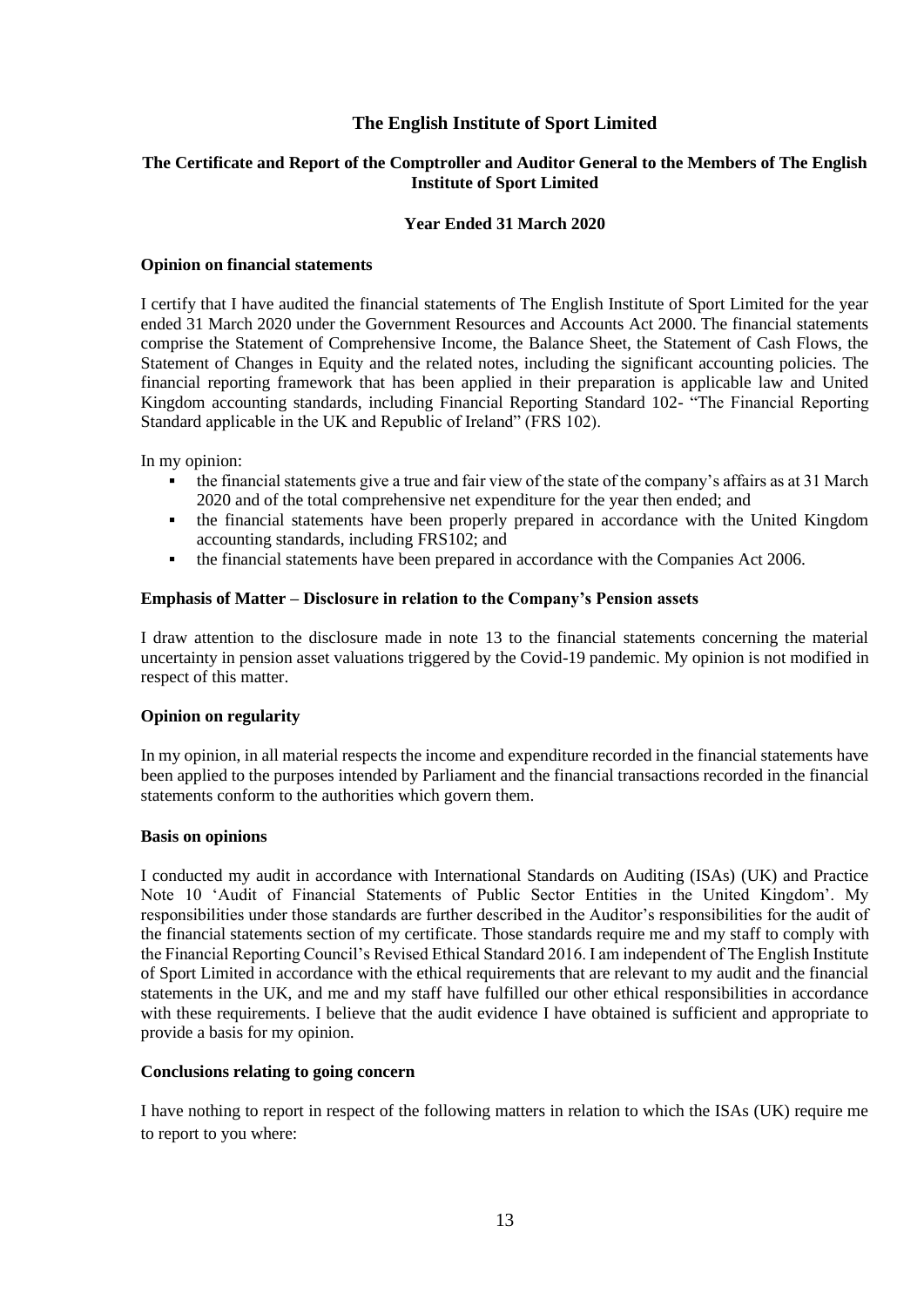## **The Certificate and Report of the Comptroller and Auditor General to the Members of The English Institute of Sport Limited** *(continued)*

#### **Conclusions relating to going concern** *(continued)*

- the English Institute of Sport's use of the going concern basis of accounting in the preparation of the financial statements is not appropriate; or
- the English Institute of Sport's have not disclosed in the financial statements any identified material uncertainties that may cast significant doubt about the English Institute of Sport's ability to continue to adopt the going concern basis of accounting for a period of at least twelve months from the date when the financial statements are authorised for issue.

#### **Responsibilities of the directors for the financial statements**

As explained more fully in the Directors' Responsibilities Statement, the directors are responsible for:

- the preparation of the financial statements and for being satisfied that they give a true and fair view.
- Such internal control as management determines is necessary to enable the preparation of the financial statements that are free from material misstatement, whether due to fraud or error.
- assessing The English Institute of Sport Limited's ability to continue as a going concern, disclosing, if applicable, matters relating to going concern and using the going concern basis of accounting unless the directors either intend to liquidate the group or the parent company or to cease operations, or have no realistic alternative but to do so.

#### **Auditor's responsibilities for the audit of the financial statements**

My responsibility is to audit, certify and report on the financial statements in accordance with the Government Resources and Accounts Act 2000.

An audit involves obtaining evidence about the amounts and disclosures in the financial statements sufficient to give reasonable assurance that the financial statements are free from material misstatement, whether caused by fraud or error. Reasonable assurance is a high level of assurance but is not a guarantee that an audit conducted in accordance with ISAs (UK) will always detect a material misstatement when it exists. Misstatements can arise from fraud or error and are considered material if, individually or in the aggregate, they could reasonably be expected to influence the economic decisions of users taken on the basis of these financial statements.

As part of an audit in accordance with ISAs (UK), I exercise professional judgment and maintain professional scepticism throughout the audit. I also:

- identify and assess the risks of material misstatement of the financial statements, whether due to fraud or error, design and perform audit procedures responsive to those risks, and obtain audit evidence that is sufficient and appropriate to provide a basis for my opinion. The risk of not detecting a material misstatement resulting from fraud is higher than for one resulting from error, as fraud may involve collusion, forgery, intentional omissions, misrepresentations, or the override of internal control.
- obtain an understanding of internal control relevant to the audit in order to design audit procedures that are appropriate in the circumstances, but not for the purpose of expressing an opinion on the effectiveness of The English Institute of Sport Limited's internal control.
- evaluate the appropriateness of accounting policies used and the reasonableness of accounting estimates and related disclosures made by management.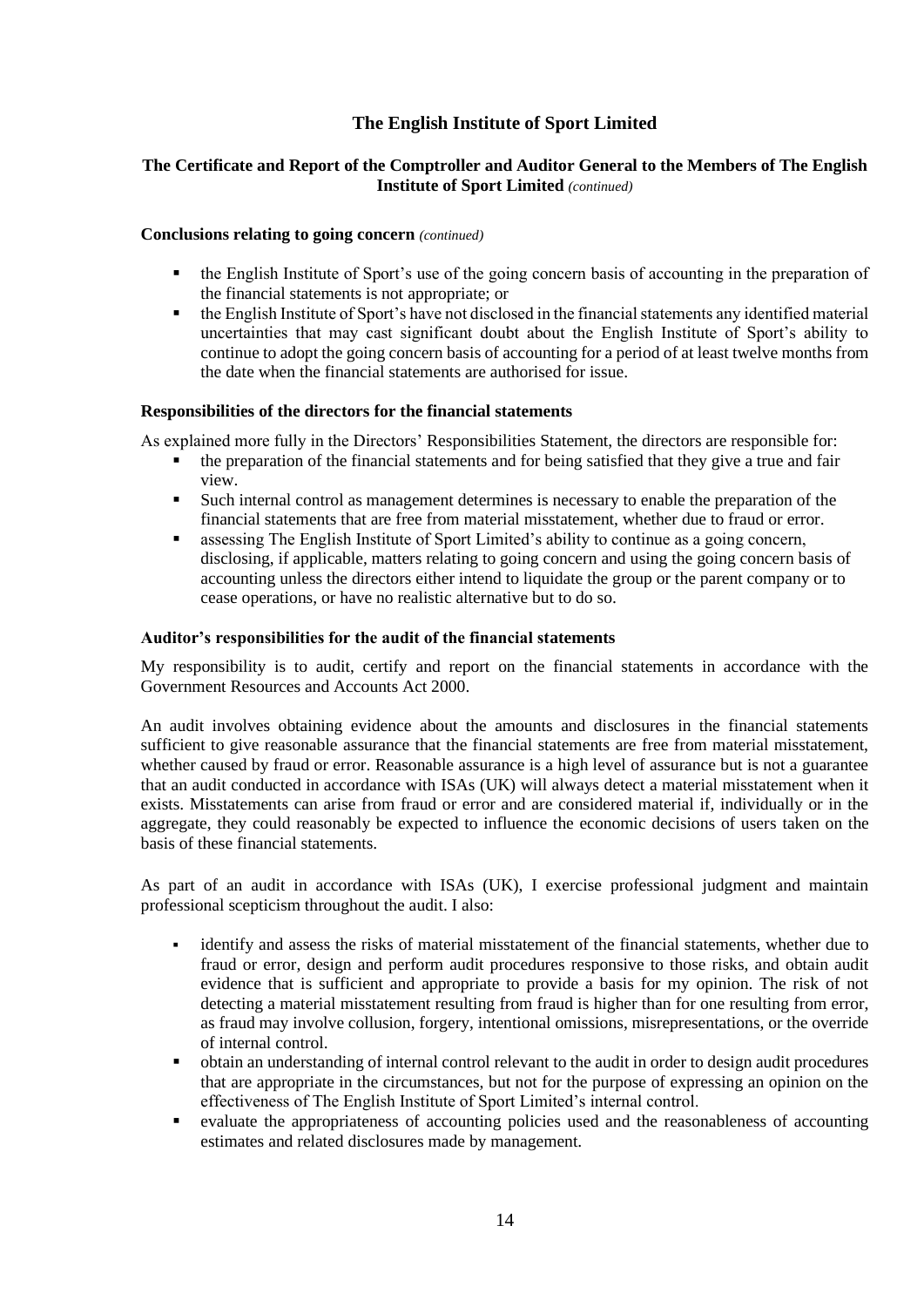## **The Certificate and Report of the Comptroller and Auditor General to the Members of The English Institute of Sport Limited** *(continued)*

### **Auditor's responsibilities for the audit of the financial statements** *(continued)*

- evaluate the overall presentation, structure and content of the financial statements, including the disclosures, and whether the consolidated financial statements represent the underlying transactions and events in a manner that achieves fair presentation.
- Conclude on the appropriateness of the English Institute of Sport's use of the going concern basis of accounting and, based on the audit evidence obtained, whether a material uncertainty exists related to events or conditions that may cast significant doubt on the English Institute of Sport's ability to continue as a going concern. If I conclude that a material uncertainty exists, I am required to draw attention in my report to the related disclosures in the financial statements or, if such disclosures are inadequate, to modify my opinion. My conclusions are based on the audit evidence obtained up to the date of my report. However, future events or conditions may cause English Institute of Sport to cease to continue as a going concern.

I communicate with those charged with governance regarding, among other matters, the planned scope and timing of the audit and significant audit findings, including any significant deficiencies in internal control that I identify during my audit.

In addition, I am required to obtain evidence sufficient to give reasonable assurance that the income and expenditure reported in the financial statements have been applied to the purposes intended by Parliament and the financial transactions conform to the authorities which govern them.

### **Other Information**

Management is responsible for the other information. The other information comprises information included in the Strategic Report and Directors' Report but does not include the financial statements and my auditor's report thereon. My opinion on the financial statements does not cover the other information and I do not express any form of assurance conclusion thereon. In connection with my audit of the financial statements, my responsibility is to read the other information and, in doing so, consider whether the other information is materially inconsistent with the financial statements or my knowledge obtained in the audit or otherwise appears to be materially misstated. If, based on the work I have performed, I conclude that there is a material misstatement of this other information, I am required to report that fact. I have nothing to report in this regard.

#### **Opinion on other matters prescribed by the Companies Act 2006**

In my opinion:

- in light of the knowledge and understanding of the company and its environment obtained in the course of the audit, I have not identified any material misstatements in the Strategic Report or the Directors' Report; and
- the information given in the Strategic Report and Directors' Report for the financial year for which the financial statements are prepared is consistent with the financial statements.

#### **Matters on which I report by exception**

I have nothing to report in respect of the following matters where the Companies Act 2006 requires me to report to you if, in my opinion:

adequate accounting records have not been kept, or returns adequate for my audit have not been received from branches not visited by my staff; or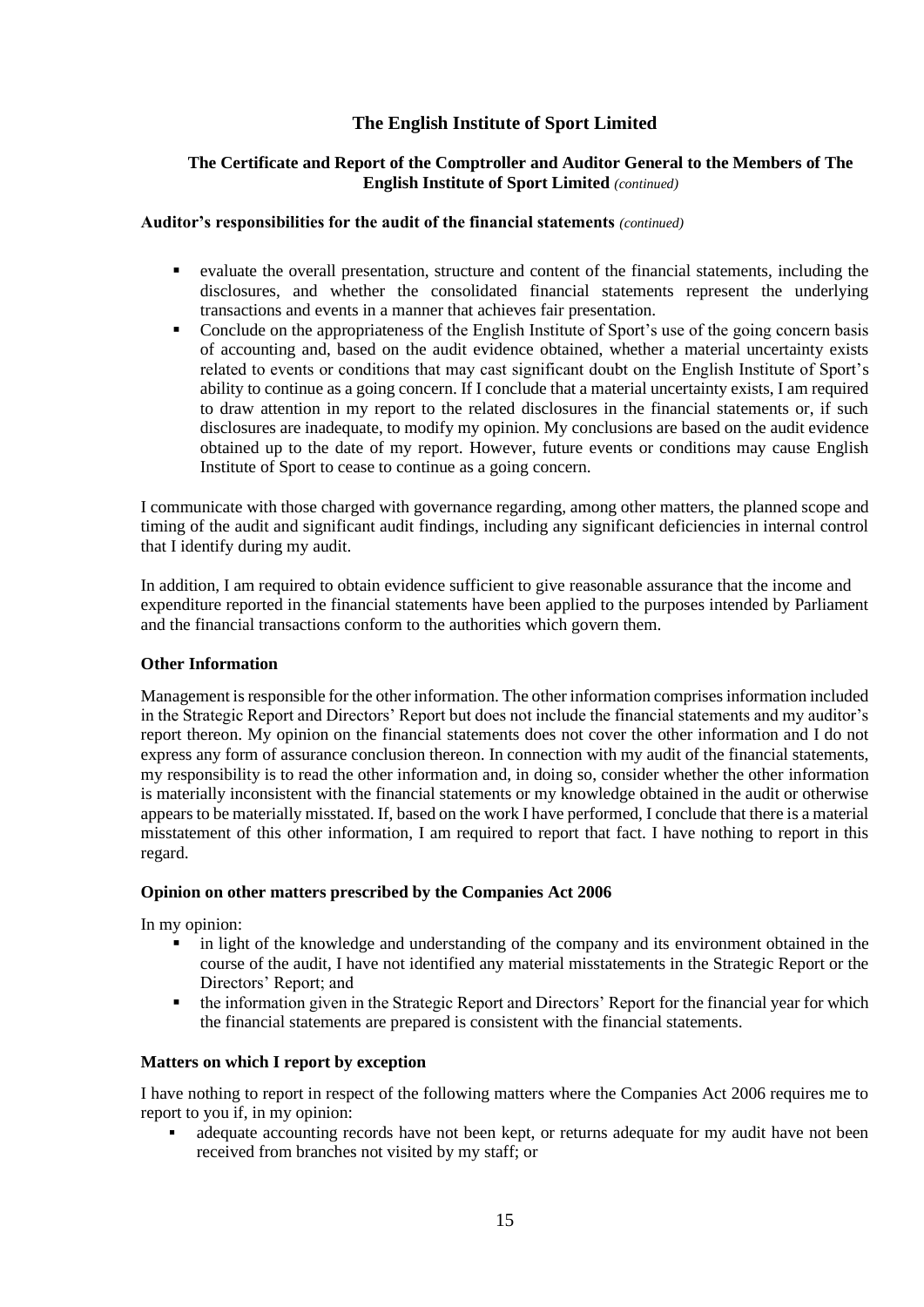## **The Certificate and Report of the Comptroller and Auditor General to the Members of The English Institute of Sport Limited** *(continued)*

#### **Matters on which I report by exception** *(continued)*

- the financial statements are not in agreement with the accounting records and returns; or
- I have not received all of the information and explanations I require for my audit.

#### **Report**

I have no observations to make on these financial statements

## **Gareth Davies 4 February 2021 Comptroller and Auditor General**

National Audit Office 157-197 Buckingham Palace Road, Victoria, London, SW1W 9SP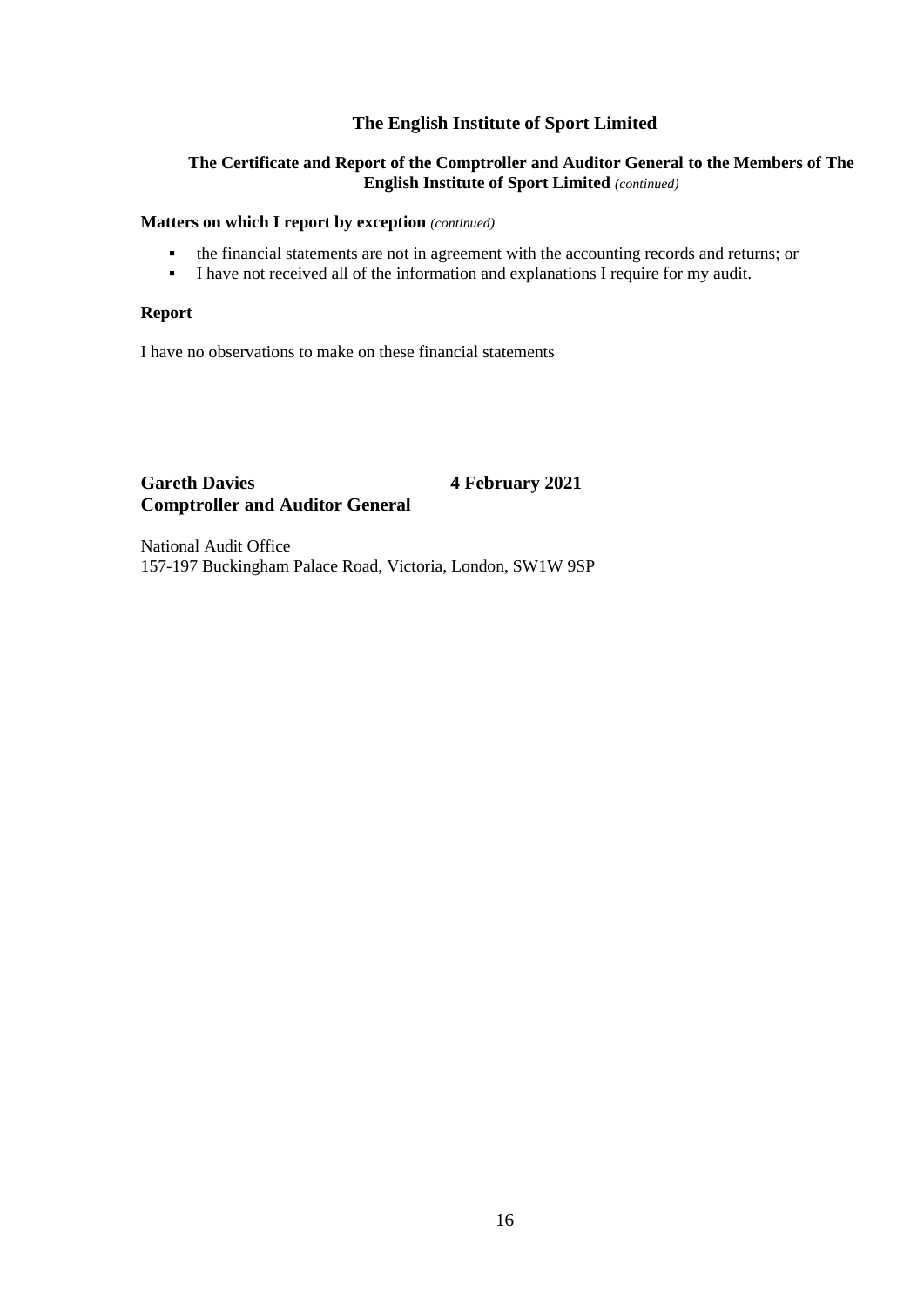#### **Statement of comprehensive income**

## **Year ended 31 March 2020**

|                                                                     |                  | 2020     | 2019      |
|---------------------------------------------------------------------|------------------|----------|-----------|
|                                                                     | <b>Note</b>      | £000     | £000      |
| <b>Income</b>                                                       | $\boldsymbol{2}$ | 27,695   | 28,004    |
| Payroll costs                                                       | 3,4              | (20,960) | (20, 827) |
| Operating costs                                                     | 3                | (10,210) | (11,351)  |
| Operating deficit before interest and<br>taxation                   | 3                | (3, 475) | (4,174)   |
| Interest receivable and similar income                              | 5                | 9        | 9         |
| Interest payable                                                    | 6                | (807)    | (763)     |
| Deficit on ordinary activities before<br>taxation                   |                  | (4,273)  | (4,928)   |
| Tax on ordinary activities                                          | 7                |          | 1         |
| Deficit for the financial year                                      |                  | (4,273)  | (4,927)   |
| Remeasurement of the net defined benefit<br>liability               | 13               | 11,930   | 1,332     |
| <b>Total comprehensive net</b><br>income/(expenditure) for the year |                  | 7,657    | (3, 595)  |

All of the activities of the company are classed as continuing.

For a detailed breakdown of payroll and operating costs please refer to page 38.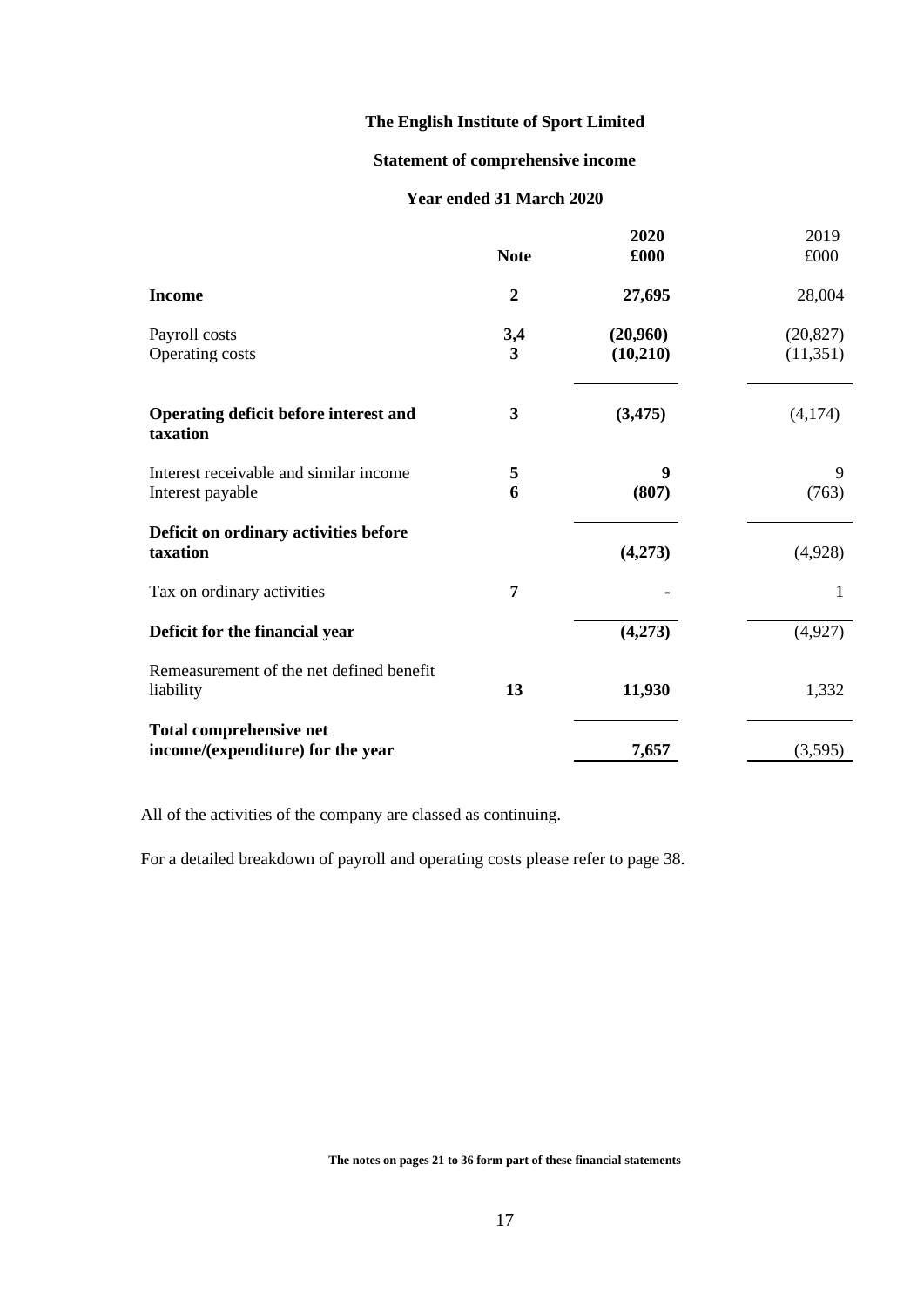#### **Balance sheet**

## **31 March 2020**

|                                                |                  | 2020    |           | 2019    |           |
|------------------------------------------------|------------------|---------|-----------|---------|-----------|
|                                                | <b>Note</b>      | £000    | £000      | £000    | £000      |
| <b>Fixed assets</b>                            |                  |         |           |         |           |
| Tangible assets                                | 8                |         | 1,482     |         | 1,688     |
| Intangible assets                              | $\boldsymbol{9}$ |         | 932       |         | 960       |
|                                                |                  |         | 2,414     |         | 2,648     |
| <b>Current assets</b>                          |                  |         |           |         |           |
| Debtors                                        | 10               | 1,817   |           | 1,987   |           |
| Cash at bank                                   |                  | 1,027   |           | 928     |           |
|                                                |                  | 2,844   |           | 2,915   |           |
| <b>Creditors: Amounts Falling due</b>          |                  |         |           |         |           |
| <b>Within One Year</b>                         | 11               | (2,617) |           | (2,825) |           |
|                                                |                  |         |           |         |           |
| Net current assets                             |                  |         | 227       |         | 90        |
| <b>Total assets less current liabilities</b>   |                  |         | 2,641     |         | 2,738     |
| <b>Deferred</b> income                         | 12               |         | (2,532)   |         | (2,746)   |
| Net liabilities excluding                      |                  |         |           |         |           |
| pension liability                              |                  |         | 109       |         | (8)       |
| Defined benefit pension scheme<br>liability    | 13               |         | (26, 272) |         | (33, 812) |
| Net liabilities including pension<br>liability |                  |         | (26, 163) |         | (33,820)  |
| <b>Reserves</b>                                |                  |         |           |         |           |
| Retained earnings                              |                  |         | (26, 163) |         | (33,820)  |

These accounts have been audited under the Government Resource and Accounts Act 2000 and are therefore exempt from the requirements of section 475 of the Companies Act 2006.

These financial statements were approved by the directors and authorised for issue on the date of the C&AG's signature of the audit certificate and are signed on their behalf by:

Nigel Walker OBE on 2 February 2021 Director Company number: 04420052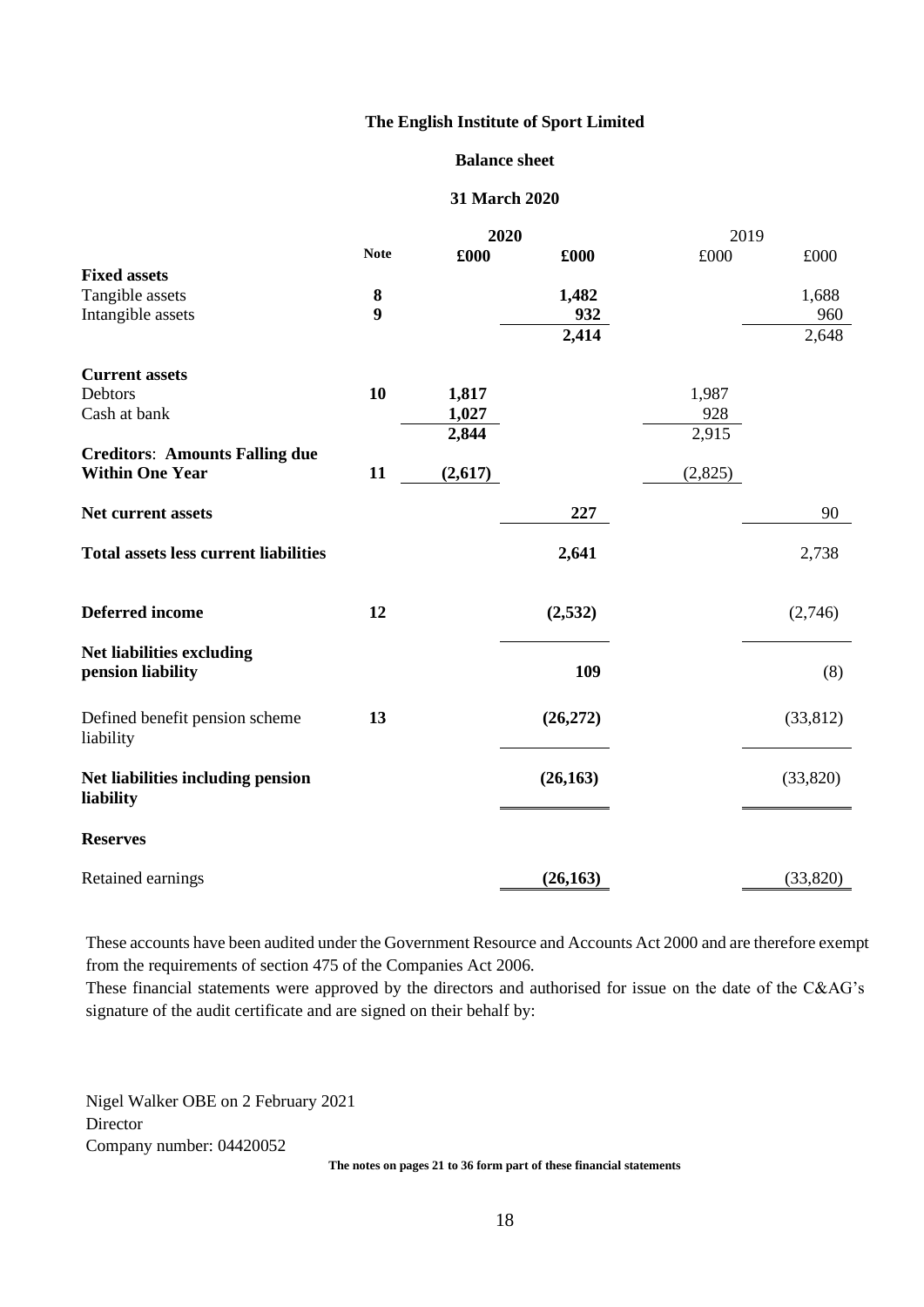## **Statement of changes in equity**

## **31 March 2020**

|                                              | 2020               | 2019      |
|----------------------------------------------|--------------------|-----------|
|                                              | $\pmb{\pounds}000$ | £000      |
| Retained earnings brought forward            | (33,820)           | (30, 225) |
| Total comprehensive net income/(expenditure) |                    |           |
| for the year                                 | 7,657              | (3,595)   |
|                                              |                    |           |
| Retained earnings carried forward            | (26, 163)          | (33, 820) |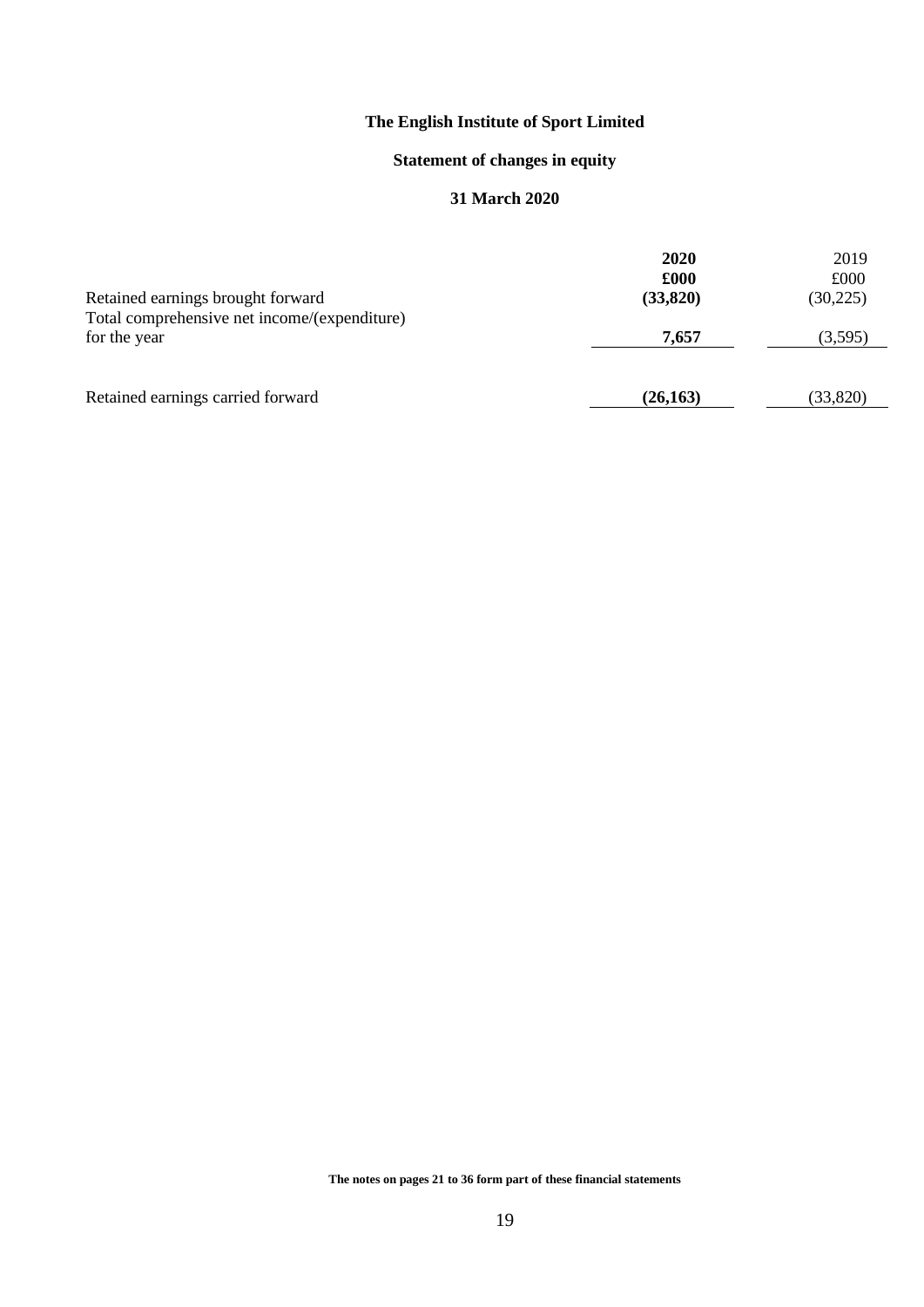#### **Statement of cash flows**

## **31 March 2020**

|                                                                               | 2020<br>£000 | 2019<br>£000 |
|-------------------------------------------------------------------------------|--------------|--------------|
| <b>Cash flows from operating activities</b><br>Deficit for the financial year | (4,273)      | (4,927)      |
| Adjustments for:                                                              |              |              |
| Depreciation of tangible assets                                               | 779          | 707          |
| Amortisation of intangible assets                                             | 409          | 411          |
| Other interest receivable and similar income                                  | (9)          | (9)          |
| Interest paid                                                                 | 807          | 763          |
| Loss on disposal of fixed assets                                              | 14           | 14           |
| Provision for service cost of defined pension scheme                          | 5,235        | 5,804        |
| Defined benefit pension scheme contributions paid                             | (1,710)      | (1,645)      |
| Administration expenses of defined pension scheme                             | 58           | 50           |
| Tax on profit on ordinary activities                                          |              |              |
| Deferred income<br>Provisions                                                 | (214)        | (73)         |
| Changes in:                                                                   |              |              |
| Trade and other debtors                                                       | 170          | (760)        |
| Trade and other creditors                                                     | (208)        | (477)        |
|                                                                               |              |              |
| Cash generated from operations                                                | 1,058        | (142)        |
| Interest payable                                                              |              |              |
| Tax received                                                                  |              |              |
| Net cash used in operating activities                                         | 1,058        | (142)        |
| <b>Cash flows from investing activities</b>                                   |              |              |
| Purchase of tangible assets                                                   | (587)        | (733)        |
| Purchase of intangible assets                                                 | (382)        | (354)        |
| Interest received                                                             | 9            | 9            |
| Proceeds from sale of tangible assets                                         | $\mathbf{1}$ |              |
| Net cash used in investing activities                                         | (959)        | (1,078)      |
| <b>Cash flows from financing activities</b>                                   |              |              |
| Repayments of finance lease obligations                                       |              |              |
| Net cash (used in)/from financing activities                                  |              |              |
| Net (decrease)/increase in cash and cash equivalents                          | 99           | (1,220)      |
| Cash and cash equivalents at beginning of year                                | 928          | 2,148        |
| Cash and cash equivalents at end of year                                      | 1,027        | 928          |
|                                                                               |              |              |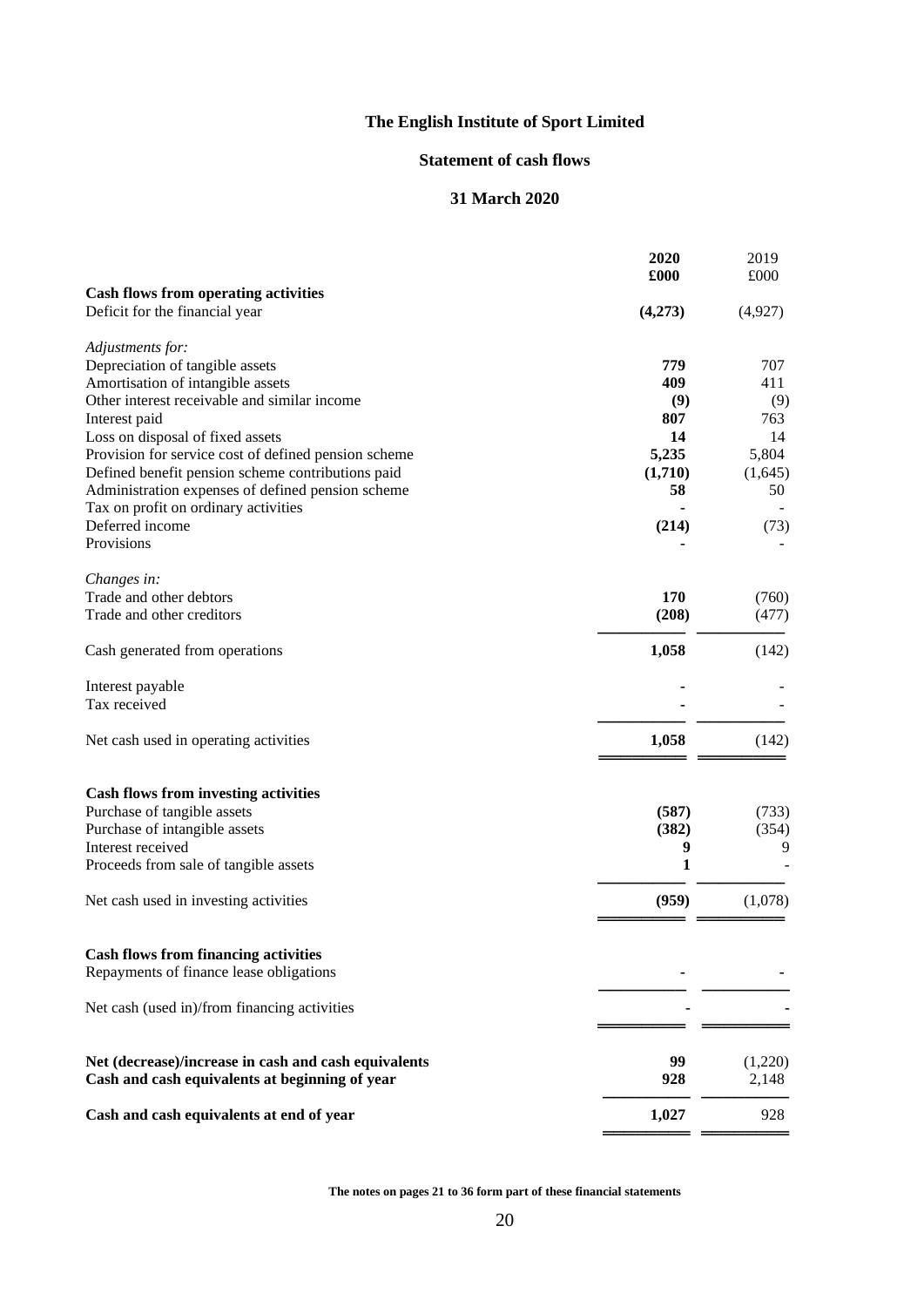## **Notes to the Financial Statements**

## **Year Ended 31 March 2020**

## **1 Accounting Policies** *(continued)*

## **General Information**

The English Institute of Sport Limited (the "EIS") provides sport science, medicine, technology and engineering services to elite athletes, primarily in World Class funded sports. The company is a wholly owned subsidiary of The United Kingdom Sports Council (UKS).

The company is a private company limited by guarantee and is incorporated in England. The address of its registered office is The Manchester Institute of Health and Performance, 299 Alan Turing Way, Manchester, M11 3BS.

## **Basis of Accounting**

The financial statements of the EIS are prepared on a going concern basis as referred to in the Directors' report and below and in accordance with FRS102, "The Financial Reporting Standard applicable in the UK and the Republic of Ireland" ("FRS 102") and the Companies Act 2006.

Notwithstanding net liabilities of £26,163,000 as at 31 March 2020, the financial statements have been prepared on a going concern basis which the directors consider to be appropriate for the following reasons. The directors have prepared cash flow forecasts for a period of 12 months from the date of approval of these financial statements which indicate that, taking account of reasonably possible downsides, the company will have sufficient funds, through funding from UK Sport to meet its liabilities as they fall due for that period.

UK Sport has indicated its intention to continue to make available such funds as are needed by the company for the period covered by the forecasts. As with any company placing reliance on other group entities for financial support, the directors acknowledge that there can be no certainty that this support will continue, although at the date of approval of these financial statements, they have no reason to believe that it will not do so.

Consequently, the directors are confident that the company will have sufficient funds to continue to meet its liabilities as they fall due for at least 12 months from the date of approval of the financial statements and therefore have prepared the financial statements on a going concern basis.

## **Use of Estimates and Judgements**

The preparation of financial statements requires management to make key judgements, assumptions and estimates that affect the application of policies and reported amounts of assets and liabilities, income and expenses. The pension costs recognised within these financial statements are subject to key assumptions as set out in note 13.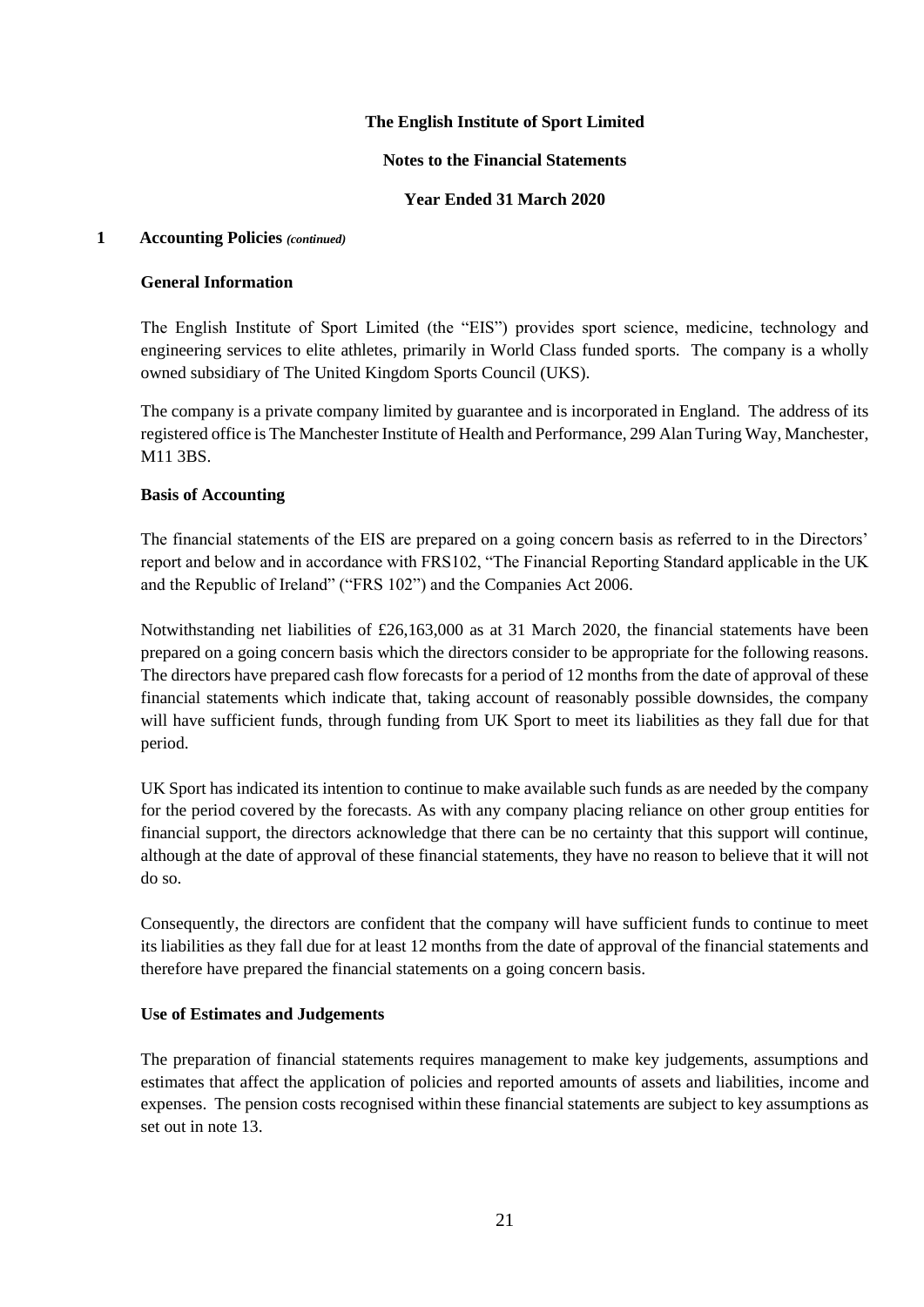## **Notes to the Financial Statements**

#### **Year Ended 31 March 2020**

#### **1 Accounting Policies** *(continued)*

#### **Use of Estimates and Judgements** *(continued)*

Included within these is an assumed difference between CPI (which drives future pension increases) and RPI. At 31 March 2020, the actuary has estimated CPI to be lower than the RPI by 0.8%, compared to a difference of 1.0% applied at 31 March 2019. This change reflects the movement in market implied inflation that occurred following the UK Statistics Authority's proposal to change how RPI is calculated. This change in accounting estimate has therefore driven an increase in the defined benefit obligation of £4,448,000.

#### **UK Sport Grant Income**

The UK Sport grant income shown in the income and expenditure account represents amounts receivable from UK Sport during the year less amounts credited to a deferred income account. Grant income received during the financial year but not used is deferred until the following year. Grant funding used to acquire fixed assets is credited to this account and then released over the life of the assets (see note 12).

#### **Income from sale of services**

The income from sale of services shown in the income and expenditure account represents amounts receivable from National Governing Bodies for services provided during the year.

#### **Fixed Assets**

Fixed assets are capitalised at cost where cost exceeds £500. When an item costs less than this but forms part of a group of assets whose total is greater than £500 then the items are capitalised.

#### **Depreciation**

Depreciation is calculated so as to write off the cost of an asset, less its estimated residual value, over the useful economic life of that asset as follows:

| Leasehold Improvements | - 5 years |
|------------------------|-----------|
| Fixtures & Fittings    | - 5 years |
| Computer Equipment     | - 3 years |

#### **Intangible Assets**

Intangible assets acquired by the company are measured at cost less accumulated amortisation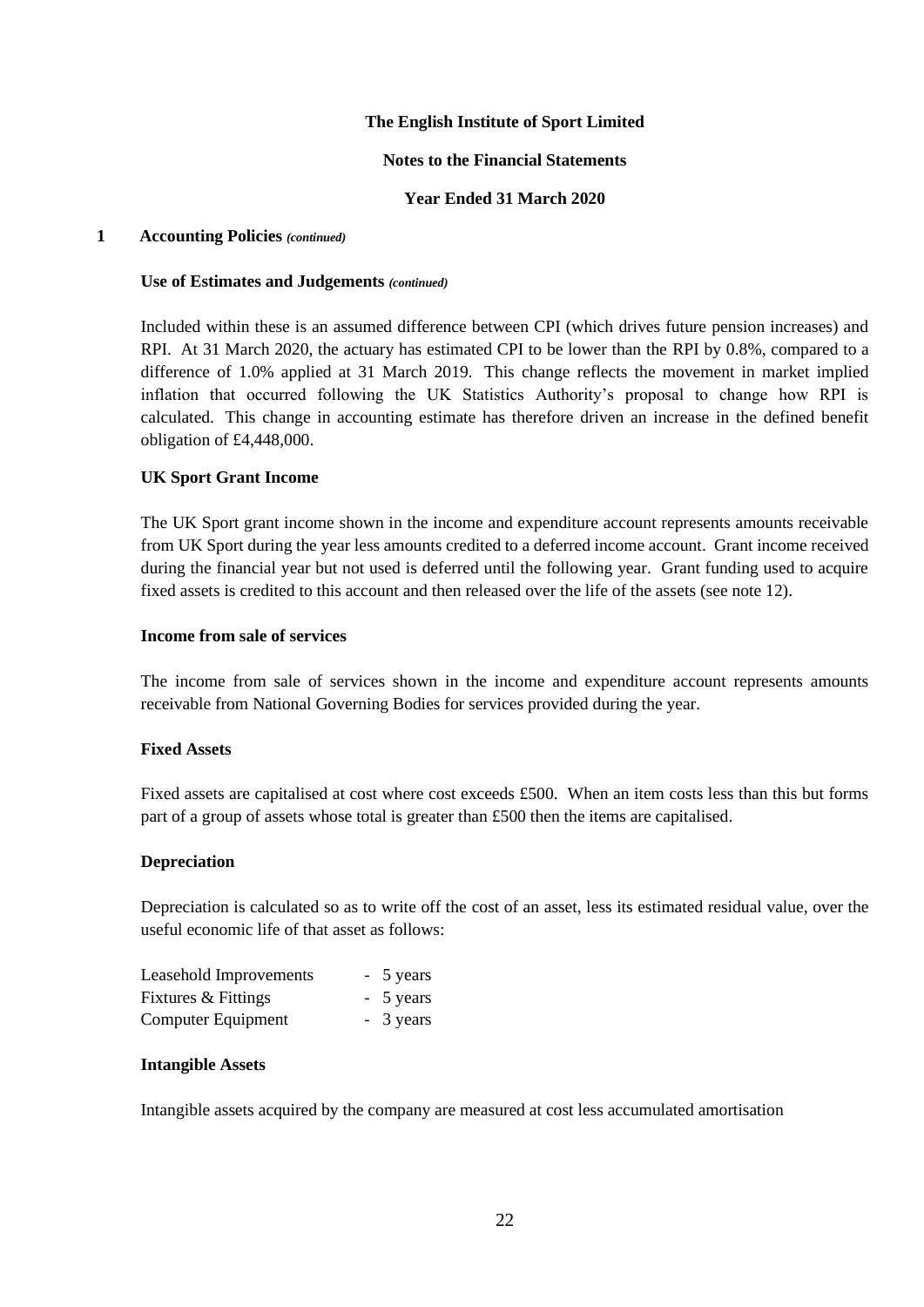### **Notes to the Financial Statements**

#### **Year Ended 31 March 2020**

#### **1 Accounting Policies** *(continued)*

#### **Amortisation**

Amortisation is calculated so as to write off the cost of the asset, less its estimated residual value, over the useful economic life of that asset as follows:

Software & Licences - up to 5 years

#### **Financial Instruments**

Basic financial assets including trade and other debtors, and cash and bank balances are recognised at transaction price, as are the basic financial liabilities of trade and other creditors.

#### **Finance Lease Agreements**

Where the company enters into a lease which entails taking substantially all the risks and rewards of ownership of an asset, the lease is treated as a finance lease. The asset is recorded in the balance sheet as a tangible fixed asset and is depreciated in accordance with the above depreciation policies. Future instalments under such leases, net of finance charges, are included within creditors. Rentals payable are apportioned between the finance element, which is charged to the statement of comprehensive income on a straight-line basis, and the capital element which reduces the outstanding obligation for future instalments.

#### **Operating Lease Agreements**

Rentals applicable to operating leases, where substantially all of the benefits and risks of ownerships remain with the lessor, are charged against income on a straight-line basis over the period of the lease.

#### **Pension Costs and Other Post-Retirement Benefits**

The London Pension Fund Authority pension scheme is a defined benefit scheme. The amount charged to the Statement of comprehensive income in respect of pension costs and other post-retirement benefits is the estimated regular cost of providing the benefits accrued in the year, adjusted to reflect variation from the cost. The interest cost and expected return on assets are included within other finance costs.

Actuarial gains and losses arising from new valuations and from updating valuations to the balance sheet date are recognised in the Statement of comprehensive income.

The defined benefit scheme is funded, with assets held separately from the company in separate trustee administered funds. Full actuarial valuations, by a professionally qualified actuary, are obtained at least every three years, and updated to reflect current conditions at each balance sheet.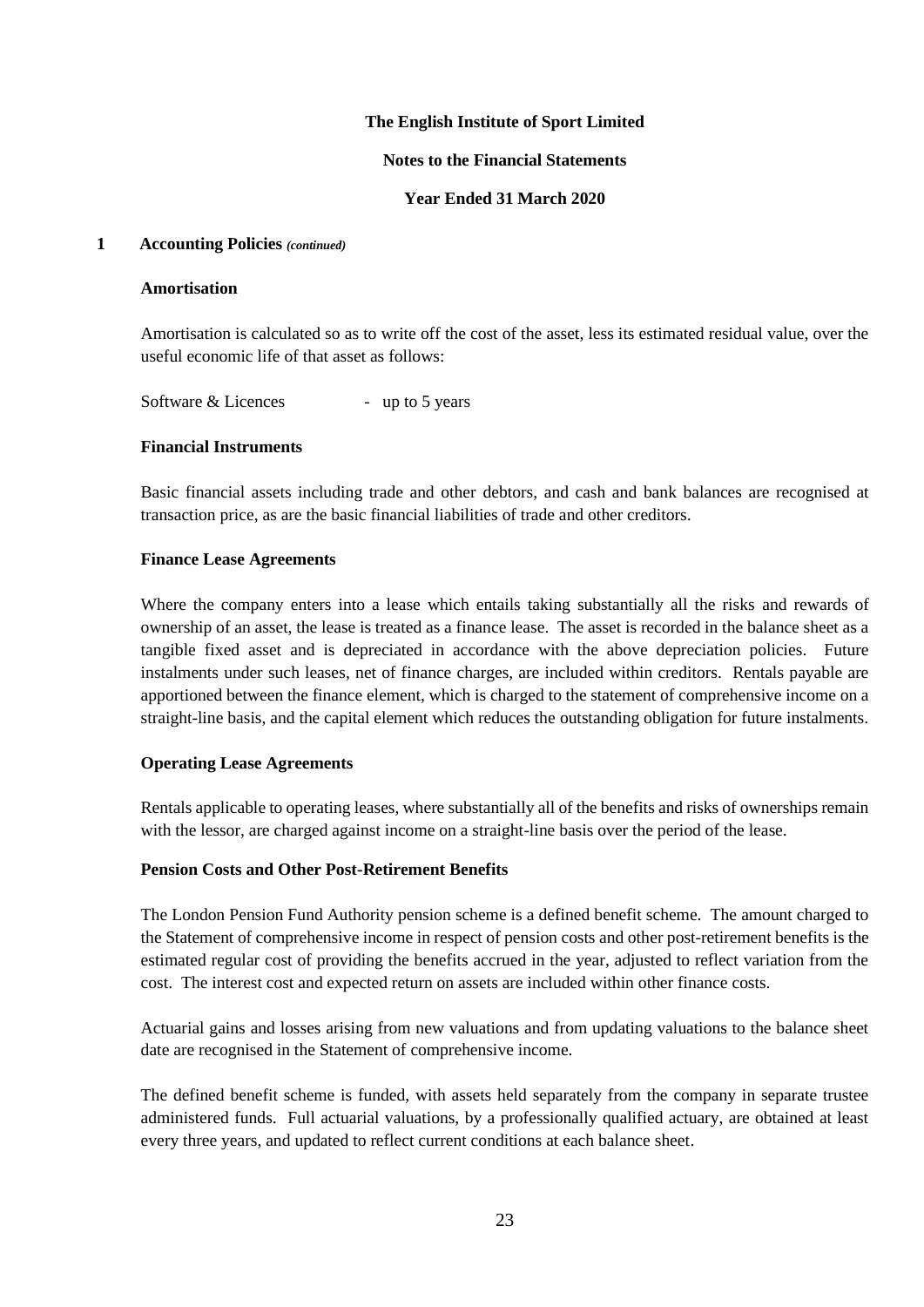## **Notes to the Financial Statements**

### **Year Ended 31 March 2020**

## **1 Accounting Policies** *(continued)*

#### **Pension Costs and Other Post-Retirement Benefits** *(continued)*

date. The pension scheme assets are measured at fair value. The pension scheme liabilities are measured using the projected unit method and discounted at the current rate of return of high-quality corporate bonds of equivalent term and currency. A pension scheme asset is recognised on the balance sheet only to the extent that the surplus may be recovered by reduced future contributions or to the extent that the trustees have agreed a refund from the scheme at the balance sheet date. A pension scheme liability is recognised to the extent that the company has a legal or constructive obligation to settle the liability.

## **Taxation**

The company is liable for taxation on interest receivable and any non-lottery funded income in excess of expenditure.

## **2 Income**

The deficit before tax is attributable to the one principal activity of the company.

| An analysis of income is given below:                | 2020               | 2019   |
|------------------------------------------------------|--------------------|--------|
|                                                      | $\pmb{\pounds}000$ | £000   |
| UK Sport grant                                       | 19,405             | 20,426 |
| Sport England grant                                  | 415                | 422    |
| Income from sale of services                         | 7,385              | 6,932  |
| Sponsorship income                                   | 15                 | 15     |
| Other income                                         | 291                | 155    |
| Grant released to the income & expenditure account   |                    |        |
| in respect of depreciation                           | 395                | 902    |
| Transfer of fixed asset additions to deferred income | (176)              | (872)  |
| Grant income released from prior year                | 46                 | 70     |
| Unused grant released carried forward                | (81)               | (46)   |
|                                                      | 27,695             | 28,004 |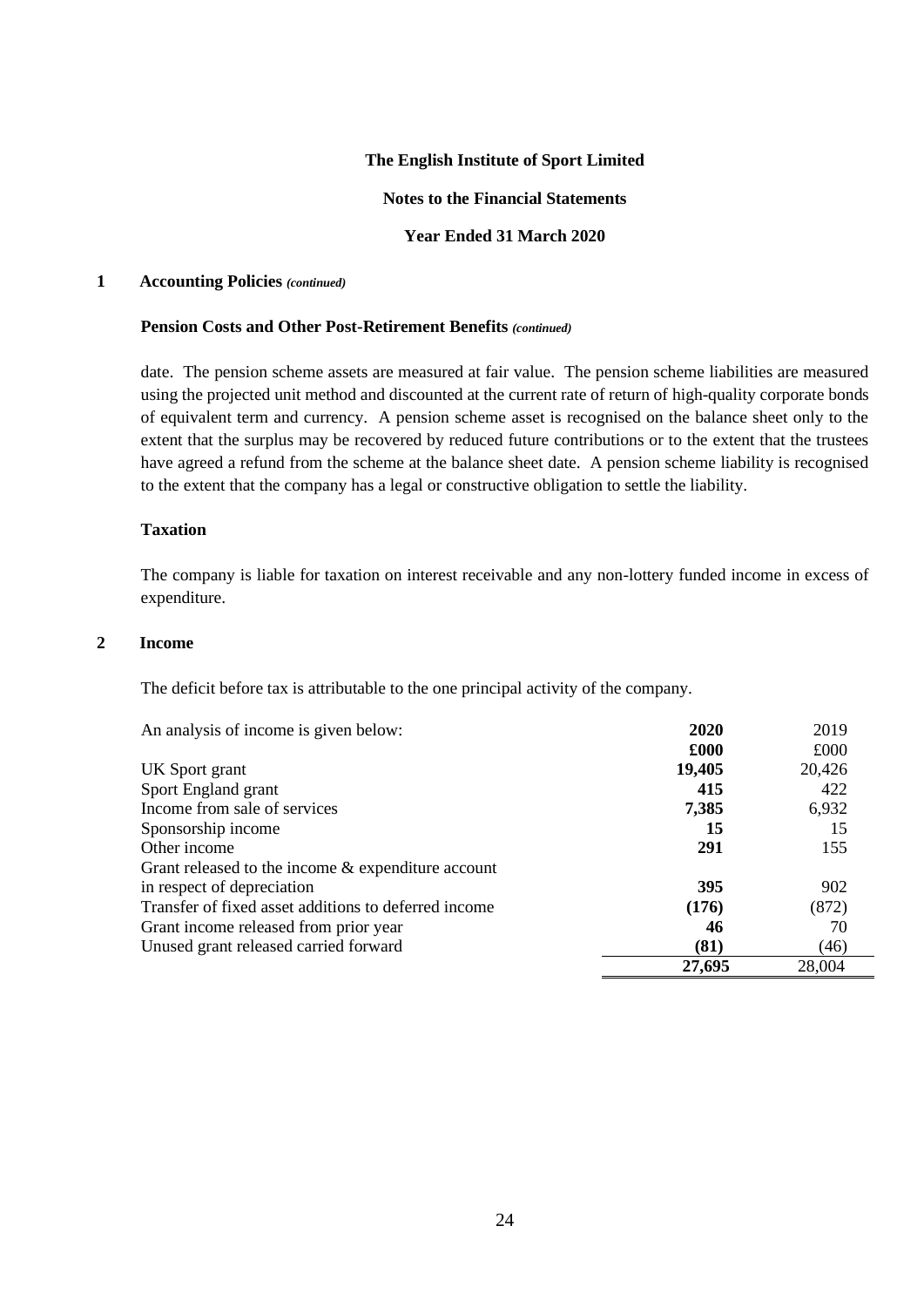## **Notes to the Financial Statements**

## **Year Ended 31 March 2020**

## **3 Operating deficit**

|                                             | 2020   | 2019   |
|---------------------------------------------|--------|--------|
| Operating deficit is stated after charging: | £000   | £000   |
| Wages and salaries                          | 14,198 | 13,596 |
| Social security costs                       | 1,520  | 1,451  |
| Redundancy costs                            | 6      | 17     |
| Other pension costs                         | 5,236  | 5,763  |
| <b>Total payroll costs</b>                  | 20,960 | 20,827 |
|                                             |        |        |
| Travel and subsistence                      | 1,309  | 1,428  |
| Information systems costs                   | 774    | 767    |
| Research and technical consultancy          | 2,142  | 3,083  |
| Auditor's remuneration *                    | 15     | 13     |
| Depreciation of tangible fixed assets       | 779    | 707    |
| Amortisation of intangible fixed assets     | 409    | 411    |
| Loss on disposal of fixed assets            | 13     | 14     |
| Operating lease costs                       | 1,585  | 1,700  |
| Other operating costs                       | 3,184  | 3,228  |
| <b>Total operating costs</b>                | 10,210 | 11,351 |

**\***No non-audit fees were paid to external auditors *(2019: Nil).* The external audit fee is £14,500 *(2019: £13,000).*

## **4 Employees and directors**

## **Employees**

The average number of staff employed by the company during the financial year amounted to:

|                   | 2020 | 2019 |
|-------------------|------|------|
| Management        | 10   |      |
| Administration    | 25   | 24   |
| <b>Operations</b> | 364  | 346  |
|                   | 399  | 381  |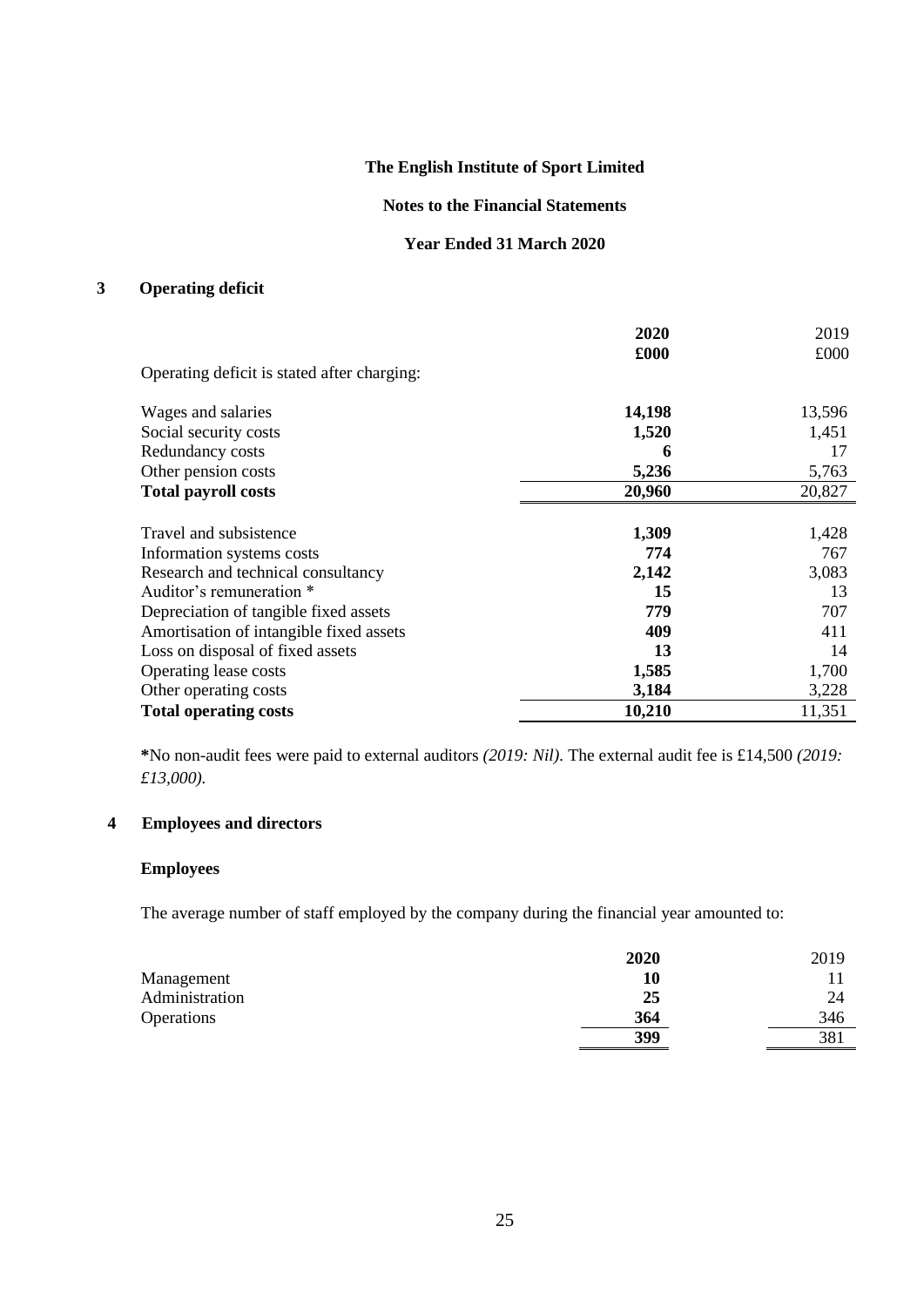#### **Notes to the Financial Statements**

## **Year Ended 31 March 2020**

#### **4 Employees and directors** *(continued)*

#### **Directors**

The directors' aggregate emoluments, including pension contributions, in respect of qualifying services were:

|                                                                                    | 2020 | 2019 |
|------------------------------------------------------------------------------------|------|------|
|                                                                                    | £000 | £000 |
| Emoluments receivable<br>Value of company pension contributions to defined benefit | 249  | 248  |
| schemes                                                                            | 30   | 27   |
|                                                                                    | 279  |      |

Three directors *(2019: three)* are accruing benefits under the company defined benefit pension scheme.

Of the total amount above, the emoluments attributable to the highest paid director are £140,153 *(2019: £141,439)* and the pension contributions attributable to the highest paid director are £16,818 *(2019: £14,573).*

The accrued pension of the highest paid director at year end is £24,651 *(2019: £21,379)* and the accrued lump sum of the highest paid director at year end is £Nil *(2019: £Nil).*

## **5 Interest income and similar income**

|   |                                                 | 2020 | 2019 |
|---|-------------------------------------------------|------|------|
|   |                                                 | £000 | £000 |
|   | Bank interest receivable                        |      | 9    |
|   |                                                 | 9    | 9    |
| 6 | Interest payable                                |      |      |
|   |                                                 | 2020 | 2019 |
|   |                                                 | £000 | £000 |
|   | Net interest on defined pension liability       | 807  | 763  |
|   |                                                 | 807  | 763  |
| 7 | <b>Taxation on Ordinary Activities</b>          |      |      |
|   | Analysis of charge in the year<br>(a)           |      |      |
|   |                                                 | 2020 | 2019 |
|   |                                                 | £000 | £000 |
|   | Current tax:                                    |      |      |
|   | UK Corporation tax based on the results for the |      |      |
|   | Year at 19% (2019: 19%)                         |      | (1)  |
|   | Total current tax                               |      | (1)  |
|   |                                                 |      |      |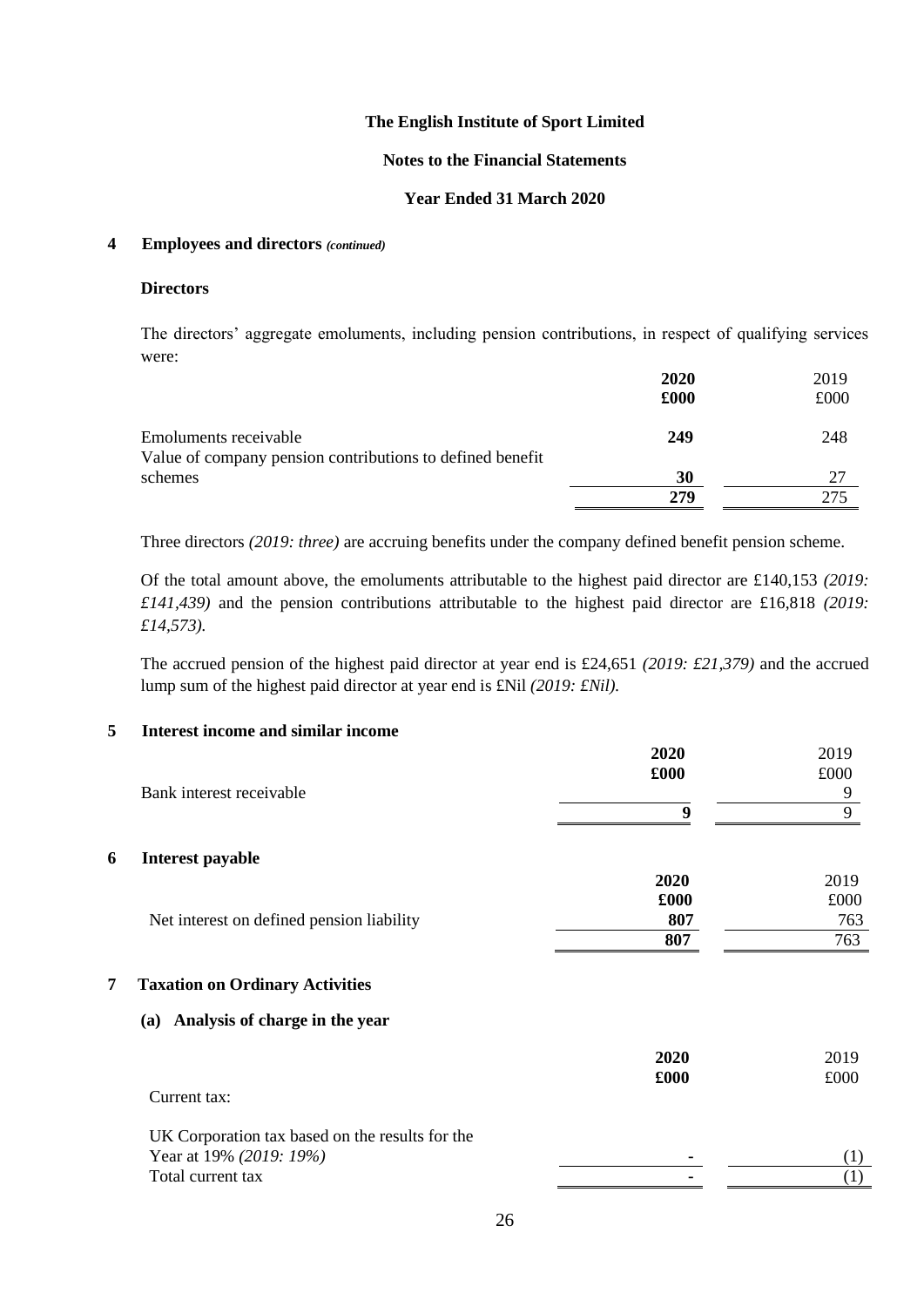#### **Notes to the Financial Statements**

## **Year Ended 31 March 2020**

## **7 Taxation on Ordinary Activities** *(continued)*

## **(b) Reconciliation of tax charge**

The tax assessed on the deficit on ordinary activities for the year is lower than the standard rate of corporation tax in the UK of 19% *(2019: 19%)*. The differences are explained below:

| 2019                    |
|-------------------------|
| £000                    |
| (4,928)                 |
|                         |
|                         |
| ( L                     |
|                         |
|                         |
| 2020<br>£000<br>(4,273) |

## **8 Tangible Fixed Assets**

|                                    | <b>Leasehold</b><br><b>Improvements</b><br>£000 | <b>Fixtures &amp;</b><br><b>Fittings</b><br>£000 | <b>Assets held</b><br>under<br>finance<br>leases<br>£000 | Computer<br>Equipment<br>£000 | <b>Total</b><br>£000 |
|------------------------------------|-------------------------------------------------|--------------------------------------------------|----------------------------------------------------------|-------------------------------|----------------------|
| Cost                               |                                                 |                                                  |                                                          |                               |                      |
| At 1 April 2019                    | 145                                             | 6,099                                            | 70                                                       | 1,228                         | 7,542                |
| <b>Additions</b>                   | 4                                               | 439                                              |                                                          | 144                           | 587                  |
| Disposals                          | (3)                                             | (623)                                            | (28)                                                     | (78)                          | (732)                |
| At 31 March 2020                   | 146                                             | 5,915                                            | 42                                                       | 1,294                         | 7,397                |
| <b>Depreciation</b>                |                                                 |                                                  |                                                          |                               |                      |
| At 1 April 2019                    | 136                                             | 4,665                                            | 70                                                       | 983                           | 5,854                |
| Charge for the year                | 4                                               | 610                                              |                                                          | 165                           | 779                  |
| On disposals                       | (3)                                             | (610)                                            | (28)                                                     | (77)                          | (718)                |
| At 31 March 2020                   | 137                                             | 4,665                                            | 42                                                       | 1,071                         | 5,915                |
| Net book value<br>At 31 March 2020 | $\boldsymbol{9}$                                | 1,250                                            |                                                          | 223                           | 1,482                |
| At 31 March 2019                   | 9                                               | 1,434                                            |                                                          | 245                           | 1,688                |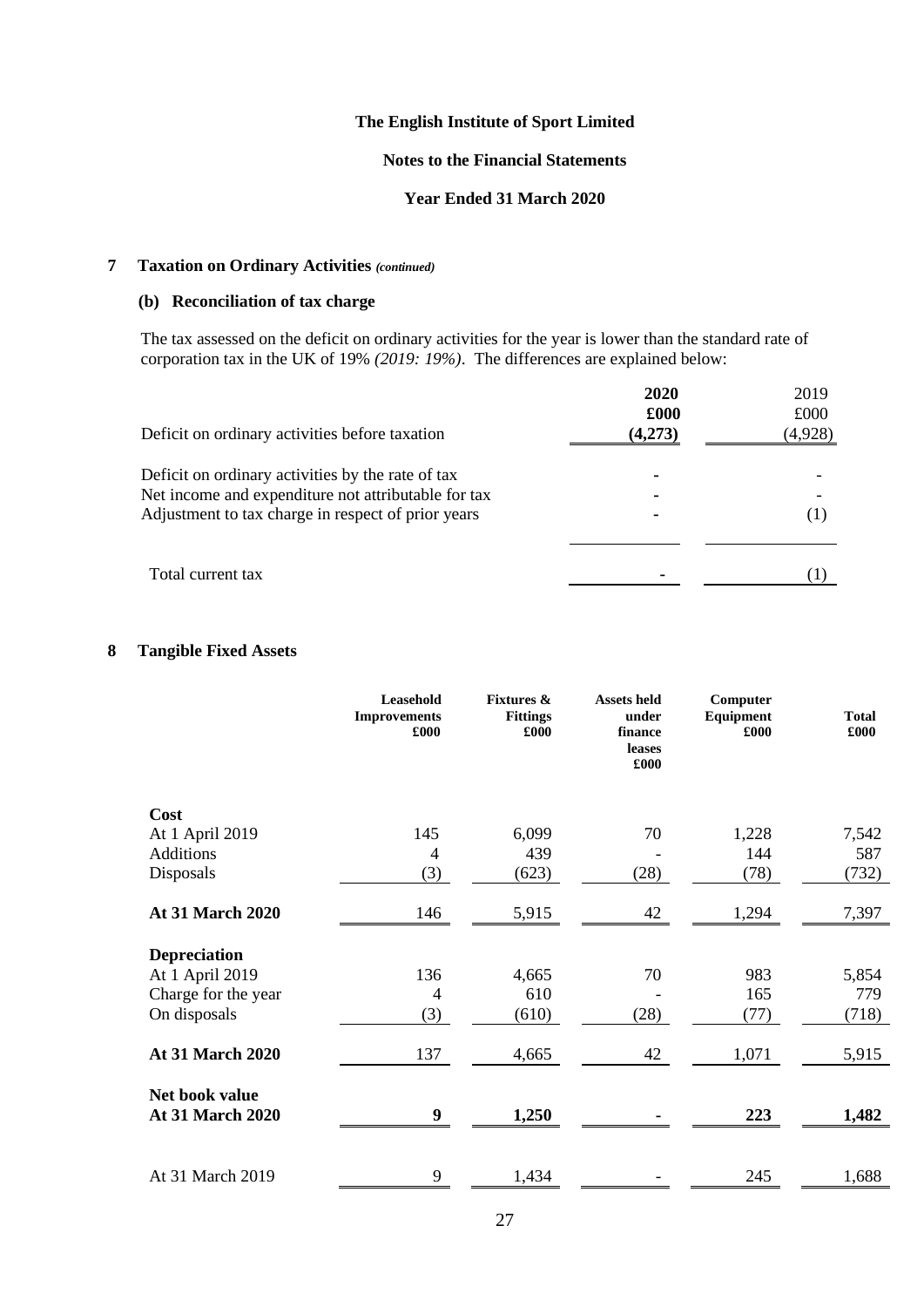## **Notes to the Financial Statements**

## **Year Ended 31 March 2020**

## **9 Intangible Assets**

|                                                                                                         | Software &<br><b>Licences</b><br>£000 |
|---------------------------------------------------------------------------------------------------------|---------------------------------------|
| Cost                                                                                                    |                                       |
| At 1 April 2019                                                                                         | 2,372                                 |
| <b>Additions</b>                                                                                        | 382                                   |
| Disposals                                                                                               | (61)                                  |
| <b>At 31 March 2020</b>                                                                                 | 2,693                                 |
| <b>Amortisation</b><br>At 1 April 2019<br>Amortisation for the year<br>On disposals<br>At 31 March 2020 | 1,412<br>409<br>(60)<br>1,761         |
| Net book value<br><b>At 31 March 2020</b>                                                               | 932                                   |
| At 31 March 2019                                                                                        | 960                                   |

## **10 Debtors**

|                                    | 2020  | 2019  |
|------------------------------------|-------|-------|
|                                    | £000  | £000  |
| Trade debtors                      | 681   | 1,079 |
| Amounts owed by group undertakings | 14    |       |
| Other debtors                      | 28    |       |
| Prepayments and accrued income     | 1,094 | 890   |
|                                    | 1,817 | 1,987 |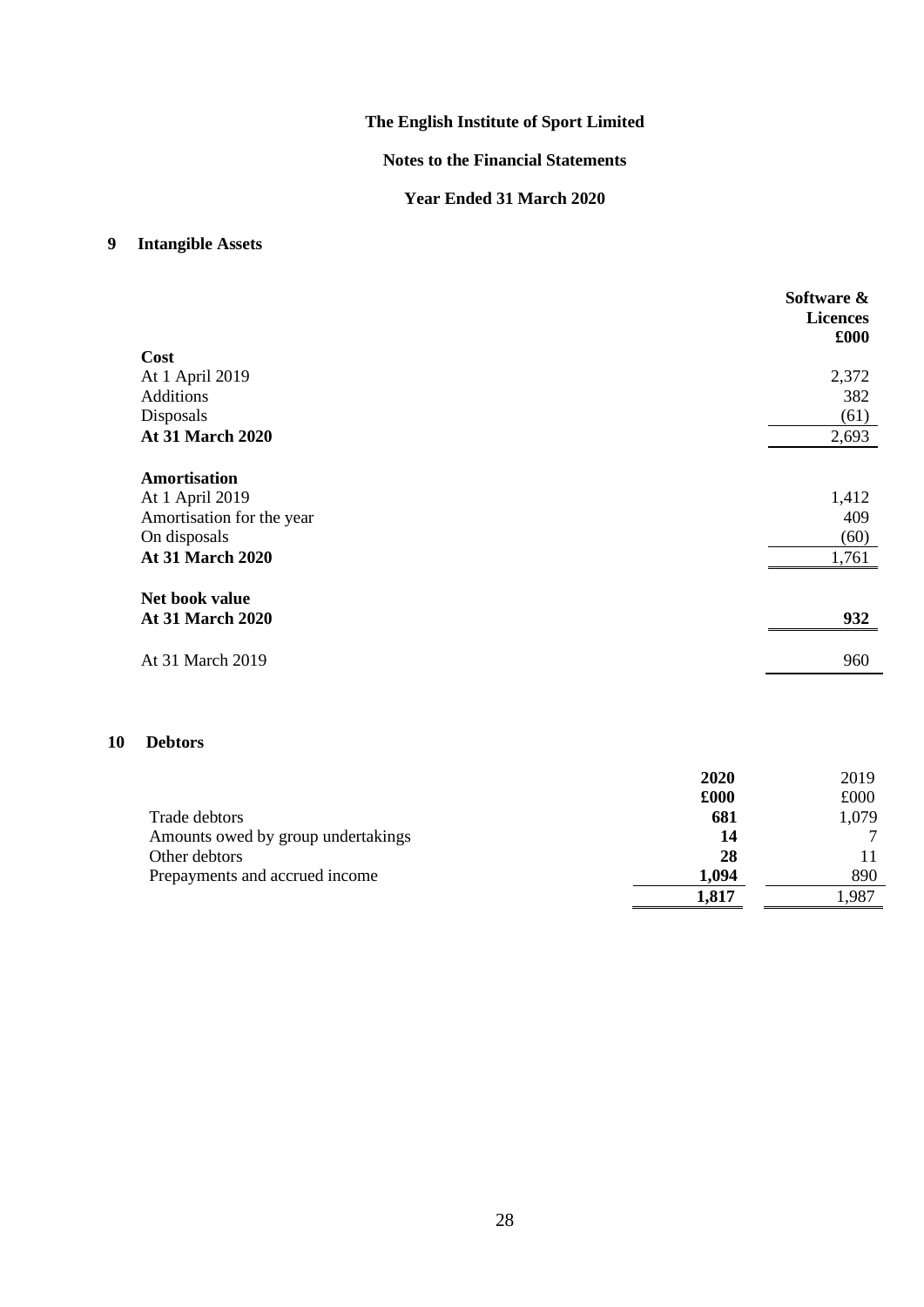#### **Notes to the Financial Statements**

## **Year Ended 31 March 2020**

## **11 Creditors: Amounts Falling due Within One Year**

|                                                         | 2020               | 2019  |
|---------------------------------------------------------|--------------------|-------|
|                                                         | $\pmb{\pounds}000$ | £000  |
| Trade creditors                                         | 1,051              | 1,097 |
| Amounts owed to group undertakings                      | 16                 | 6     |
| Other creditors including taxation and social security: |                    |       |
| Corporation tax                                         |                    |       |
| Other taxation and social security                      | 724                | 728   |
| Other creditors                                         | 24                 | 34    |
| <b>Accruals</b>                                         | 802                | 960   |
|                                                         | 2,617              | 2,825 |

£104,126 *(2019: £114,402)* of the Other taxation and social security balance relates to VAT liabilities due to the parent company.

#### **12 Deferred income**

Funding used to acquire fixed assets is credited to the deferred income account and then released over the life of the asset. Income received in advance but not utilised is also credited to the deferred income account and is released over the period to which it relates.

|                                                                     | 2020  | 2019  |
|---------------------------------------------------------------------|-------|-------|
|                                                                     | £000  | £000  |
| Balance brought forward                                             | 2,746 | 2,819 |
| Income received in advance deferred to future periods               | 118   | 79    |
| Release of income deferred from prior periods                       | (98)  | (107) |
| Income deferred in relation to fixed assets acquired less disposals |       |       |
| during the year                                                     | 176   | 872   |
| Amortisation of income in relation to fixed assets                  | (410) | (917) |
|                                                                     | 2,532 | 2,746 |

## **13 Pension Commitments**

The company participates in the London Pension Fund Authority Superannuation Scheme. The company is one of a large number of employers whose staff participate in the scheme, but the data given in this note relates just to the company. The majority of the company's staff are members of the scheme.

The pension scheme is of the defined benefit type and it is funded by employees and employers at actuarially determined rates. Employer contributions charged for members of the scheme amounted to £1,711,153 *(2019: £1,604,274).*

A Triennial Actuarial Valuation was carried out as at 31 March 2019 for funding purposes. As a result of this, employer contributions remained at 12%.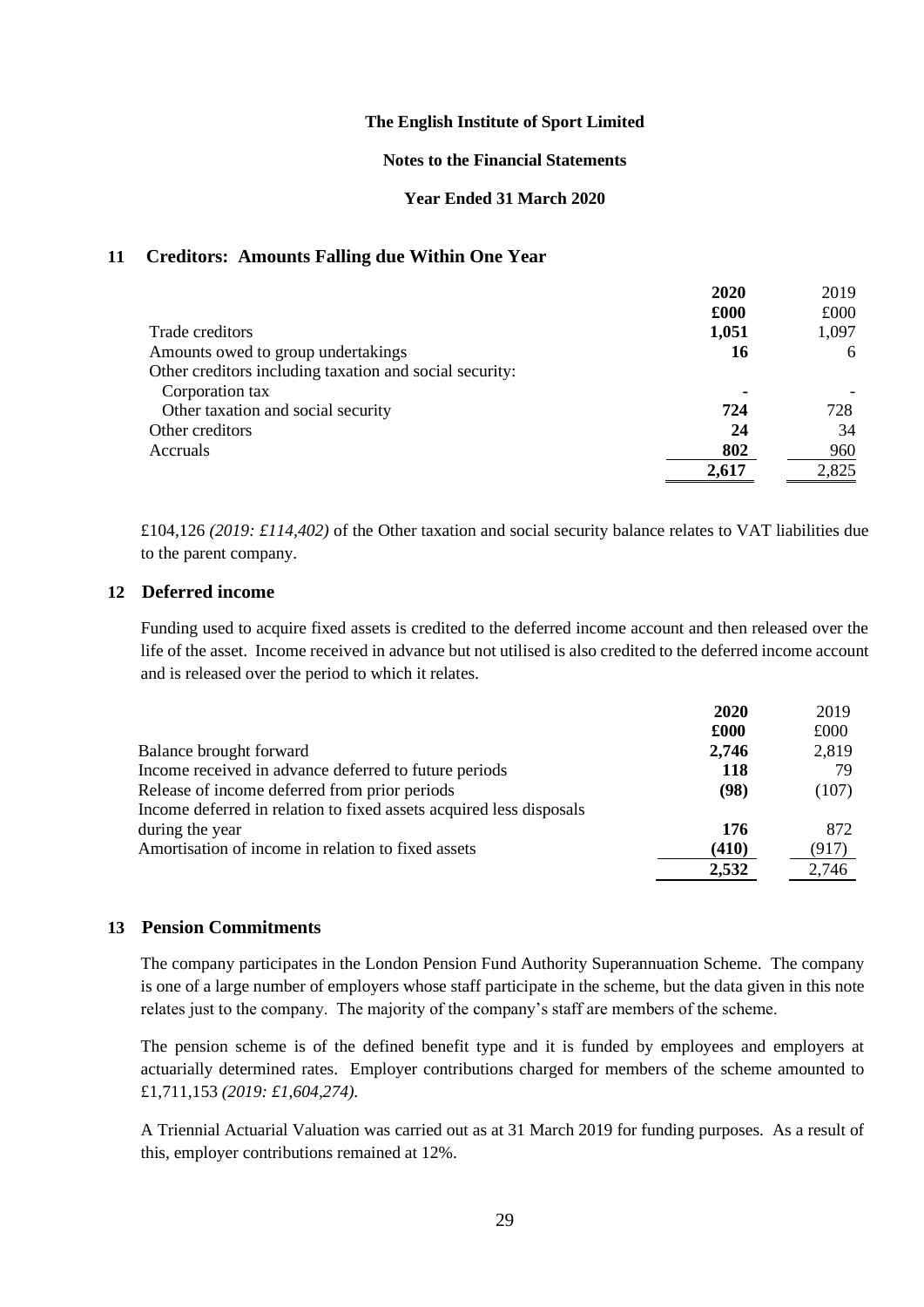#### **Notes to the Financial Statements**

## **Year Ended 31 March 2020**

#### **13 Pension Commitments** *(continued)*

A valuation for FRS102 purposes was carried out as at 31 March 2020 by Barnett Waddingham, a qualified independent actuary. The assumptions used by the actuary for FRS102 valuation purposes were:

| Financial assumptions:       | 2020               | 2019 |
|------------------------------|--------------------|------|
|                              | $\frac{0}{\alpha}$ | $\%$ |
| Rate of increase in salaries | 2.75               | 3.85 |
| Rate of increase in pensions | 1.75               | 2.35 |
| Discount rate                | 2.35               | 2.45 |

As at 31 March 2020 and 31 March 2019 all standard actuarial assumptions have been used.

| Average future life expectancies at age 65: | Males      | <b>Females</b> |
|---------------------------------------------|------------|----------------|
| Current pensioners                          | 22.1 years | 24.4 years     |
| Future pensioners                           | 23.4 years | 25.9 years     |

The fair value of the scheme assets and the expected rate of return, the present value of the scheme liabilities and the resulting surplus is:

|                                     | 2020      | 2019      |
|-------------------------------------|-----------|-----------|
|                                     | £000      | £000      |
| Equities                            | 24,261    | 24,122    |
| Target Return Portfolio             | 11,581    | 11,825    |
| Cash                                | 1,372     | 1,552     |
| Infrastructure                      | 3,275     | 2,672     |
| Property                            | 4,462     | 4,170     |
| Total market value of assets        | 44,951    | 44,341    |
| Present value of scheme liabilities | (71, 223) | (78, 153) |
| Net pension liability               | (26,272)  | (33, 812) |

The amounts recognised in the Statement of comprehensive income are as follows:

| 2020<br>£000 | 2019<br>£000 |
|--------------|--------------|
| 5,235        | 5,804        |
| 807          | 763          |
| 58           | 50           |
| 6,100        | 6,617        |
|              |              |

For an explanation of movement in Service cost refer to page 9.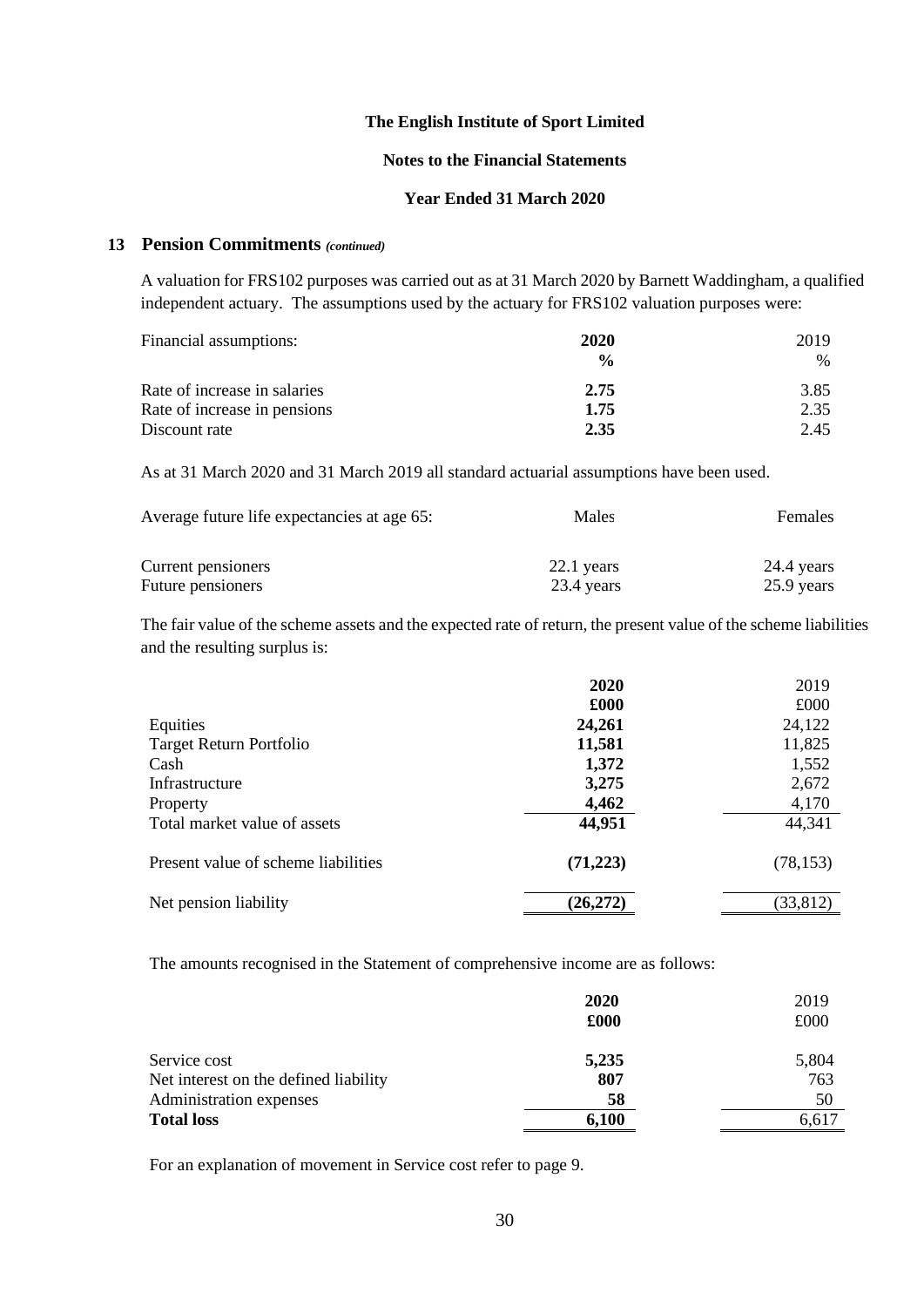### **Notes to the Financial Statements**

#### **Year Ended 31 March 2020**

#### **13 Pension Commitments** *(continued)*

Remeasurement of the net assets/(defined liability):

|                                                     | 31 March | 31 March |
|-----------------------------------------------------|----------|----------|
|                                                     | 2020     | 2019     |
|                                                     | £000     | £000     |
| Return on Fund assets in excess of interest         | (1,289)  | 2,619    |
| Other actuarial losses on assets                    | (1, 834) |          |
| Change in financial assumptions                     | 13,591   | (5,883)  |
| Change in demographic assumptions                   | 1,070    | 4,596    |
| Experience gain on defined benefit obligation       | 392      |          |
| Remeasurement of the net assets/(defined liability) | 11,930   | 1,332    |

Changes in the present value of the defined benefit obligation are as follows:

|                                               | 31 March | 31 March |
|-----------------------------------------------|----------|----------|
|                                               | 2020     | 2019     |
|                                               | £000     | £000     |
| <b>Opening defined benefit obligation</b>     | 78,153   | 68,329   |
| <b>Current Service cost</b>                   | 5,235    | 4,683    |
| Interest cost                                 | 1,926    | 1,789    |
| Contributions by scheme participants          | 1,081    | 1,047    |
| Change in financial assumptions               | (13,591) | 5,883    |
| Change in demographic assumptions             | (1,070)  | (4,596)  |
| Experience loss on defined benefit obligation | (392)    |          |
| Past service costs, including curtailments    |          | 1,121    |
| Estimate benefits paid (net of transfers in)  | (119)    | (103)    |
| Closing defined benefit obligation            | 71,223   | 78,153   |

In December 2018 there was a Court of Appeal judgement in relation to the McCloud and Sargeant cases which relate to age discrimination in the Judicial and Fire Service pension schemes respectively. In June 2019 the Government was refused leave to appeal and the Government Actuary Department developed a methodology to estimate the impact of this judgement on those bodies that are part of the Local Government Pension Scheme. For The English Institute of Sport, Barnett Waddingham estimated that the impact on the total liabilities as at 31 March 2019 would be 1.5% of liabilities, which equated to £1,121,000. This adjustment was therefore reflected in the financial statements for the prior year within past service costs (see table above).

Following the publication on 17 July 2020 by the Ministry of Housing, Communities and Local Government (MHCLG) of its consultation on proposals following the McCloud case there is likely to be a change to the pension liability following the completion of the consultation. The impact of any change proposed in the consultation is not expected to be material. Any future developments arising from the consultation will therefore be reflected in the valuation of the pension liability at 31 March 2021.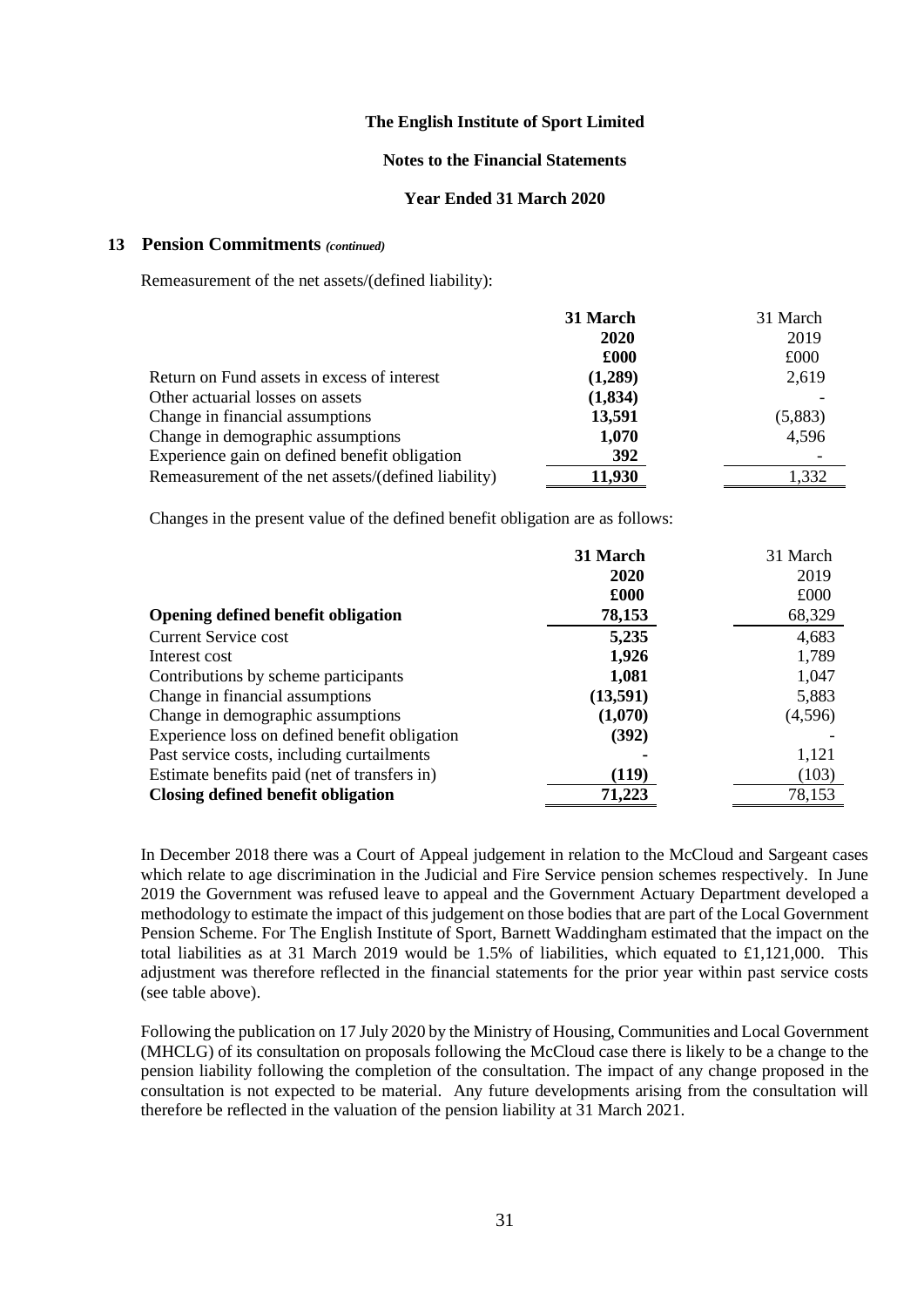### **Notes to the Financial Statements**

#### **Year Ended 31 March 2020**

#### **13 Pension Commitments** *(continued)*

Changes in the fair value of fund assets are as follows:

|                                                  | 31 March | 31 March |
|--------------------------------------------------|----------|----------|
|                                                  | 2020     | 2019     |
|                                                  | £000     | £000     |
| <b>Opening fair value of fund assets</b>         | 44,341   | 38,157   |
| Interest on assets                               | 1,119    | 1,026    |
| Return on assets less interest                   | (1,289)  | 2,619    |
| Other actuarial losses                           | (1, 834) |          |
| Administration expenses                          | (58)     | (50)     |
| Contributions by the Employer including unfunded | 1,710    | 1,645    |
| Contributions by Fund participants               | 1,081    | 1,047    |
| Estimated benefits paid net of transfers in      | (119)    | (103)    |
| <b>Closing fair value of Employers assets</b>    | 44,951   | 44,341   |
| Net defined benefit pension scheme liability     | 26,272   | 33,812   |

The major categories of plan assets as a percentage of total plan assets are as follows:

|                     | 31 March      | 31 March |
|---------------------|---------------|----------|
|                     | 2020          | 2019     |
|                     | $\frac{0}{0}$ | %        |
| Equities            | 54            | 54       |
| Target return funds | 26            | 27       |
| Cash                | 3             | 4        |
| Infrastructure      | 7             | 6        |
| Property            | 10            | Q        |

The Actuaries estimate the employer's contributions for the year ending 31 March 2021 will be approximately £1,734,000.

Included in the target returns funds category there are unquoted credit and private equity assets. The infrastructure and property assets are also unquoted. These investments are not publicly listed and as such there is a degree of estimation involved in the valuation. Private equity, Infrastructure and Credit investments are valued at fair value in accordance with International Private Equity and Venture Capital Valuation Guidelines (2012) and property assets are valued in accordance with RICS Red Book Global valuation methodology.

Due to the impact of COVID-19 on the markets, there are inherent risks in the valuation techniques for Private equity, Infrastructure and Credit investments that mean there is a material uncertainty attached to the valuation of unquoted assets totalling £11.148m.

In addition, the property assets held by the fund are subject to valuation by external valuers, and due to the unprecedented impact of COVID-19 on the market and wider economy, the valuers have advised the pension fund that these assets with a value of £4.45m are subject to material valuation uncertainty at 31 March 2020. Consequently, a higher degree of caution should be attached to the valuation of those assets within the overall scheme and, in turn, the proportionate value of those assets in the EIS accounts, than would normally be the case.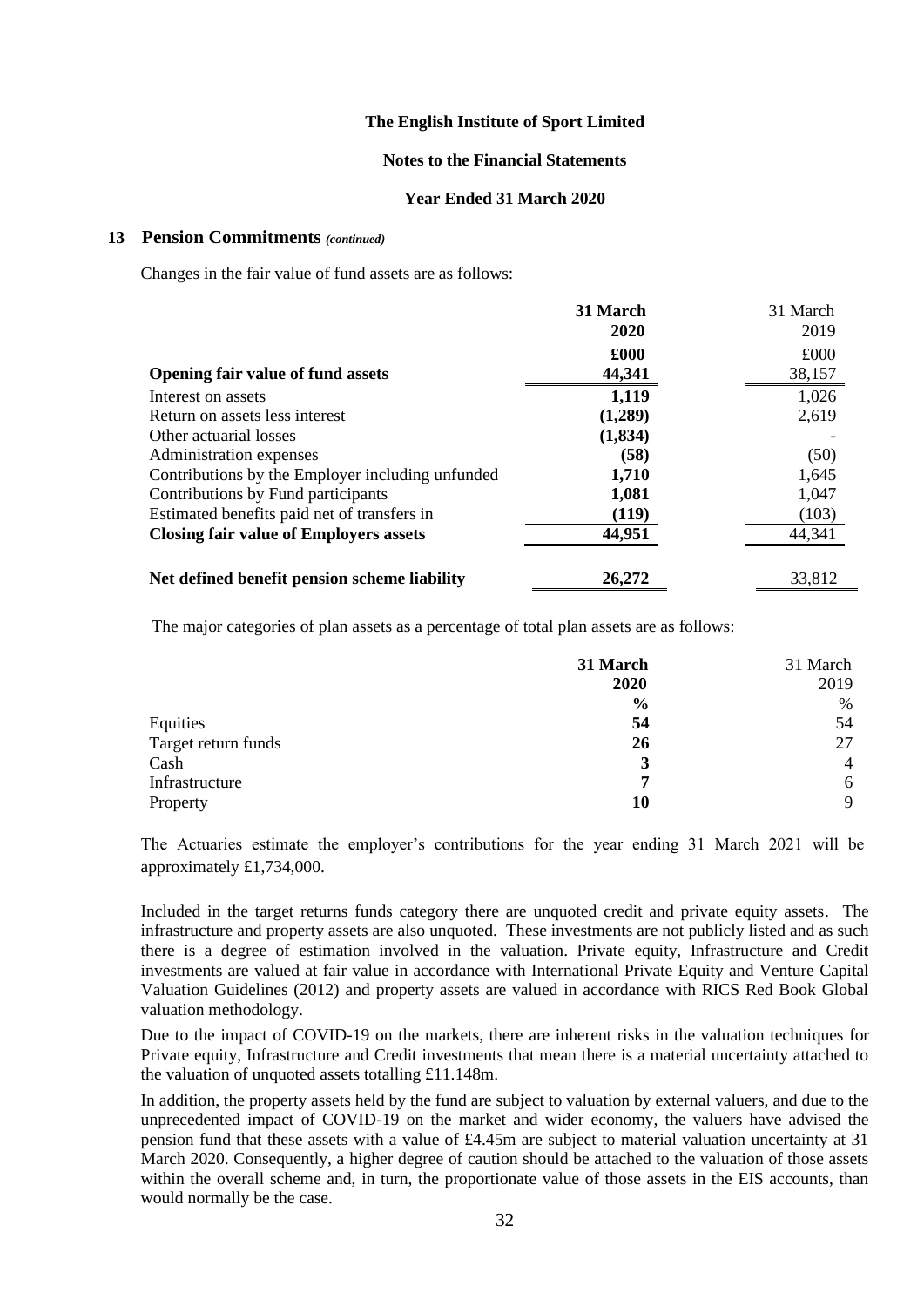### **Notes to the Financial Statements**

## **Year Ended 31 March 2020**

### **14 Commitments under operating leases**

At 31 March 2020 the future minimum lease rentals payable under non-cancellable operating leases as set out below:

|                                      |                                     | 2020                         | 2019                         |                |
|--------------------------------------|-------------------------------------|------------------------------|------------------------------|----------------|
|                                      | <b>Land and</b><br><b>Buildings</b> | <b>Other</b><br><b>Items</b> | Land and<br><b>Buildings</b> | Other<br>Items |
|                                      | £000                                | £000                         | £000                         | £000           |
| Within 1 year<br>Within 2 to 5 years | 1,236                               | 15<br>۰                      | 1,066<br>1,066               | 15<br>15       |
|                                      | 1,236                               | 15                           | 2,132                        | 30             |

Included within operating lease costs are facility rental costs where the agreement is on an annual rolling basis. Such costs are not included within the commitments disclosed above.

## **15 Related Party Transactions**

The English Institute of Sport Limited's ultimate controlling party is The United Kingdom Sports Council. Copies of the group financial statements can be obtained from them at 21 Bloomsbury Street, London, WC1B 3HF, or from their website (www.uksport.gov.uk).

The following table details the grant income received from UK Sport during 2020 and 2019:

| <b>Funding Stream</b>                              | 2020(f)    | 2019(f)    |
|----------------------------------------------------|------------|------------|
| Core Grant                                         | 12,245,593 | 12,239,341 |
| Research and Innovation Programme grant            | 3,750,000  | 4,685,001  |
| Performance Lifestyle grant                        | 992,983    | 957,189    |
| Sports Intelligence team grant                     | 466,029    | 426,652    |
| PDMS development grant                             | 322,500    | 350,000    |
| Performance Pathways grant                         | 572,959    | 648,101    |
| Data Protection Officer grant                      | 12,248     | 27,807     |
| Mental Health grant                                | 187,935    | 24,130     |
| <b>Managed Sports grant</b>                        | 99,332     | 26,336     |
| First Timers Project grant                         | 84,370     | 6,610      |
| Short Track Speed Skating Transition/MSP/WCP grant | 255,903    | 780,163    |
| Wheelchair Fencing World Class Programme grant     | 185,833    | 150,596    |
| Sport Climbing World Class Programme grant         | 229,362    | 104,322    |
| <b>Total</b>                                       | 19,405,047 | 20,426,248 |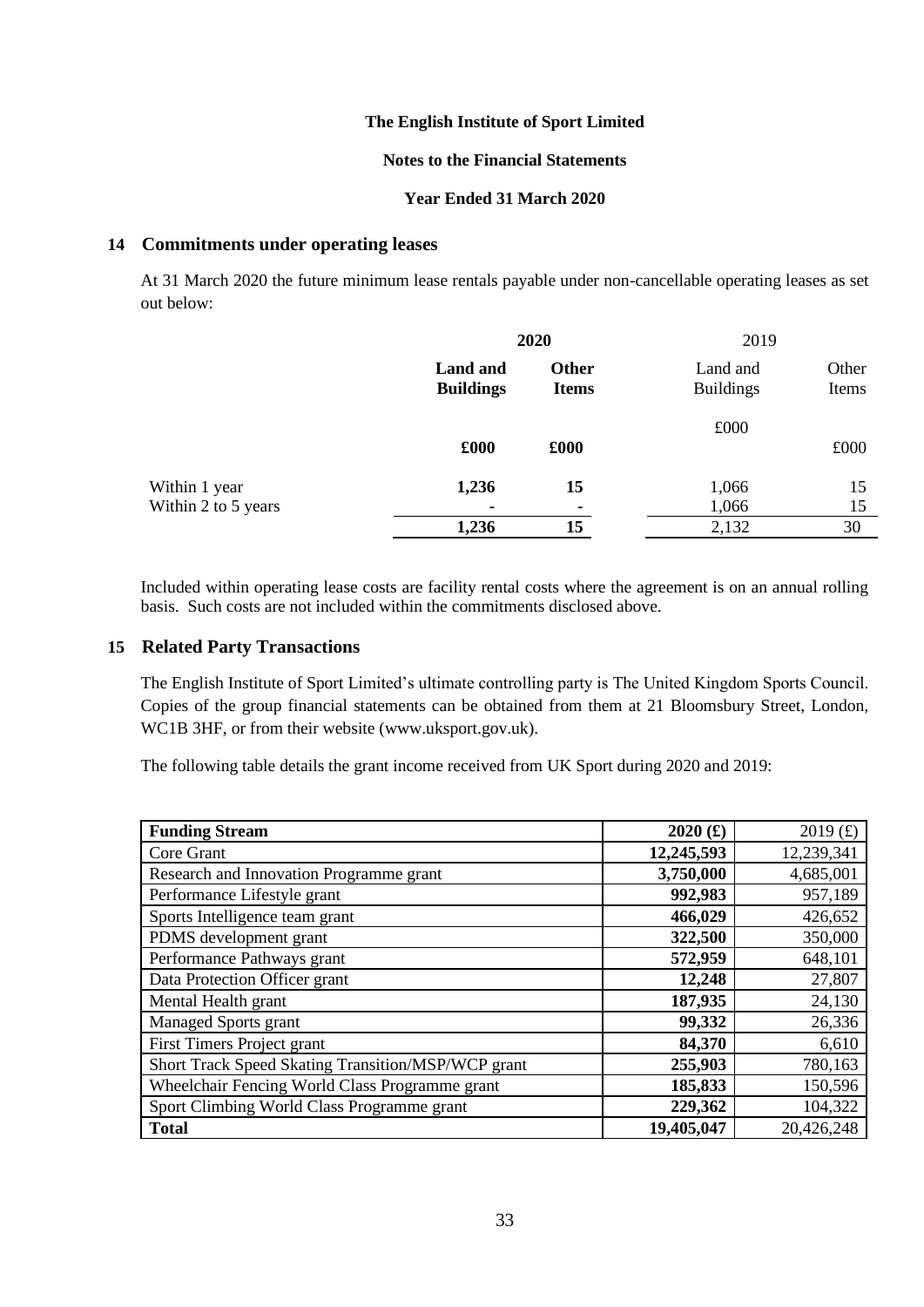## **Notes to the Financial Statements**

## **Year Ended 31 March 2020**

## **15 Related Party Transactions** *(continued)*

The following table details The English Institute of Sport's related party transactions for the year which are on an arm's length basis and any balances at 31 March 2020:

| <b>Related Party</b>                                                     | <b>Nature of Transaction</b>                                     | Amounts $(\mathbf{\pounds})$ |
|--------------------------------------------------------------------------|------------------------------------------------------------------|------------------------------|
| John Steele (Chairman of The                                             | Grant funding from UK Sport                                      | 19,405,047                   |
| English<br>Institute of<br>Sport)                                        |                                                                  |                              |
| Observer on the UK Sport Board                                           | Services provided to EIS during the year<br>Balance owing to UKS | 18,713                       |
| Chelsea Warr (Former Director of                                         |                                                                  |                              |
| The English Institute of Sport) $-$                                      | Recharged Exchequer expenditure from                             | 585,677                      |
| Former Director of UK Sport                                              | <b>UKS</b>                                                       | 114,715                      |
| Sally Munday (Former Director of                                         | Balance owing to UKS                                             | 8,000                        |
| The English Institute of Sport) $-$                                      | Recharged Lottery expenditure from UKS                           |                              |
| Chief Executive of UK Sport                                              | Balance owing to UKS                                             |                              |
| Vic Luck (Director of The English                                        |                                                                  | 94,158                       |
| Institute of Sport) – Group Audit                                        | Recharged expenditure to UKS                                     | 13,944                       |
| and Risk Committee Member                                                | Balance due from UKS                                             |                              |
| Anne Panter (Former Director of                                          |                                                                  |                              |
| The English Institute of Sport) $-$                                      |                                                                  |                              |
| Board Member of UK Sport                                                 |                                                                  |                              |
| John Steele (Chairman of The                                             | Services provided to EIS                                         | 216,855                      |
| English Institute of Sport)<br>$\overline{\phantom{m}}$                  | Balance owing to Loughborough                                    | 3,892                        |
| Executive Director of Sport<br>at                                        |                                                                  |                              |
| Loughborough University                                                  | Provision of services to Loughborough                            | 10,164                       |
|                                                                          | University<br>Balance due from Loughborough                      |                              |
|                                                                          | University                                                       |                              |
| Sir David Tanner (Director of The                                        | Services provided to EIS                                         |                              |
| English Institute of Sport) $-$ Non-                                     | Balance owing to LTA                                             |                              |
| Executive Director of Lawn Tennis                                        |                                                                  |                              |
| Association (LTA)                                                        | Provision of services to LTA                                     | 57,883                       |
|                                                                          | Balance due from LTA                                             | 12,924                       |
| Sally Munday (Former Director of                                         | Services provided to EIS                                         | 14,132                       |
| The English Institute of Sport) $-$<br>Former Chief Executive of England | Balance owing to England Hockey                                  |                              |
| Hockey                                                                   | Provision of services to England Hockey                          | 593,507                      |
|                                                                          | Balance due from England Hockey                                  | 55,112                       |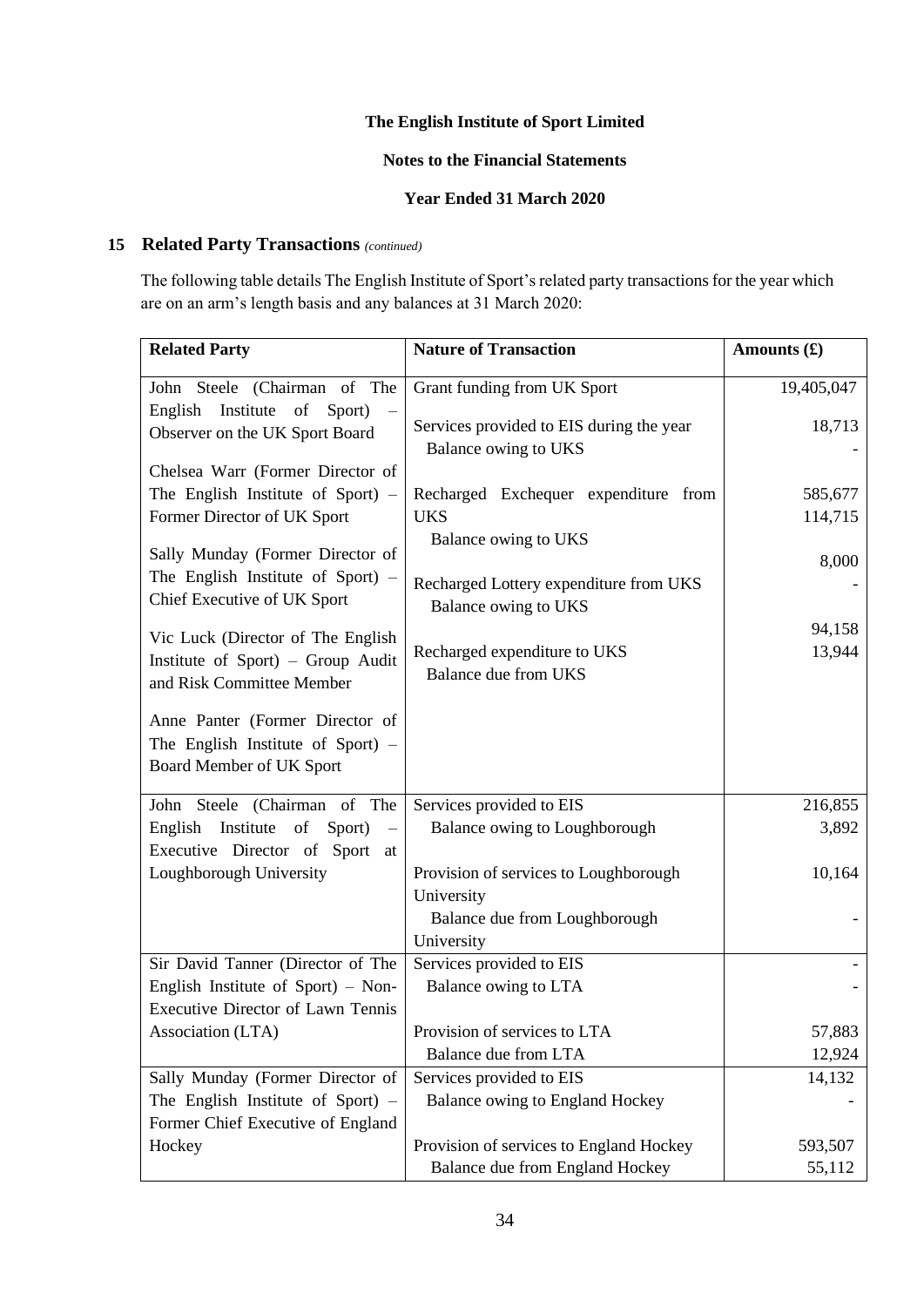### **Notes to the Financial Statements**

## **Year Ended 31 March 2020**

## **15 Related Party Transactions** *(continued)*

| <b>Related Party</b>                                                                                                                                                 | <b>Nature of Transaction</b>                                               | Amounts $(f)$   |
|----------------------------------------------------------------------------------------------------------------------------------------------------------------------|----------------------------------------------------------------------------|-----------------|
| Victoria Aggar (Director of The<br>English Institute of Sport) – Member<br>of The Sport Advisory Group for the                                                       | Services provided to EIS<br>Balance owing to BPA                           |                 |
| Paralympic<br>Association<br>British<br>(BPA)                                                                                                                        | Provision of services to BPA<br>Balance due from BPA                       | 23,378<br>2,805 |
| Emma Boggis (Director of The<br>English Institute of Sport) $-$ Non-<br>Executive Director & Trustee for the<br>Paralympic<br>Association<br><b>British</b><br>(BPA) |                                                                            |                 |
| Andy Parkinson (Director of The<br>English Institute of $Sport$ ) – Chief                                                                                            | Services provided to EIS<br>Balance owing to British Rowing                |                 |
| <b>Executive Officer of British Rowing</b>                                                                                                                           | Provision of services to British Rowing<br>Balance due from British Rowing | 534,045         |
| Jamie<br>Skiggs (Director of The<br>English Institute of Sport) $-$<br>Non- Executive Director at Modern                                                             | Services provided to EIS<br>Balance owing to Modern Pentathlon GB          | 16,265          |
| Pentathlon GB                                                                                                                                                        | Provision of services to Modern Pentathlon<br><b>GB</b>                    | 106,263         |
|                                                                                                                                                                      | Balance due from Modern Pentathlon GB                                      | 9,290           |

## **16 Company Limited by Guarantee**

The member has guaranteed the sum of £1 on winding up for payment of debts and liabilities.

## **17 Financial instruments**

The financial instruments relate to trade and other debtors, cash and trade and other creditors. During the year 70% of funding *(2019: 73%)* was grant income from UK Sport and 27% *(2019: 25%)* of funding was secured through long standing service level agreements with NGBs. The English Institute of Sport is therefore exposed to little credit or liquidity risk.

The effect of COVID-19 on the recoverability of trade debtors has been assessed as minimal. As at  $27<sup>th</sup>$  April 68% of the outstanding year end debt has already been received. Likewise, the EIS continues to make regular payments to its suppliers in settlement of trade creditor balances.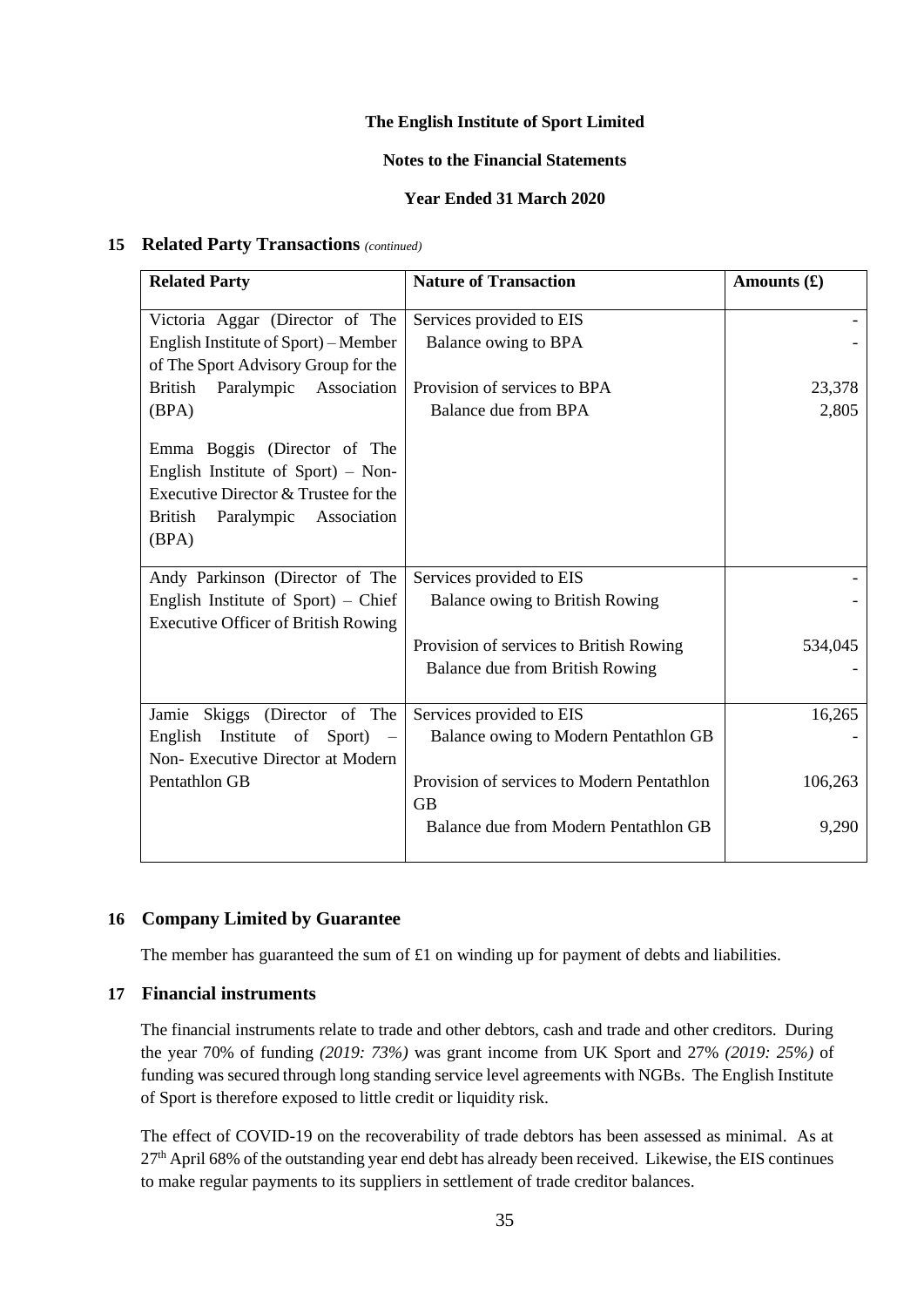## **Notes to the Financial Statements**

## **Year Ended 31 March 2020**

## **18 Post Balance Sheet Events**

.

There were no post balance sheet events between the year-end and when the accounts were authorised for issue on the date the Comptroller and Auditor General certified the accounts. The financial accounts do not reflect events after this date.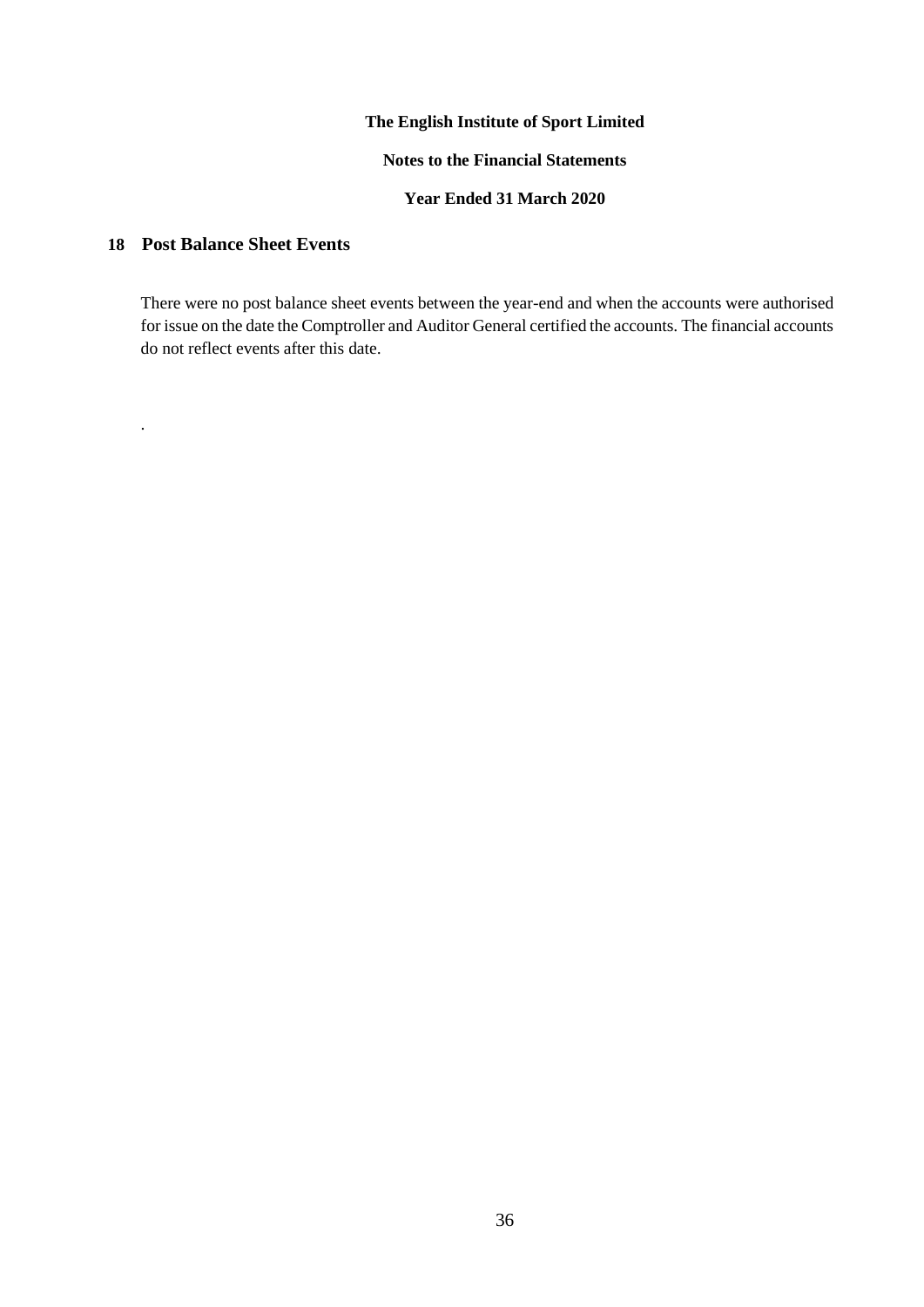**Management Information**

**Year Ended 31 March 2020**

**The following pages do not form part of the statutory financial statements which are the subject of the Comptroller and Auditor General's report on pages 13 to 16**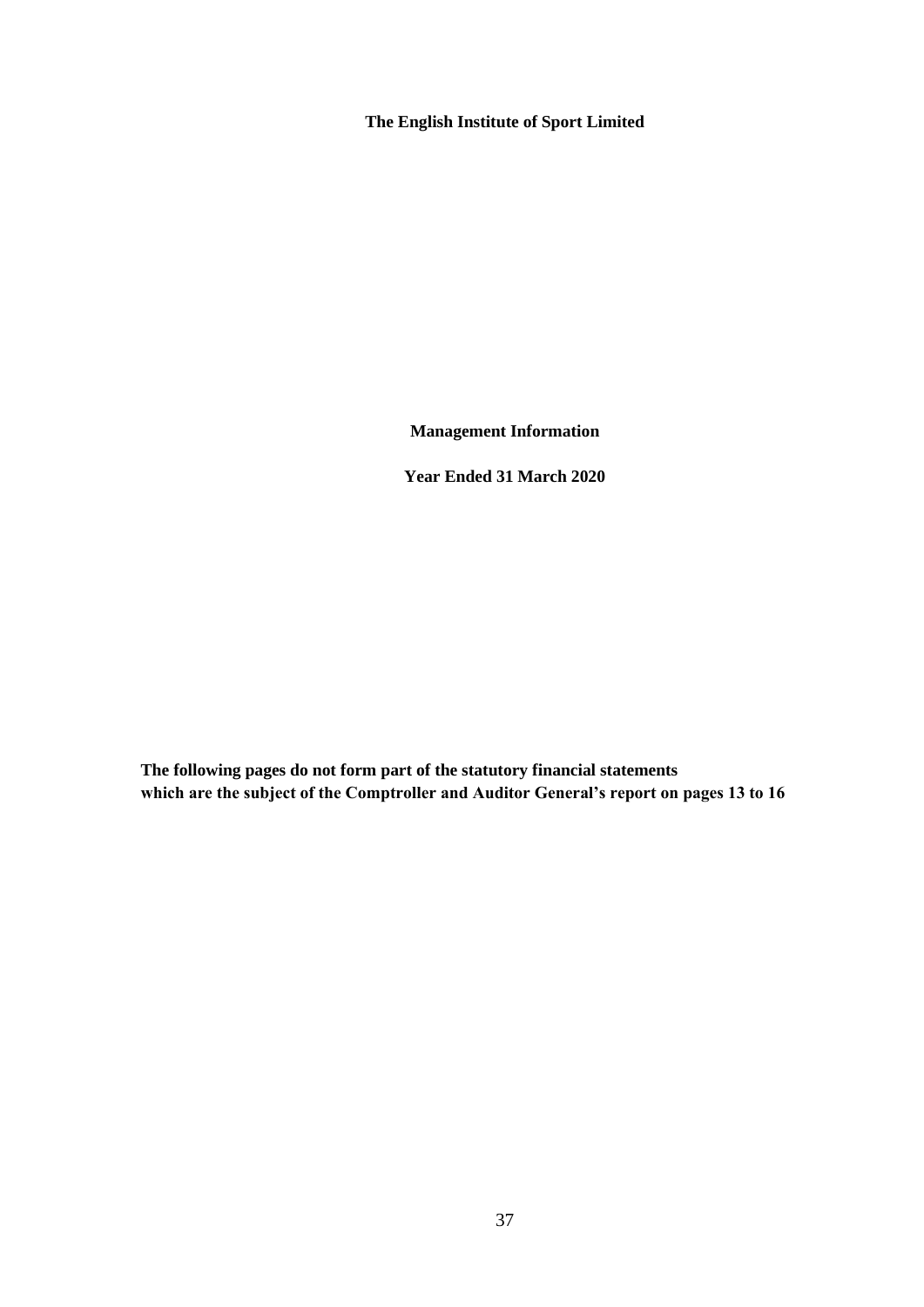## **Detailed payroll and operating costs**

## **Year Ended 31 March 2020**

|                                        |                         | 2020   |        | 2019   |
|----------------------------------------|-------------------------|--------|--------|--------|
|                                        | £000                    | £000   | £000   | £000   |
| <b>Payroll costs</b>                   |                         |        |        |        |
| Wages and salaries                     | 14,198                  |        | 13,596 |        |
| Redundancy costs                       | 6                       |        | 17     |        |
| Social security costs                  | 1,520                   |        | 1,451  |        |
| Staff pension contributions            | 5,236                   |        | 5,763  |        |
|                                        |                         | 20,960 |        | 20,827 |
| <b>Operating costs</b>                 |                         |        |        |        |
| <b>Utilities</b>                       |                         |        | (1)    |        |
| Insurance                              | 163                     |        | 150    |        |
| Repairs and maintenance                | 32                      |        | 61     |        |
| Travel and motor expenses              | 1,309                   |        | 1,428  |        |
| Telephone                              | 253                     |        | 263    |        |
| Information systems costs              | 774                     |        | 767    |        |
| Meeting and workshops                  | 185                     |        | 312    |        |
| Athlete equipment and consumables      | 784                     |        | 553    |        |
| Relocation expenses                    | 8                       |        | 12     |        |
| Stationery and postage                 | 51                      |        | 67     |        |
| <b>Staff training</b>                  | 466                     |        | 528    |        |
| Other staff costs                      | 173                     |        | 180    |        |
| Recruitment expenses                   | 7                       |        | 21     |        |
| Contracted service providers           | 580                     |        | 679    |        |
| Athlete personal award                 |                         |        | 8      |        |
| General expenses                       | 68                      |        | 75     |        |
| Marketing                              | 124                     |        | 83     |        |
| Legal and professional fees            | 41                      |        | 72     |        |
| Mental health referrals                | 61                      |        | 50     |        |
| Technical consultancy fees             | 2,142                   |        | 3,083  |        |
| Testing, development & Prototypes      | 75                      |        | 14     |        |
| Pension administration costs           | 58                      |        | 50     |        |
| Payroll administration costs           | 37                      |        | 35     |        |
| Auditors remuneration & accountancy    |                         |        |        |        |
| costs                                  | 27                      |        | 23     |        |
| Depreciation of leasehold improvements | $\overline{\mathbf{4}}$ |        | 5      |        |
| Depreciation of fixtures and fittings  | 610                     |        | 568    |        |
| Depreciation of computer equipment     | 165                     |        | 134    |        |
| Amortisation of intangible assets      | 409                     |        | 411    |        |
| Loss on disposal of fixed assets       | 13                      |        | 14     |        |
| Operating lease: Property & P&E        | 1,585                   |        | 1,700  |        |
| <b>Bank</b> charges                    | 6                       |        |        |        |
|                                        |                         | 10,210 | 6      | 11,351 |
|                                        |                         |        |        |        |
|                                        |                         |        |        |        |
| Total costs                            |                         |        |        |        |
|                                        |                         | 31,170 |        | 32,178 |